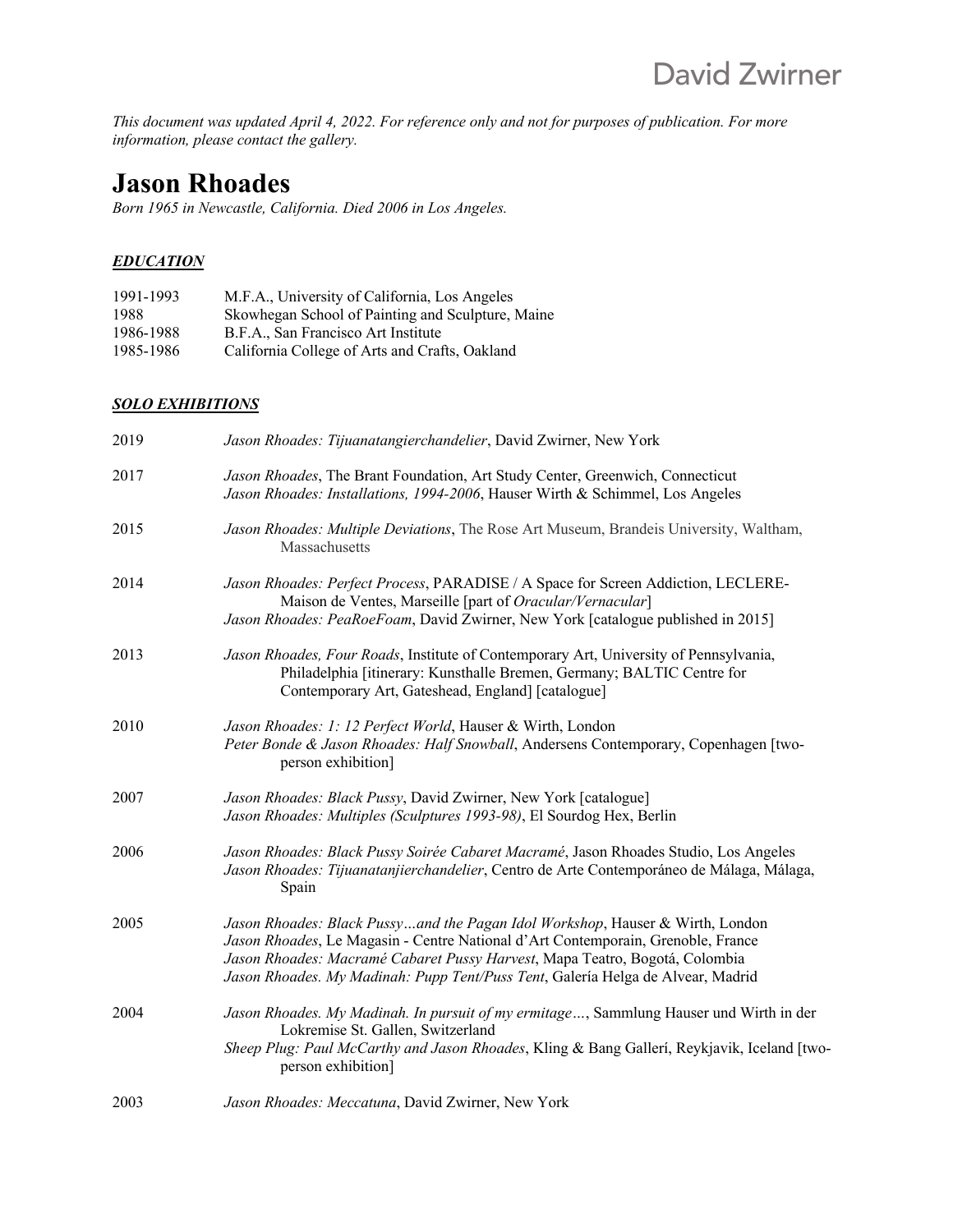| 2002 | Jason Rhoades: Perfect World, Galería Helga de Alvear, Madrid<br>Paul McCarthy & Jason Rhoades: Shit Plug, Hauser & Wirth, Zürich [catalogue] [two-person<br>exhibition]<br>Jason Rhoades: PeaRoeFoam: The Impetuous Process & from the Costner Complex, David<br>Zwirner, New York<br>Jason Rhoades: PeaRoeFoam: My Special Purpose, Museum Moderner Kunst Stiftung Ludwig<br>Wien, Vienna [catalogue]<br>Propposition: Jason Rhoades & Paul McCarthy, Sammlung Falckenberg, Phoenix Kulturstiftung,<br>Hamburg [long-term collection presentation]                                                                                    |
|------|-----------------------------------------------------------------------------------------------------------------------------------------------------------------------------------------------------------------------------------------------------------------------------------------------------------------------------------------------------------------------------------------------------------------------------------------------------------------------------------------------------------------------------------------------------------------------------------------------------------------------------------------|
| 2001 | Jason Rhoades: The Costner Complex (Perfect Process), Portikus, Frankfurt [catalogue]                                                                                                                                                                                                                                                                                                                                                                                                                                                                                                                                                   |
| 2000 | Jason Rhoades: Flatworks from Perfect World, Hauser & Wirth, Zürich<br>Jason Rhoades: Impala: The International Museum Project About Leaving and Arriving, part of<br>New Works: 00.4, ArtPace San Antonio, Texas<br>Jason Rhoades: of perfect world, David Zwirner, New York<br>Jason Rhoades: Ranch (Institutional Work) 1996, 1301PE, Los Angeles [collaboration with Jorge<br>Pardo]                                                                                                                                                                                                                                                |
| 1999 | Damenwahl: Corinne Wasmuht, Jason Rhoades, Kunsthalle Bremen, Germany [catalogue] [two-<br>person exhibition]<br>Jason Rhoades: Perfect World, Deichtorhallen Hamburg [catalogue published in 2000]<br>Jason Rhoades: Propposition at the 48 <sup>th</sup> Venice Biennale: dAPPERTutto, Arsenale, Venice<br>[collaboration with Paul McCarthy] [catalogue]<br>Jason Rhoades: Propposition, David Zwirner, New York [collaboration with Paul McCarthy]<br>The Snowball: Jason Rhoades & Peter Bonde, part of 48 <sup>th</sup> Venice Biennale, Danish Pavilion,<br>Venice [itinerary: Statens Museum for Kunst, Copenhagen] [catalogue] |
| 1998 | Jason Rhoades: The Creation Myth, Hauser & Wirth & Presenhuber, Zürich<br>Jason Rhoades: The Purple Penis and the Venus (Installed in the Seven Stomachs of Nürnberg) As<br>Part of The Creation Myth, Kunsthalle Nürnberg, Nuremberg, Germany [catalogue<br>Volume: A Rhoades Referenz]<br>Jason Rhoades: The Purple Penis and the Venus (and Sutter's Mill) for Eindhoven: A Spiral with<br>Flaps and Two Useless Appendages. After the Seven Stomachs of Nürnberg (As Part of<br>The Creation Myth), Van Abbemuseum, Eindhoven, The Netherlands [catalogue Volume:<br>A Rhoades Referenz]                                            |
| 1997 | Jason Rhoades: Deviations in Space, VariousVirgins, David Zwirner, New York<br>Jason Rhoades: La Modernité et la Côte d'Azur, Villa Arson Nice, Nice, France                                                                                                                                                                                                                                                                                                                                                                                                                                                                            |
| 1996 | Jason Rhoades, Kunsthalle Basel [catalogue]<br>Jason Rhoades: Ranch, 1301PE, Peter Strauss Ranch, Santa Monica Mountains National<br>Recreation Area, California [collaboration with Jorge Pardo]                                                                                                                                                                                                                                                                                                                                                                                                                                       |
| 1994 | Jason Rhoades: Swedish Erotica and Fiero Parts, Rosamund Felsen Gallery, Los Angeles                                                                                                                                                                                                                                                                                                                                                                                                                                                                                                                                                    |
| 1993 | Jason Rhoades: 13 Booth Cologne County Fair at the Unfair, Cologne [David Zwirner booth<br>presentation]<br>Jason Rhoades: CHERRY Makita - Honest Engine Work, David Zwirner, New York<br>Jason Rhoades: Going Down Stairs Diagonally, Rosamund Felsen Gallery, Los Angeles                                                                                                                                                                                                                                                                                                                                                             |

### *SELECTED GROUP EXHIBITIONS*

2022 *Whitney Biennial 2022: Quiet as It's Kept*, Whitney Museum of American Art, New York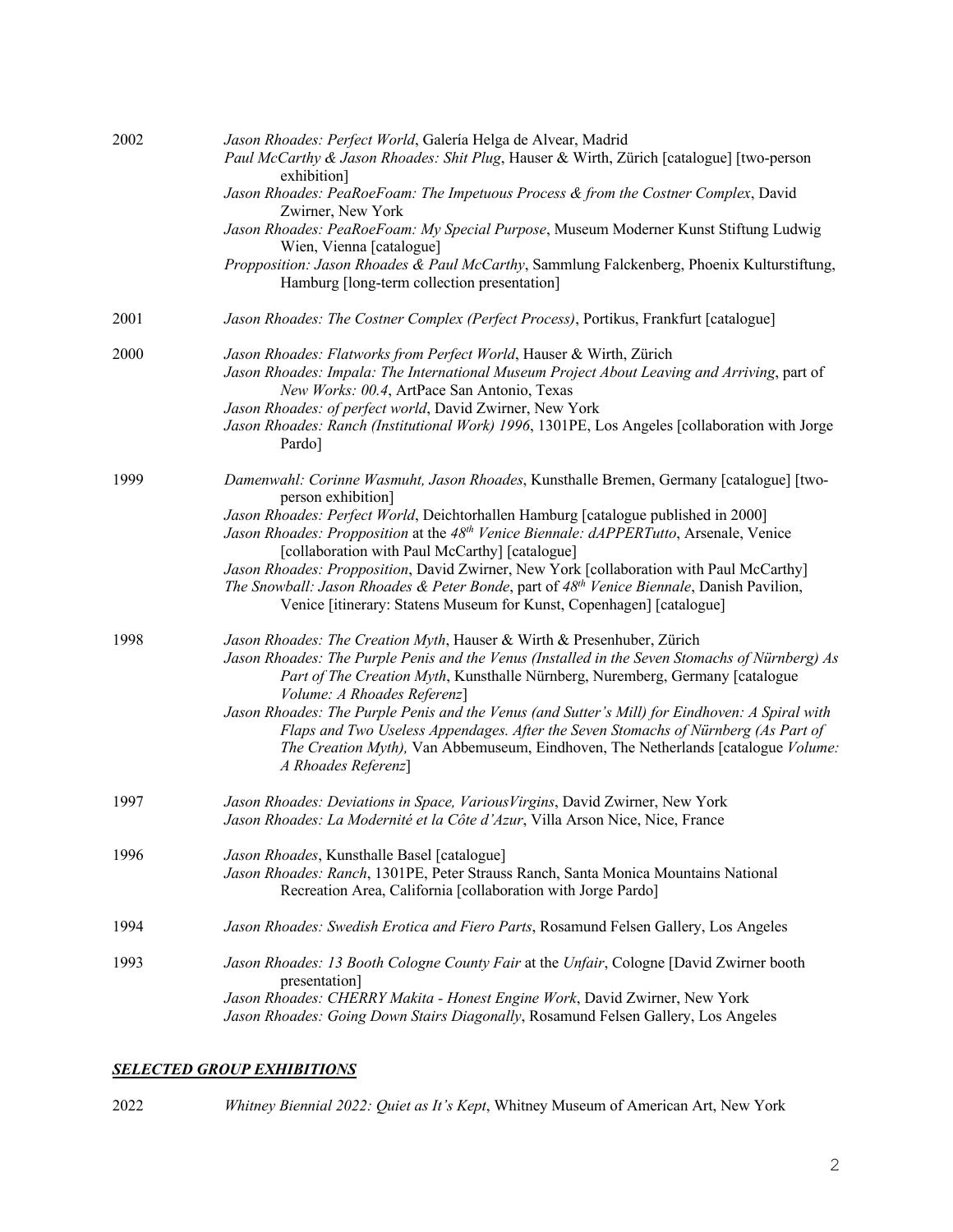| 2021 | In Focus: LA Artists, Hauer & Wirth, Los Angeles<br>The Real World, David Zwirner, Hong Kong                                                                                                                                                                                                                                                                                                                                                                                                                                                                                                                                                                                                                                                                                                                                                                                                                                                                  |
|------|---------------------------------------------------------------------------------------------------------------------------------------------------------------------------------------------------------------------------------------------------------------------------------------------------------------------------------------------------------------------------------------------------------------------------------------------------------------------------------------------------------------------------------------------------------------------------------------------------------------------------------------------------------------------------------------------------------------------------------------------------------------------------------------------------------------------------------------------------------------------------------------------------------------------------------------------------------------|
| 2020 | From the Collection   Poetic Faith, Stedelijk Museum voor Actuele Kunst (S.M.A.K.), Ghent<br>[collection display]<br>(Self) Portraits: Portraits & Self-Portraits Made by Artists for Parkett since 1984,<br>Parkett Space Zurich<br>UNIQUE, Parkett Space, Zurich                                                                                                                                                                                                                                                                                                                                                                                                                                                                                                                                                                                                                                                                                            |
| 2019 | Highlights for a Future: De Collectie (1), Stedelijk Museum voor Actuele Kunst (S.M.A.K.),<br>Ghent [collection display]<br>Installations From 25 Years Of The Falckenberg Collection, Deichtorhallen Hamburg [catalogue]<br>[collection display]<br>PHOTO, Parkett Space Zurich<br>Third Dimension: Works from The Brant Foundation, The Brant Foundation, New York<br>[collection display]                                                                                                                                                                                                                                                                                                                                                                                                                                                                                                                                                                  |
| 2018 | David Zwirner: 25 Years, David Zwirner, New York [catalogue]<br>Local Histories. Works from the Friedrich Christian Flick Collection at Hamburger<br>Bahnhof, the Nationalgalerie Collection and Loans, Hamburger Bahnhof - Museum für<br>Gegenwart, Berlin [catalogue]<br>The Way Things Go, Walker Art Center, Minneapolis, Minnesota                                                                                                                                                                                                                                                                                                                                                                                                                                                                                                                                                                                                                       |
| 2017 | The Everywhere Studio, Institute of Contemporary Art, Miami<br>Hope and Hazard: A Comedy of Eros, Hall Art Foundation, Reading, Vermont<br>Markers, David Zwirner, London<br>Provocateur: From Picabia to Prince, Edward Ressle, New York                                                                                                                                                                                                                                                                                                                                                                                                                                                                                                                                                                                                                                                                                                                     |
| 2016 | Bliss, Nahmad Projects, London<br>Co-thinkers, Garage Museum of Contemporary Art, Moscow<br>Defining Sculpture, Albight-Knox Art Gallery, Buffalo, New York<br>Let There Be More Light, Jessica Silverman Gallery, San Francisco                                                                                                                                                                                                                                                                                                                                                                                                                                                                                                                                                                                                                                                                                                                              |
| 2015 | Collected by Thea Westreich Wagner and Ethan Wagner, Whitney Museum of American Art,<br>New York [itinerary: Centre Georges Pompidou, Paris] [catalogue]<br>Come As You Are: 25 Art of the 1990s, Montclair Art Museum, Montclair, New Jersey [itinerary:<br>Telfair Museums, Savannah, Georgia; University of Michigan Museum of Art, Ann<br>Arbor, Michigan; and Blanton Museum of Art, The University of Texas at Austin]<br>[catalogue]<br>A Few Free Years: From Absalon to Zobernig, Donations by Friedrich Christian Flick to the<br>Nationalgalerie, Hamburger Bahnhof - Museum für Gegenwart, Berlin [collection<br>display]<br>Let There Be Light  From the Impressionists to Thomas Edison, Kunstmuseum St. Gallen,<br>Switzerland<br>Nach dem frühen Tod/After an Early Death, Staatliche Kunsthalle Baden-Baden, Germany<br>[catalogue]<br>#RAWHIDE, Venus Over Manhattan, New York<br>Sense Uncertainty: A Private Collection, Kunsthaus Zürich |
| 2013 | Folk Devil, David Zwirner, New York<br>Franz West: Wo ist mein Achter?/Franz West: Where is my Eight?, Museum Moderner Kunst<br>Stiftung Ludwig Wien, Vienna [itinerary: Museum für Moderne Kunst, Frankfurt]<br>[catalogue]<br>NYC 1993: Experimental Jet Set, Trash and No Star, New Museum, New York [catalogue]<br>THE UPPER ROOM: Days in Lieu, David Zwirner, London                                                                                                                                                                                                                                                                                                                                                                                                                                                                                                                                                                                    |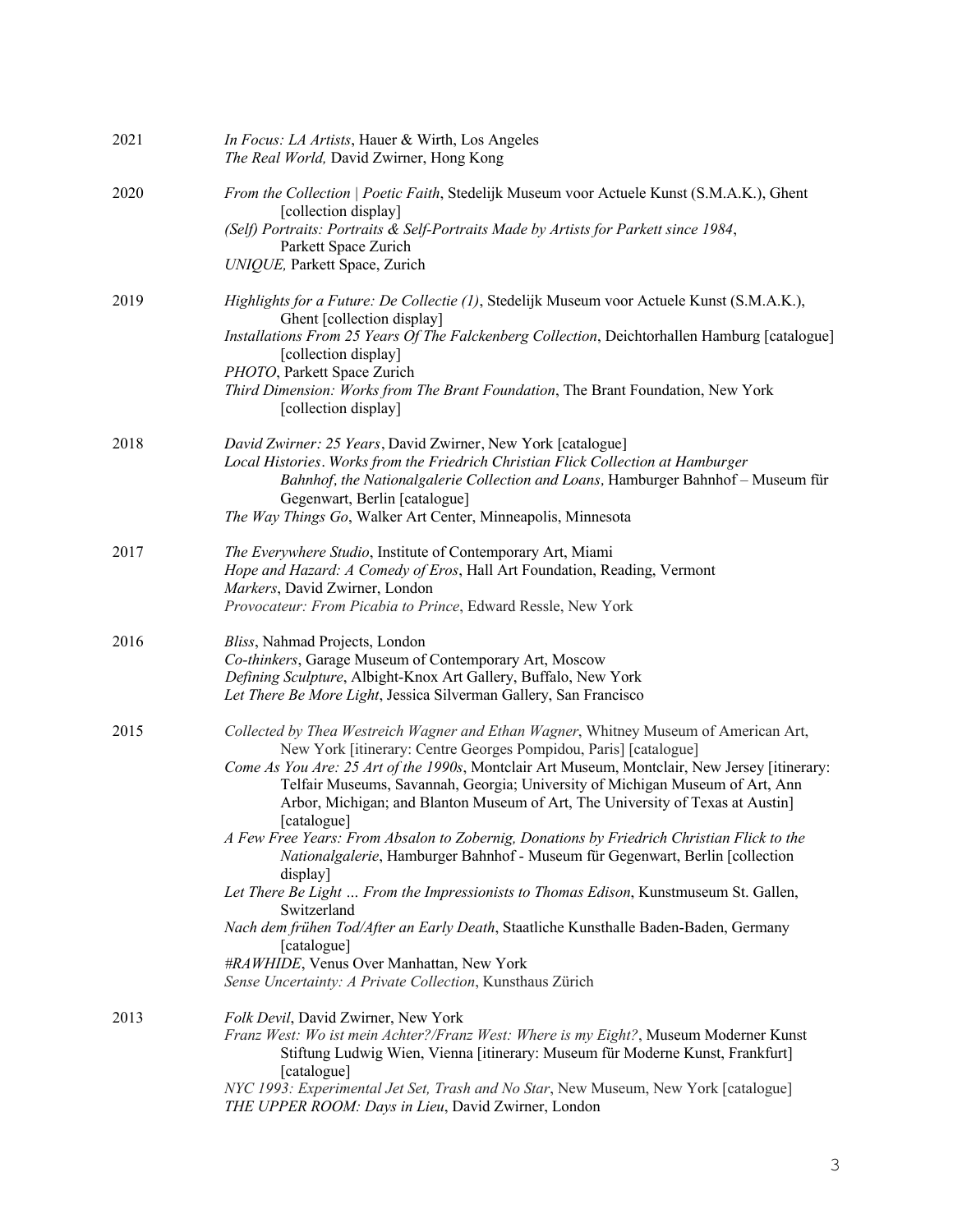|      | Words Don't Come Easily, Centre for International Light Art, Una, Germany                                                                                                                                                                                                                                                                                                                                                                                                                                                                                                                                                                                                                                                                                                 |
|------|---------------------------------------------------------------------------------------------------------------------------------------------------------------------------------------------------------------------------------------------------------------------------------------------------------------------------------------------------------------------------------------------------------------------------------------------------------------------------------------------------------------------------------------------------------------------------------------------------------------------------------------------------------------------------------------------------------------------------------------------------------------------------|
| 2012 | Alone Together, Rubell Family Collection/Contemporary Arts Foundation, Miami<br>California, Charles Riva Collection, Brussels<br>Decades: Contemporary Collecting 2002-2012, Albright-Knox Art Gallery, Buffalo, New York<br>De la Generosidad. Obras de la Colección Helga De Alvear, Centro Galego de Arte<br>Contemporanea, Santiago de Compostela, Spain<br>Enlightened: Electric Light as the Fairy of Art, Artipelag, Gustavsberg, Sweden [catalogue]<br>Error #19: Lost and Found, Error One, Antwerp, Belgium                                                                                                                                                                                                                                                     |
|      | Fruits de la passion, Centre Georges Pompidou, Paris<br>Inside a Book a House of Gold: Artists' Editions for Parkett, Ullens Center for Contemporary Art,<br>Beijing [catalogue]                                                                                                                                                                                                                                                                                                                                                                                                                                                                                                                                                                                          |
|      | Language Games: An Introduction to the Art of Our Times, Centro de Arte Visuales Fundación<br>Helga de Alvear, Cáceres, Spain                                                                                                                                                                                                                                                                                                                                                                                                                                                                                                                                                                                                                                             |
|      | Neon. La materia luminosa dell'arte/The luminous matter of art, Museo d'Arte Contemporanea di<br>Roma, Rome [catalogue]<br>Neon, who's afraid of red, yellow and blue?, la maison rouge, Paris [catalogue]                                                                                                                                                                                                                                                                                                                                                                                                                                                                                                                                                                |
|      | Utopia GESAMTKUNSTWERK, 21er Haus, Vienna                                                                                                                                                                                                                                                                                                                                                                                                                                                                                                                                                                                                                                                                                                                                 |
| 2011 | Alice in Wonderland, Tate Liverpool [itinerary: Museo d'Arte Moderna e Contemporanea di<br>Trento e Rovereto, Rovereto, Italy; Hamburger Kunsthalle, Hamburg] [catalogue]<br>American Exuberance, Rubell Family Collection, Miami [catalogue]<br>Architektonika, Hamburger Bahnhof - Museum für Gegenwart, Berlin [catalogue published in<br>2013]                                                                                                                                                                                                                                                                                                                                                                                                                        |
|      | Big Picture, K21 Kunstsammlung-Nordrhein Westfalen, Düsseldorf<br>CLAP, CCS Bard Hessel Museum of Art, Annadale-on-Hudson, New York<br>For Eindhoven: The City as Muse, Van Abbemuseum, Eindhoven, The Netherlands<br>Now: obras de La Colección Jumex, Hospicio Cabañas, Guadalajara, Mexico [catalogue]<br>Syntax: Text and Symbols for a New Generation. Selections from the Hadley Martin Fisher<br>Collection, Tampa Museum of Art, Florida                                                                                                                                                                                                                                                                                                                          |
| 2010 | The Artist's Museum, The Museum of Contemporary Art, Los Angeles<br>At Home/Not At Home: Works from the Collection of Martin and Rebecca Eisenberg, CCS Bard<br>Hessel Museum of Art, Annandale-on-Hudson, New York [catalogue]<br>Chandeliers - Jewels of Light/Kronleuchter - Juwelen des Lichts, Museum Bellerive, Zürich<br>Das Museum als Kraftwerk, Museum am Ostwall, Dortmund, Germany<br>Ghost Colour, Collection Vanmoerkerke, Ostend, Belgium<br>Happy End, Kunsthalle Göppingen, Göppingen, Germany<br>Inside Installations, Stedelijk Museum voor Actuele Kunst (S.M.A.K.), Ghent<br>Marcel Duchamp and the Forestay Waterfall: I Want to Grasp Things with the Mind the Way the<br>Penis is Grasped by the Vagina, davel 14, Cully, Switzerland [catalogue] |
| 2009 | Bad Habits, Albright-Knox Art Gallery, Buffalo, New York<br>Beg Borrow and Steal, Rubell Family Collection, Miami [catalogue]<br>California Maximalism: Sticking a Spike into the Vein of Memory, Foundation 20 21/Nyehaus,<br>New York<br>Compass in Hand: Selections from the Judith Rothschild Foundation Contemporary Drawings<br>Collection, The Museum of Modern Art, New York [catalogue]<br>United Technologies, Lismore Castle, Lismore, Ireland<br>Walking in My Mind, The Hayward Gallery, London [catalogue]                                                                                                                                                                                                                                                  |
| 2008 | 2008 Whitney Biennial, Whitney Museum of American Art, New York [catalogue]<br>Ad Absurdum: Energies of the Absurd from Modernism till Today, MARTa Herford, Herford,<br>Germany [catalogue]<br>Collecting Collections, The Museum of Contemporary Art, Los Angeles [catalogue This is                                                                                                                                                                                                                                                                                                                                                                                                                                                                                    |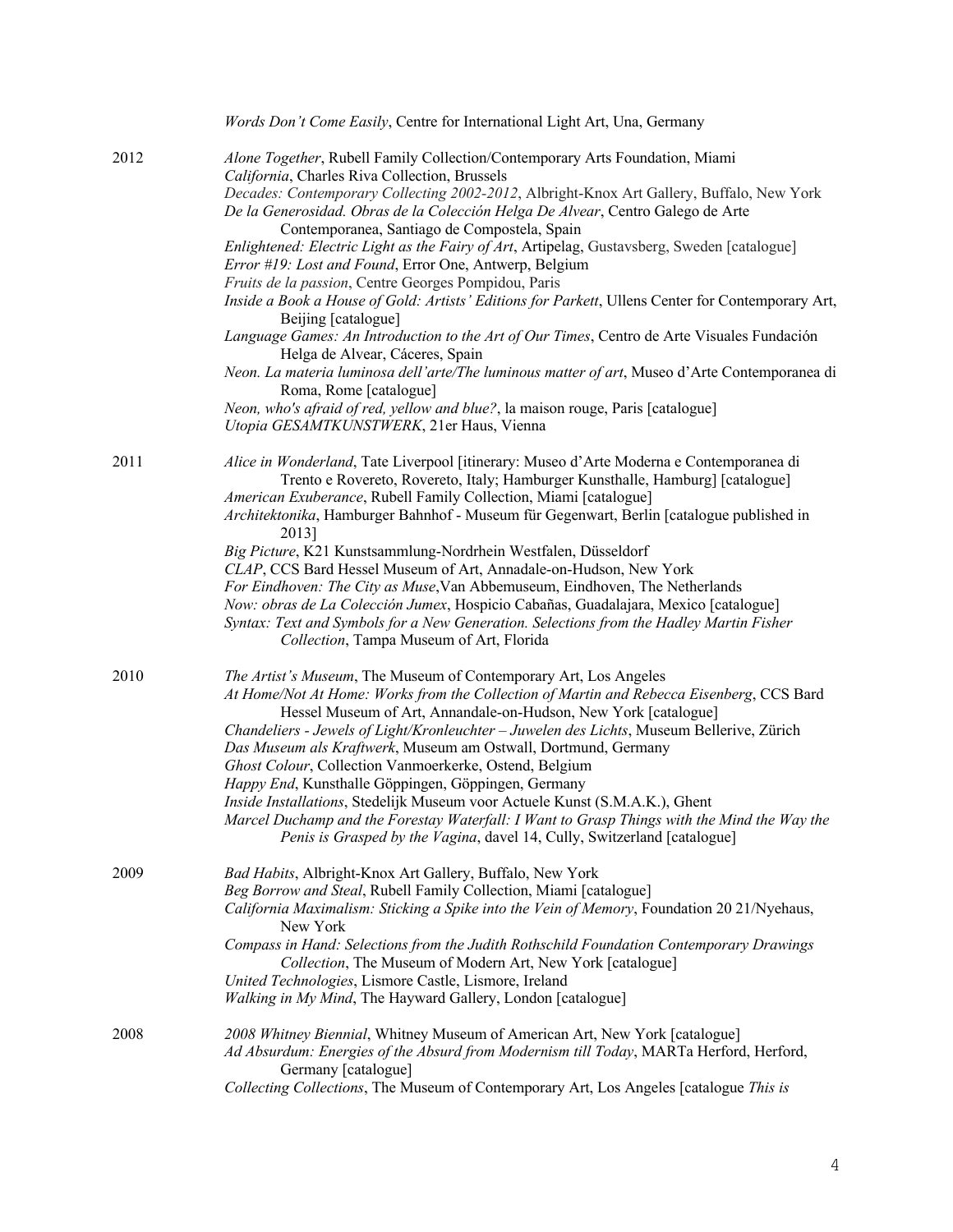|      | not to be looked at: Highlights from the Permanent Collection of the Museum of<br>Contemporary Art, Los Angeles]<br>The Gallery, David Zwirner, New York<br>Lightness of Being, Initial Access, Wolverhampton, England<br>Martian Museum of Terrestrial Art, Mission: to interpret and understand contemporary art,<br>Barbican Art Gallery, London [catalogue Art]<br>Meet Me Around the Corner, Astrup Fearnley Museet for Moderne Kunst, Oslo<br>Now's the Time, Dublin City Gallery, The Hugh Lane, Dublin [catalogue]<br>Stars and Stripes Forever: Living Archive, Van Abbemuseum, Eindhoven, The Netherlands<br>Thyssen-Bornemisza Art Contemporary: Collection as Aleph, Kunsthaus Graz                                                                                                                                                                                                                                                                                                                                                                                                                                                                                                                                                                                                                                                                       |
|------|-----------------------------------------------------------------------------------------------------------------------------------------------------------------------------------------------------------------------------------------------------------------------------------------------------------------------------------------------------------------------------------------------------------------------------------------------------------------------------------------------------------------------------------------------------------------------------------------------------------------------------------------------------------------------------------------------------------------------------------------------------------------------------------------------------------------------------------------------------------------------------------------------------------------------------------------------------------------------------------------------------------------------------------------------------------------------------------------------------------------------------------------------------------------------------------------------------------------------------------------------------------------------------------------------------------------------------------------------------------------------|
| 2007 | 10 <sup>th</sup> Triennale Kleinplastik. Bodycheck, Fellbach, Germany [catalogue]<br>52 <sup>nd</sup> Venice Biennale: Think with the Senses - Feel with the Mind, Arsenale, Venice [catalogue]<br>Bodycheck, 10. Triennale der Kleinplastik, Fellbach, Germany [catalogue]<br>Eden's Edge: Fifteen LA Artists, Hammer Museum, Los Angeles [catalogue]<br>Epileptic Seizure Comparison, Greene Naftali Gallery, New York<br>Exhibitionism: An Exhibition of Exhibitions of Works from the Marieluise Hessel Collection, CCS<br>Bard Hessel Museum of Art, Annandale-on-Hudson, New York [catalogue]<br>Franz West: Souffle, a mass exhibition, Kunstraum Innsbruck, Innsbruck, Austria [catalogue]<br>From Francis Picabia to Jason Rhoades: Works from the Friedrich Christian Flick Collection in<br>Hamburger Bahnhof, Hamburger Bahnhof - Museum für Gegenwart, Berlin<br>L.A. Desire, Galerie Dennis Kimmerich, Düsseldorf<br>a point in space is a place for an argument, David Zwirner, New York<br>Sympathy for the Devil: Art and Rock and Roll Since 1967, Museum of Contemporary Art<br>Chicago [itinerary: Museum of Contemporary Art, North Miami, Florida; Musée d'art<br>contemporain de Montréal] [catalogue]<br>There is never a stop and never a finish: In memoriam Jason Rhoades, Hamburger Bahnhof -<br>Museum für Gegenwart, Berlin [catalogue] |
| 2006 | Contemporary Sculpture, Zwirner & Wirth, New York [catalogue]<br>FASTER! BIGGER! BETTER!, ZKM   Zentrum für Kunst und Medientechnologie, Karlsruhe,<br>Germany [catalogue]<br>Irritation des Gleichgewichts, Zentrum Paul Klee, Bern [catalogue]<br>LOS ÁNGELES/MÉXICO, La Colección Jumex, Mexico City<br>Red Eye: L.A. Artists from the Rubell Family Collection, Rubell Family Collection, Miami<br>[catalogue published in 2007]<br>Work Zones: Three Decades of Contemporary Art from San Francisco Art Institute, Walter &<br>McBean Galleries, San Francisco Art Institute<br>Wrestle, CCS Bard Hessel Museum of Art, Annandale-on-Hudson, New York [catalogue]<br>Yes Bruce Nauman, Zwirner & Wirth, New York                                                                                                                                                                                                                                                                                                                                                                                                                                                                                                                                                                                                                                                 |
| 2005 | Baroque and Neo-Baroque: The Hell of the Beautiful, Domus Artium 2, Fundación Salamanca<br>Ciudad de Cultura, Salamanca, Spain<br>Bidibidobidiboo: Works from the Sandretto Re Rebaudengo Collection, Fondazione Sandretto Re<br>Rebaudengo, Turin [catalogue]<br>Dionysiac, Centre Georges Pompidou, Paris [catalogue]<br>Drive, Galleria d'Arte Moderna di Bologna, Bologna, Italy<br>Early Work by Gallery Artists, David Zwirner, New York<br>Eccentric Modern, The Foundation To-Life, Inc., Mount Kisco, New York<br>Echo. Anti Echo, Galerie Barbara Thumm, Berlin<br>Highlights: New Acquisitions, John Berggruen Gallery, San Francisco<br>INCOGNITO 2005, Santa Monica Museum of Art, Santa Monica, California<br>Les Grands Spectacles: 120 Jahre Kunst und Massenkultur, Museum der Moderne Salzburg,<br>Austria [catalogue]<br>Lichtkunst aus Kunstlicht, ZKM   Zentrum für Kunst und Medientechnologie, Karlsruhe, Germany<br>[catalogue]                                                                                                                                                                                                                                                                                                                                                                                                               |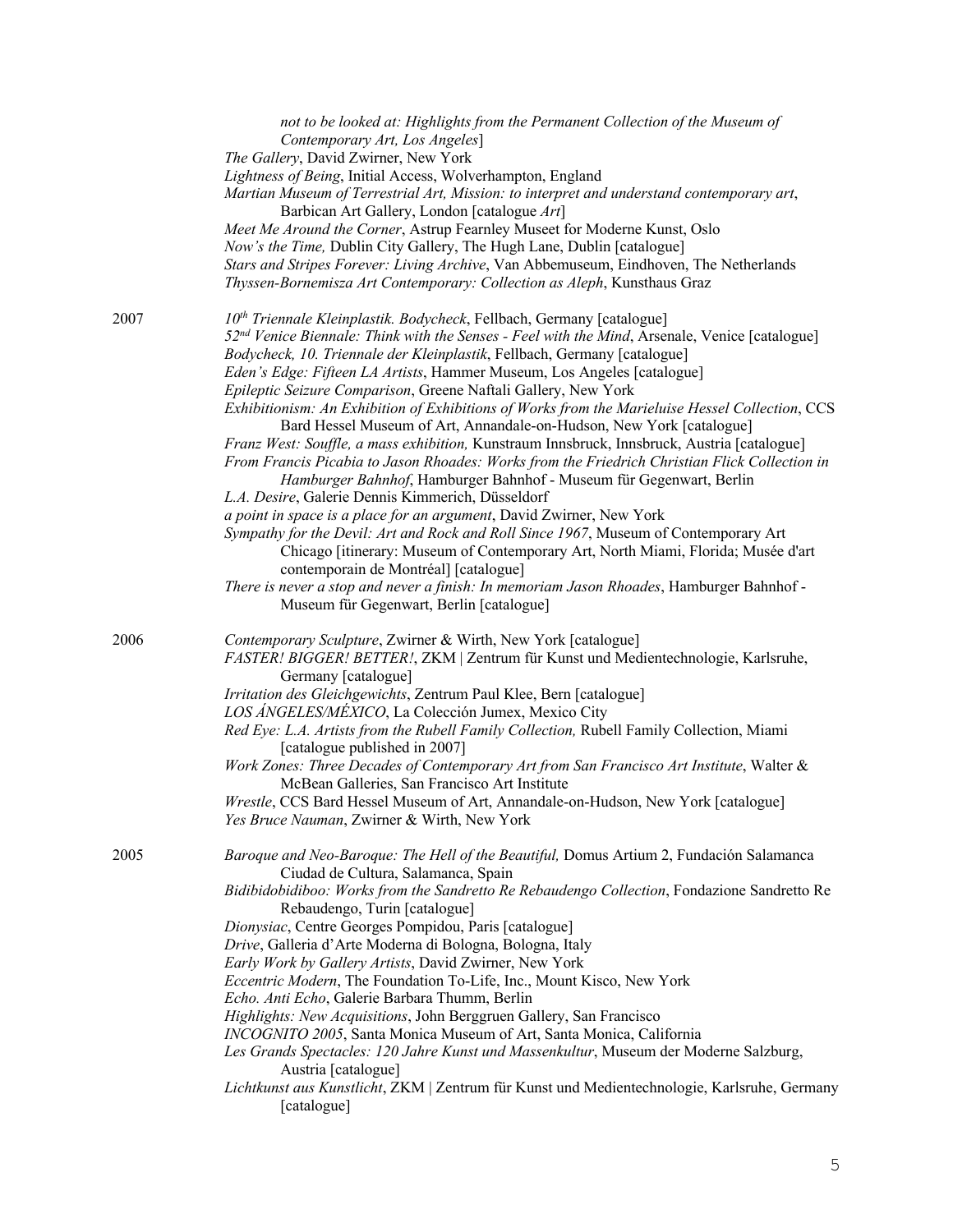|      | Multiple Strategies, Contemporary Arts Center, Cincinnati, Ohio<br>Private View 1980-2000: Collection Pierre Huber, Musée cantonal des Beaux-Arts, Lausanne,<br>Switzerland [catalogue]<br>Puppets & Heavenly Creatures, Thyssen-Bornemisza Art Contemporary, Vienna<br>Sweet Temptations: Sammlung Rolf Ricke, Kunstmuseum St. Gallen, St. Gallen, Switzerland<br>Symbolic Space: The Intersection of Art & Architecture Through the Use of Metaphor, Hudson<br>Valley Center for Contemporary Art, Peekskill, New York<br>Transcontinental Nomadenoase, Silverbridge, Paris |
|------|-------------------------------------------------------------------------------------------------------------------------------------------------------------------------------------------------------------------------------------------------------------------------------------------------------------------------------------------------------------------------------------------------------------------------------------------------------------------------------------------------------------------------------------------------------------------------------|
| 2004 | 15 Jahre Deichtorhallen Hamburg, Deichtorhallen Hamburg<br>Bewegliche Teile: Formen des Kinetischen, Kunsthaus Graz [itinerary: Tinguely Museum, Basel]<br>[catalogue]                                                                                                                                                                                                                                                                                                                                                                                                        |
|      | Central Station: Collection Harald Falckenberg, La Maison Rouge, Paris [catalogue]<br>Das Große Fressen: Von Pop bis Heute, Kunsthalle Bielefeld, Bielefeld, Germany [catalogue]<br>Everything is Connected, he, he, he, Astrup Fearnley Museum of Modern Art, Oslo [catalogue]<br>Fantasy Island, Reykjavik Arts Festival, Reykjavik, Iceland<br>Friedrich Christian Flick Collection im Hamburger Bahnhof, Hamburger Bahnhof - Museum für<br>Gegenwart, Berlin [catalogue]                                                                                                  |
|      | In Need of Analysis, Foundation 20 21, New York                                                                                                                                                                                                                                                                                                                                                                                                                                                                                                                               |
| 2003 | 2nd Valencia Biennial: The Ideal City, part of micro-UTOPIAS, Valencia, Spain<br>Assemblage, Zwirner & Wirth, New York                                                                                                                                                                                                                                                                                                                                                                                                                                                        |
|      | Bankett: Metabolismus und Kommunikation, Palau de la Virreina, Barcelona [itinerary: ZKM  <br>Zentrum für Kunst und Medientechnologie, Karlsruhe, Germany; Medialab Madrid;<br>Centro Cultural Conde Duque, Madrid]                                                                                                                                                                                                                                                                                                                                                           |
|      | Gelijk het leven is, Stedelijk Museum voor Actuele Kunst (S.M.A.K.), Ghent [catalogue]                                                                                                                                                                                                                                                                                                                                                                                                                                                                                        |
|      | Opening Show, Hoet Bekaert, Ghent<br>Outlook, Technopolis, Benaki Museum, and Athens School of Fine Arts, Athens [catalogue]<br>Over Wij/About We, Van Abbemuseum, Eindhoven, The Netherlands                                                                                                                                                                                                                                                                                                                                                                                 |
|      | The Provider Troubled Teen Mentor Peanut Butter Shop, 2312 Duane Street, Los Angeles<br>The Secret Life of Onions, Van Abbemuseum, Eindhoven, The Netherlands                                                                                                                                                                                                                                                                                                                                                                                                                 |
| 2002 | 2nd Liverpool Biennial: International 2002, Tate Liverpool [catalogue]<br>Comer o no Comer (To Eat or not to Eat), Centro de Arte de Salamanca, Salamanca, Spain<br>[catalogue]                                                                                                                                                                                                                                                                                                                                                                                               |
|      | Exile on Main Street, New International Cultural Center, Antwerp<br>French Collection, Musée d'art moderne et contemporain (MAMCO), Geneva<br>The House of Fiction, Sammlung Hauser & Wirth in der Lokremise St. Gallen, Switzerland                                                                                                                                                                                                                                                                                                                                          |
|      | [catalogue]<br>Keine Kleinigkeiten, Kunsthalle Basel                                                                                                                                                                                                                                                                                                                                                                                                                                                                                                                          |
|      | Köpfreisen: Jules Verne, Adolf Wölfli und andere Grenzgänger, Kunstmuseum Bern [catalogue]<br>L.A. on My Mind, The Museum of Contemporary Art, Los Angeles                                                                                                                                                                                                                                                                                                                                                                                                                    |
|      | Linger, Greenberg Van Doren Gallery, New York<br>Moving Pictures: contemporary photography and video from the Guggenheim Museum<br>collections, Solomon R. Guggenheim Museum, New York [catalogue]                                                                                                                                                                                                                                                                                                                                                                            |
|      | Passenger: The Viewer as Participant, Astrup Fearnley Museum of Modern Art, Oslo [catalogue]<br>Pictures, Patents, Monkeys and More On Collecting, Institute of Contemporary Art,<br>Philadelphia [catalogue]                                                                                                                                                                                                                                                                                                                                                                 |
|      | Plus Ultra, Kunstraum Innsbruck, Innsbruck, Austria [catalogue published in 2005]<br>Startkapital, K21 Kunstsammlung Nordrhein-Westfalen, Düsseldorf [catalogue]<br>Ten Years, Hauser & Wirth, Zürich                                                                                                                                                                                                                                                                                                                                                                         |
| 2001 | 1st International Triennale of Contemporary Art - Yokohama 2001: MEGA-WAVE Towards a New                                                                                                                                                                                                                                                                                                                                                                                                                                                                                      |
|      | Synthesis, Yokohama, Japan [catalogue]<br>Do It, Museo de Arte Carrillo Gil, San Angel, Mexico [itinerary: Addison Gallery of American<br>Art, Andover, Massachusetts] [catalogue published in 1997]                                                                                                                                                                                                                                                                                                                                                                          |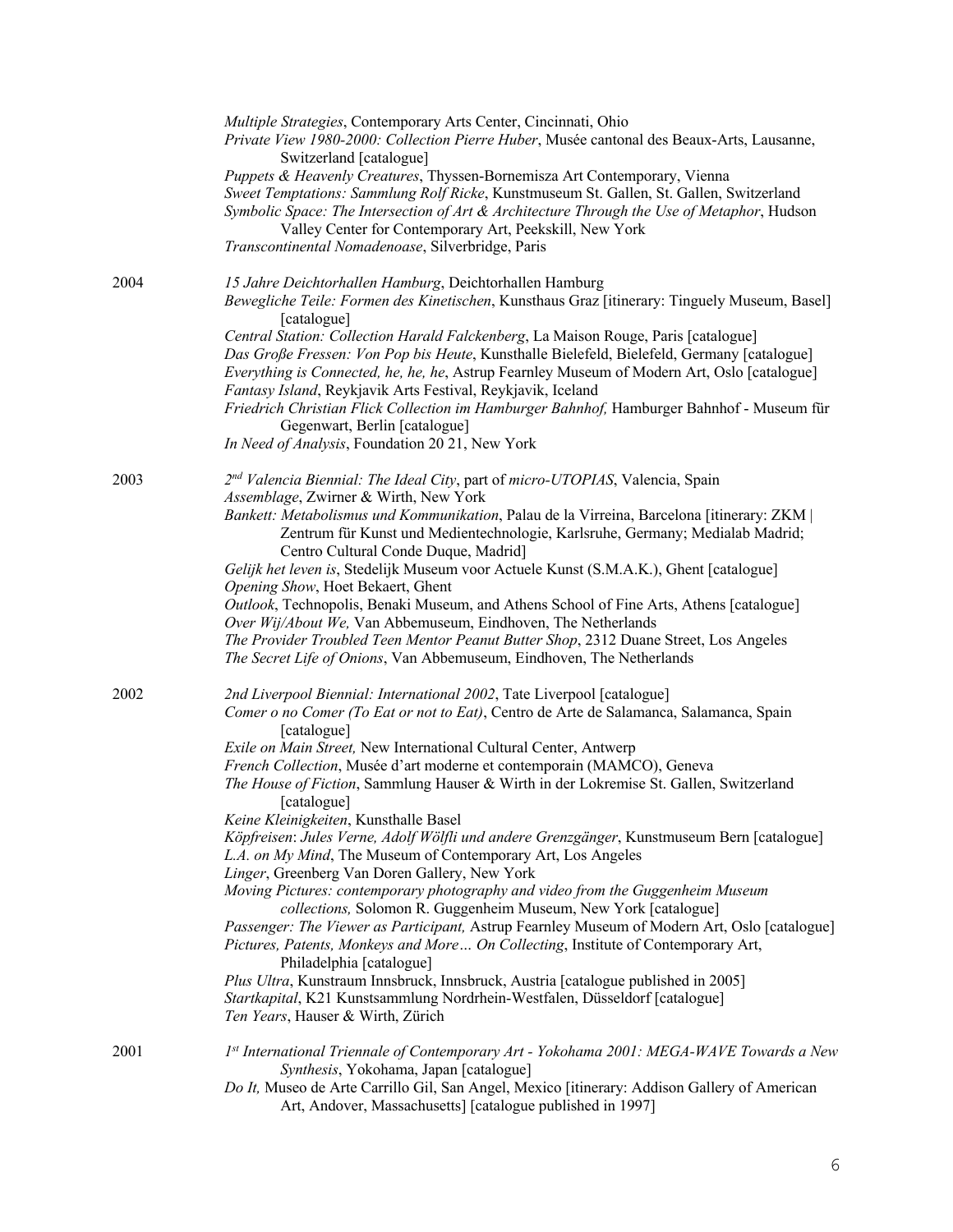|      | I V NY, David Zwirner, New York                                                                                                                                                 |
|------|---------------------------------------------------------------------------------------------------------------------------------------------------------------------------------|
|      | Ich bin mein Auto: die maschinalen Ebenbilder des Menschen, Kunsthalle Baden-Baden, Baden-<br>Baden, Germany [catalogue]                                                        |
|      | La colleccio Onnasch: Aspectos da Arte Contemporânea/Aspects of Contemporary Art, Museu<br>d'Art Contemporani, Barcelona [itinerary: Museu Serralves, Porto]                    |
|      | Parkett: Collaborations and Editions since 1984, The Museum of Modern Art, New York                                                                                             |
|      | [catalogue]<br>Public Offerings, The Museum of Contemporary Art, Los Angeles [catalogue]                                                                                        |
|      | Wechselstrom, Sammlung Hauser & Wirth in der Lokremise St. Gallen, Switzerland [catalogue]<br>Y.E.L.L.O.W., Stedelijk Museum voor Actuele Kunst (S.M.A.K.), Ghent               |
|      | Yokohama 2001: 1st International Triennale of Contemporary Art - MEGA-WAVE Towards a New<br>Synthesis, Yokohama, Japan [catalogue]                                              |
| 2000 | The Oldest Possible Memory, Sammlung Hauser & Wirth in der Lokremise St. Gallen,<br>Switzerland [catalogue published in 2001]                                                   |
|      | Soft White, University Gallery, University of Massachusetts-Amherst, Amherst, Massachusetts<br>[catalogue]                                                                      |
|      | Thinking Space: Selections from the Ann & Marshall Webb Collection, Art Gallery of Hamilton,<br>Hamilton, Canada [catalogue]                                                    |
|      | To Infinity and Beyond: Editions for the Year 2000, Brooke Alexander Editions, New York                                                                                         |
| 1999 | Am Horizont, Kaiser Wilhelm Museum, Krefeld, Germany [catalogue]<br>The American Century: Art and Culture 1950-2000, Whitney Museum of American Art, New<br>York [catalogue]    |
|      | Conceptual Art as Neurobiological Praxis, Thread Waxing Space, New York                                                                                                         |
|      | Get Together. Kunst Als Teamwork, Kunsthalle Wien, Vienna [catalogue]                                                                                                           |
|      | HORSEplay, Real Art Ways, Hartford, Connecticut<br>Laboratorium, FotoMuseum Provincie Antwerpen, Antwerp [catalogue published in 2001]                                          |
|      | LIFE/BOAT: Raymond Pettibon, Jason Rhoades, Hans Weigand, MAK Center for Art +<br>Architecture, Los Angeles [itinerary: Kunstraum Innsbruck, Innsbruck, Austria]<br>[catalogue] |
|      | Reload, Shift e.V., Berlin                                                                                                                                                      |
|      | Weltuntergang & Prinzip Hoffnung, Kunsthaus Zürich                                                                                                                              |
| 1998 | 100 Years Secession: A Century of Artistic Freedom, Secession, Vienna [itinerary: Galerie<br>Rudolfinum, Prague]                                                                |
|      | Arkipelag (Lebensraum: or IKEA at the end of metaphysics), Nordiska Museet, Stockholm<br>[catalogue]                                                                            |
|      | Auf der Spur. Kunst der 90er Jahre im Spiegel von Schweizer Sammlungen, Kunsthalle Zürich<br>[catalogue]                                                                        |
|      | Five Years, 1993-1998, David Zwirner, New York                                                                                                                                  |
|      | Freie Sicht aufs Mittelmeer: Junge Schweizer Kunst mit Gästen und Gastmahl, Kunsthaus Zürich<br>[itinerary: Kunsthalle Frankfurt]                                               |
|      | Hommage à Dieter Roth, Galerie Heinz Holtmann, Cologne [catalogue published in 1999]<br>L.A. Times, Fondazione Sandretto Re Rebaudengo, Turin [catalogue]                       |
|      | Wahlverwandtschaften, Art & Appenzell, Appenzell, Switzerland [catalogue]                                                                                                       |
| 1997 | 4th Lyon Biennial: L'Autre/Other, L'Halle Tony Garnier, Lyon, France [catalogue]                                                                                                |
|      | 47 <sup>th</sup> Venice Biennale: Future, Present, and Past, Arsenale, Venice [catalogue]                                                                                       |
|      | 1997 Whitney Biennial, Whitney Museum of American Art, New York [catalogue]<br>Connexions Implicités, École Nationale Supérieure des Beaux-Arts, Paris [catalogue]              |
|      | Cruising LA, Galeria Soledad Lorenzo, Madrid [catalogue]                                                                                                                        |
|      | Deep Storage, Haus der Kunst, Munich [itinerary: Neue Nationalgalerie am Kulturforum, Berlin;                                                                                   |
|      | Kunstmuseum Düsseldorf; P.S.1 Contemporary Art Center, Long Island City, New York;                                                                                              |
|      | Henry Art Gallery, University of Washington, Seattle] [catalogue published in 1998]<br>Epicenter Ljubljana, Moderna Galerija Ljubljana, Slovenia [catalogue]                    |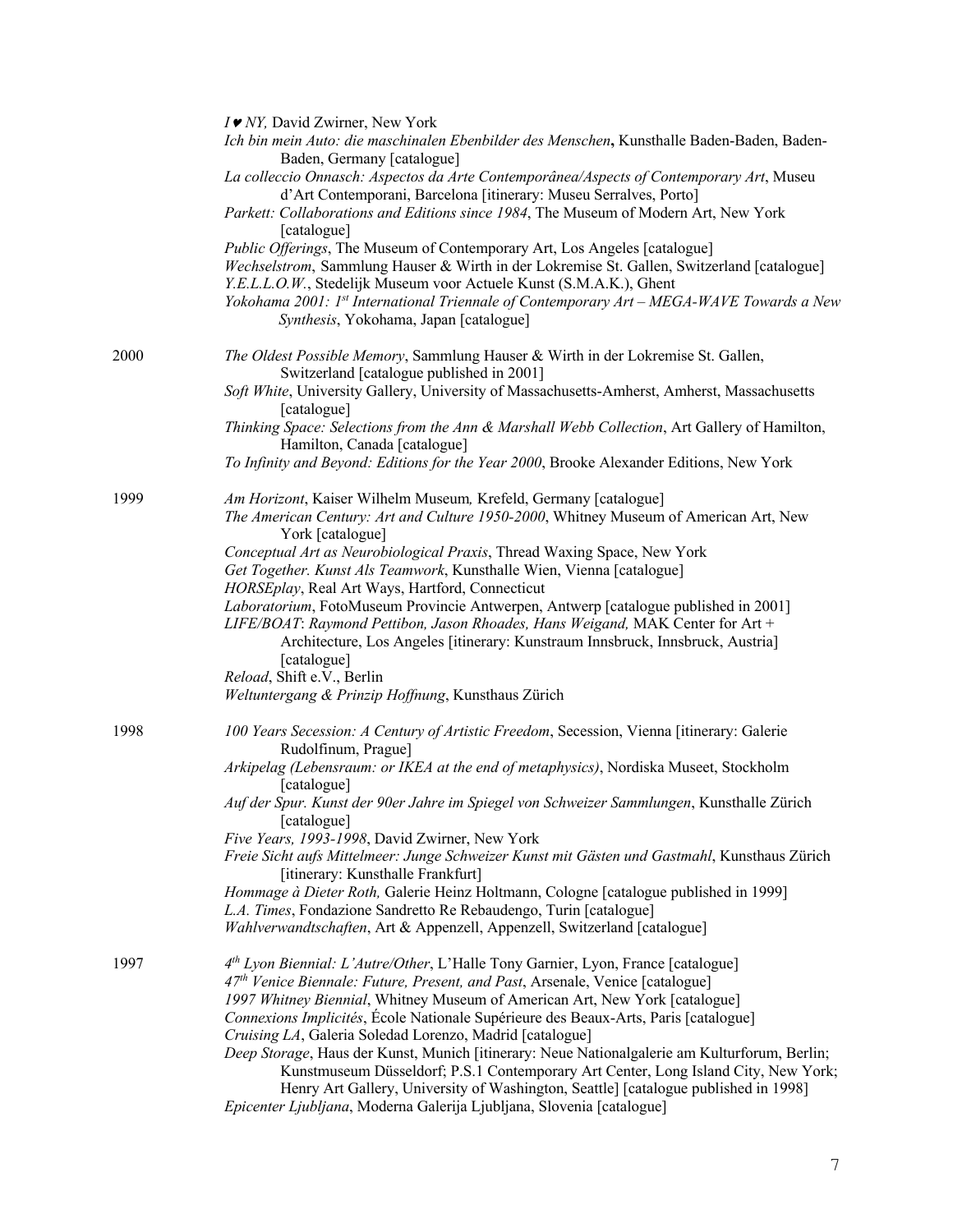|      | La Côte d'Azur et la Modernité, Villa Arson, Nice, France<br>Meg Cranston, Paul McCarthy, Barry McGee, Raymond Pettibon, Jason Rhoades, Galerie Tanya<br>Rumpff, Haarlem, The Netherlands<br>projects.doc, Weston Art Gallery, Cincinnati, Ohio [catalogue]<br>Sunshine & Noir: Art in L.A. 1960-1997, Louisiana Museum of Modern Art, Humlebæk, Denmark<br>[itinerary: Kunstmuseum Wolfsburg, Germany; Castello di Rivoli, Turin; Hammer<br>Museum, Los Angeles] [catalogue] |
|------|-------------------------------------------------------------------------------------------------------------------------------------------------------------------------------------------------------------------------------------------------------------------------------------------------------------------------------------------------------------------------------------------------------------------------------------------------------------------------------|
| 1996 | a/drift: Scenes from the Penetrable Culture, CCS Bard Hessel Museum of Art, Annandale-on<br>Hudson, New York [catalogue]                                                                                                                                                                                                                                                                                                                                                      |
|      | Art at the End of the 20th Century: Selections from the Whitney Museum of American Art,<br>National Gallery, Athens [itinerary: Museu d'Art Contemporani, Barcelona;<br>Kunstmuseum Bonn, Bonn, Germany] [catalogue]                                                                                                                                                                                                                                                          |
|      | Defining the Nineties: Consensus-Making in New York, Miami, and Los Angeles, Museum of<br>Contemporary Art North Miami, Miami [catalogue]                                                                                                                                                                                                                                                                                                                                     |
|      | Group Show, Galerie Jürgen Becker, Hamburg<br>L'Art du Plastique Nouvelle Matières d'Expression, École Nationale Supérieure des Beaux-Arts,<br>Paris                                                                                                                                                                                                                                                                                                                          |
|      | Multiple Identity: American Art 1975-1995, from the Whitney Museum of American Art, National<br>Gallery, Alexandros Soutzos Museum, Athens [itinerary: Museu d'Art Contemporani,<br>Barcelona; Kunstmuseum Bonn, Bonn, Germany; Castello di Rivoli - Museo d'Arte<br>Contemporanea, Turin] [catalogue published in 1997]                                                                                                                                                      |
|      | Multiple Pleasures, Tanya Bonakdar Gallery, New York                                                                                                                                                                                                                                                                                                                                                                                                                          |
|      | Nach Weimar, Kunstsammlungen zu Weimar, Weimar, Germany [catalogue]<br>Traffic, CAPC Musée d'Art Contemporain Entrepôt, Bordeaux, France [catalogue]<br>Wanås 1996: Outdoor Sculpture Project, Wanås Foundation, Knislinge, Sweden [catalogue]                                                                                                                                                                                                                                |
| 1995 | 1995 Whitney Biennial, Whitney Museum of American Art, New York [catalogue]<br>Das Ende der Avant Garde. Kunst als Dienstleistung - Sammlung Schürmann, Kunsthalle der<br>Hypo-Kulturstiftung, Munich [catalogue published in 1996]<br>Komix, Brooke Alexander Editions, New York                                                                                                                                                                                             |
|      | Les Rencontres d'Arles Photographie, Arles, France [catalogue]                                                                                                                                                                                                                                                                                                                                                                                                                |
|      | lo-fi, Lauren Wittels Gallery, New York                                                                                                                                                                                                                                                                                                                                                                                                                                       |
|      | Ripple Across the Water, Watari Museum of Contemporary Art, Tokyo [catalogue]                                                                                                                                                                                                                                                                                                                                                                                                 |
|      | Selections of the Permanent Collection, Museum van Hedendaagse Kunst, Ghent<br>Self-Made, Grazer Kunstverein, Graz [catalogue]                                                                                                                                                                                                                                                                                                                                                |
|      | Urban Structures, Kulturreferat Munchen, Munich [catalogue]                                                                                                                                                                                                                                                                                                                                                                                                                   |
| 1994 | Don't Look Now, Thread Waxing Space, New York [catalogue]<br>Group Show, Galerie Froment & Putman, Paris                                                                                                                                                                                                                                                                                                                                                                      |
|      | Joe's Garage, Tz'art & Co., New York                                                                                                                                                                                                                                                                                                                                                                                                                                          |
|      | Monaco Grand Prix 94, Villa Arson, Nice, France<br>Paul Bloodgood, Luca Buvoli, Jason Rhoades, and Kathleen Schimert, Sandra Gering Gallery,<br>New York                                                                                                                                                                                                                                                                                                                      |
|      | Sammlung West (The Collection of Franz West), Raum Strohal, Vienna<br>Summer Group Show, David Zwirner, New York                                                                                                                                                                                                                                                                                                                                                              |
|      | Temporary Translation(s) - Sammlung Schürmann. Kunst der Gegenwart und Fotografie,<br>Deichtorhallen Hamburg [catalogue]                                                                                                                                                                                                                                                                                                                                                      |
|      | This is the Show and the Show is Many Things, Museum van Hedendaagse Kunst Gent, Ghent<br>[catalogue]                                                                                                                                                                                                                                                                                                                                                                         |
| 1992 | Rosamund Felsen Clinic & Recovery Center, Rosamund Felsen Gallery, Los Angeles                                                                                                                                                                                                                                                                                                                                                                                                |

## *MONOGRAPHS & SOLO EXHIBITION CATALOGUES*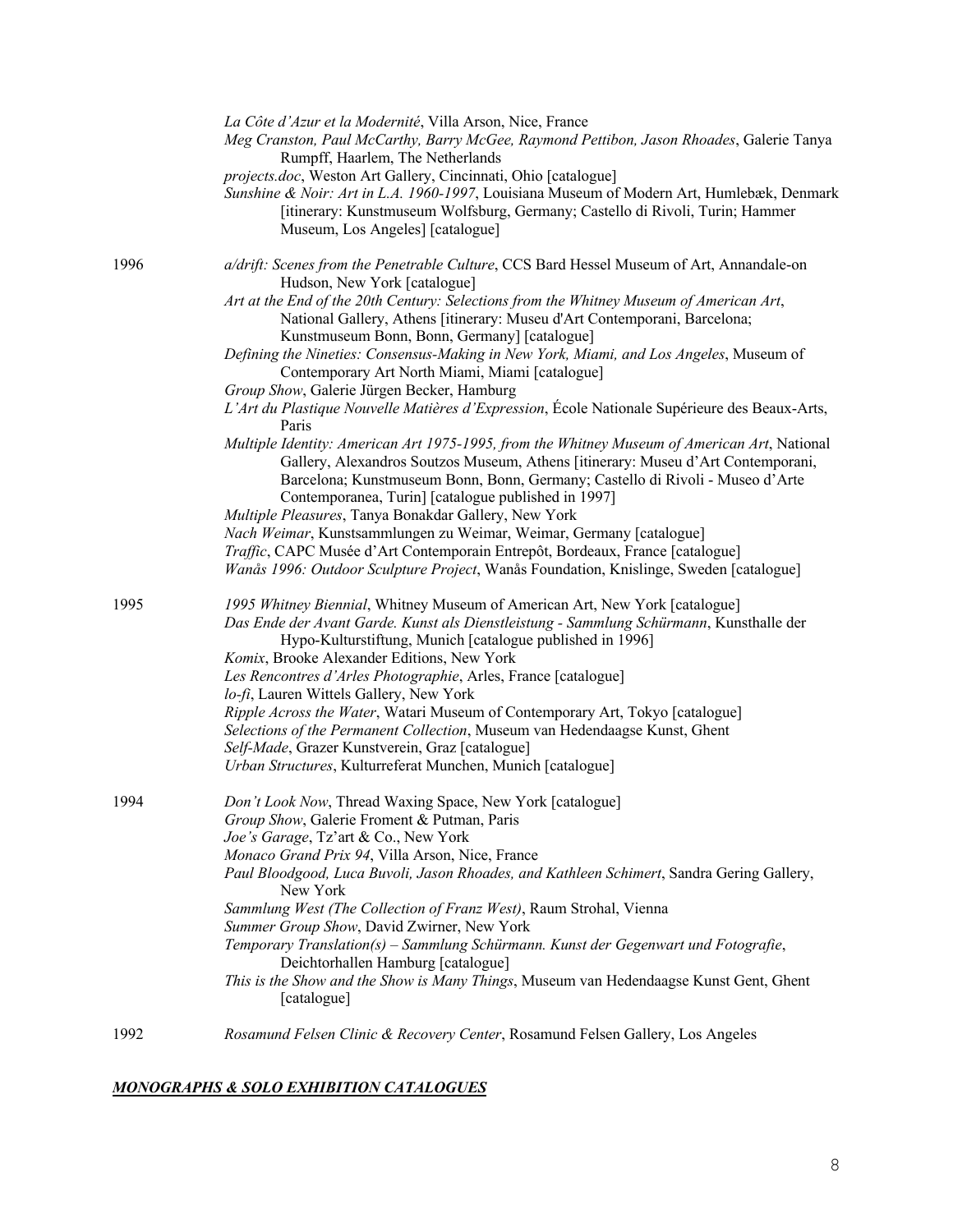| 2015 | Jason Rhoades: PeaRoeFoam. Texts by Julien Bismuth and David Zwirner. Contributions by<br>Dylan Kenny and Lucas Zwirner. Interview with Linda Norden. David Zwirner Books,<br>New York (exh. cat.)                                                                                                                                                                                                                                                                      |
|------|-------------------------------------------------------------------------------------------------------------------------------------------------------------------------------------------------------------------------------------------------------------------------------------------------------------------------------------------------------------------------------------------------------------------------------------------------------------------------|
| 2014 | Jason Rhoades, Four Roads. Edited by Ingrid Schaffner. Texts by Martha Buskirk, Chris Kraus,<br>Ingrid Schaffner, and Paul Schimmel. DelMonico Books/Prestel Verlag, New York (exh.<br>cat.)                                                                                                                                                                                                                                                                            |
| 2012 | Jason Rhoades. The Big Picture. Texts by Paul McCarthy, Eva Meyer-Hermann, and Ralph<br>Rugoff. JRP Ringier, Zürich                                                                                                                                                                                                                                                                                                                                                     |
| 2009 | Jason Rhoades. Text by Eva Meyer-Hermann. DuMont Buchverlag and Friedrich Christian Flick<br>Collection, Cologne                                                                                                                                                                                                                                                                                                                                                        |
| 2007 | Jason Rhoades' Black Pussy Cocktail Coffee Table. Edited by Alex Israel. Text by Kevin West.<br>Steidl, Göttingen, Germany (exh. cat.)                                                                                                                                                                                                                                                                                                                                  |
| 2002 | PeaRoeFoam: The Impetuous Process, My Special Purpose and The Liver Pool. Texts by Jan<br>Avgikos and Achim Hochdörfer. Museum Moderner Kunst Stiftung Ludwig Wien,<br>Vienna (exh. cat.)<br>Shit Plug. Text by Guy-Ernest Debord. Verlag der Buchhandlung Walther König, Cologne (exh.<br>cat.)                                                                                                                                                                        |
| 2001 | Jason Rhoades: The Costner Complex (Perfect Process). Text by Jason Rhoades. Portikus,<br>Frankfurt (exh. cat.)                                                                                                                                                                                                                                                                                                                                                         |
| 2000 | Perfect World. Edited by Zdenek Felix. Text by Eva Meyer-Hermann. Oktagon, Cologne (exh.<br>cat.)                                                                                                                                                                                                                                                                                                                                                                       |
| 2001 | Damenwahl: Corinne Wasmuht, Jason Rhoades. Oktagon, Cologne (exh. cat.)<br>The Snowball: A Collaborative Project by Peter Bonde & Jason Rhoades. Edited by Marianne<br>Øckenholt and Jérôme Sans. Texts by Peter Doroshenko. Interview with the artists by<br>Marianne Øckenholt and Jérôme Sans. Hatje Cantz, Ostfildern, Germany (exh. cat.)                                                                                                                          |
| 1998 | Volume: A Rhoades Referenz. Edited by Eva Meyer-Hermann. Oktagon, Cologne (exh. cat.)<br>[published on the occasion of the two exhibitions The Purple Penis and the Venus,<br>Kunsthalle Nürnberg, Nuremberg, Germany and The Purple Penis and the Venus (and<br>Sutter's Mill) for Eindhoven: A Spiral with Flaps and Two useless Appendages. After the<br>Seven Stomachs of Nürnberg (as Part of 'The Creation Myth'), Van Abbemuseum,<br>Eindhoven, The Netherlands] |
| 1996 | Jason Rhoades. Text by Robert Fleck. Kunsthalle Basel (exh. cat.)                                                                                                                                                                                                                                                                                                                                                                                                       |

# *SELECTED BOOKS & GROUP EXHIBITION CATALOGUES*

| 2019 | Installations From 25 Years Of The Falckenberg Collection. Texts by Dirk Luckow and Stephanie                                                                                                                                                    |
|------|--------------------------------------------------------------------------------------------------------------------------------------------------------------------------------------------------------------------------------------------------|
|      | Regenbrecht. Snoeck Verlag, Cologne (exh. cat.)<br>Local Histories. Works from the Friedrich Christian Flick Collection at Hamburger                                                                                                             |
|      | Bahnhof, the Nationalgalerie Collection and Loans. Texts by Diedrich Diederichsen,<br>Matilda Felix, Irina Hiebert Grun, Brigitte Kölle, Catherine Nichols, Monika Sprüth, and<br>Dorothee Wagner. Kerber Verlag, Bielefeld, Germany (exh. cat.) |
| 2018 | David Zwirner: 25 Years. Foreword by David Zwirner. Texts by Richard Shiff and Robert Storr.<br>David Zwirner Books, New York (exh. cat.)                                                                                                        |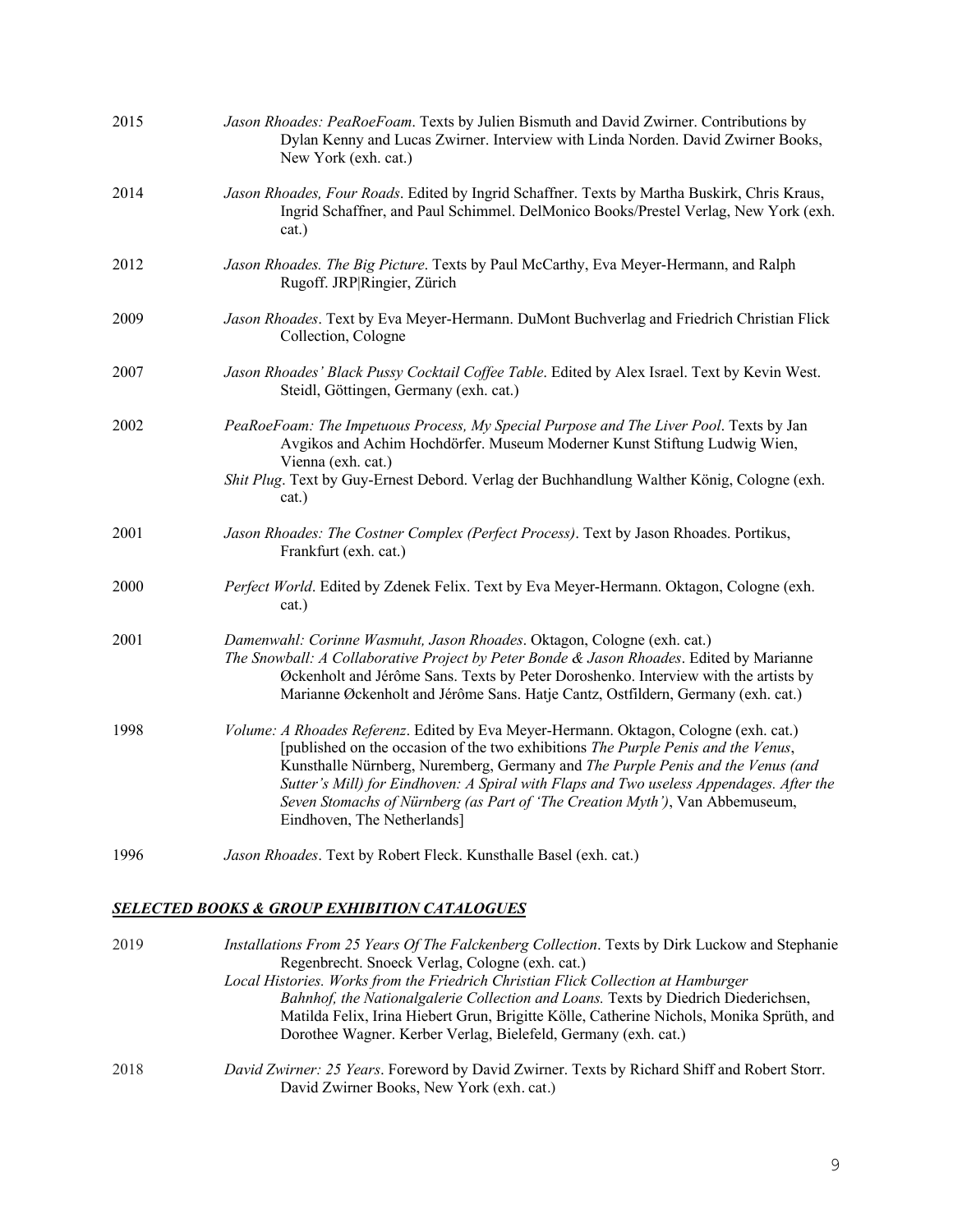| 2015 | Collected by Thea Westreich Wagner and Ethan Wagner. Whitney Museum of American Art,<br>New York (exh. cat.)<br>Come As You Are: 25 Art of the 1990s. University of California Press, Berkeley and Montclair Art<br>Museum, Montclair, New Jersey (exh. cat.)<br>Nach dem frühen Tod/After an Early Death. Texts by Hendrik Bündge, Johan Holten, Swantje<br>Karich, Tina Klopp, Susanne Küper, Moritz Scheper, and Heinrich W. Ursprung.<br>Staatliche Kunsthalle Baden-Baden, Germany and Verlag der Buchhandlung Walther<br>König, Cologne (exh. cat.)                                                                                                                                                                                                                                                                                                                                           |
|------|-----------------------------------------------------------------------------------------------------------------------------------------------------------------------------------------------------------------------------------------------------------------------------------------------------------------------------------------------------------------------------------------------------------------------------------------------------------------------------------------------------------------------------------------------------------------------------------------------------------------------------------------------------------------------------------------------------------------------------------------------------------------------------------------------------------------------------------------------------------------------------------------------------|
| 2014 | The Twenty-First Century Art Book. Texts by Jonathan Griffin, Paul Harper, David Trigg, and<br>Eliza Williams. Phaidon Press, London                                                                                                                                                                                                                                                                                                                                                                                                                                                                                                                                                                                                                                                                                                                                                                |
| 2013 | Architektonika. Edited by Matilda Felix and Gabriele Knapstein. Texts by Matilda Felix, Gabriele<br>Knapstein, Andres Lepik und Marjetica Potrč, Christine Nippe, Jane Rendell, Anthony<br>Vidler, and Friederike Wappler. Staatliche Museen zu Berlin (exh. cat.)<br>Franz West: Wo ist mein Achter?/Where is my Eight? Texts by Eva Badura-Triska, Klaus<br>Goerner, Georg Groeller, and Peter Keicher. Museum Moderner Kunst Stiftung Ludwig<br>Wien, Vienna (exh. cat.)<br>NYC 1993: Experimental Jet Set, Trash and No Star. Edited by Gary Carrion-Murayari and<br>Massimiliano Gioni. Texts by Massimiliano Gioni, Megan Heuer, Jenny Moore, Margot<br>Norton, Ethan Swan, et al. New Museum, New York (exh. cat.)<br>Sculpture Now. Text by Anna Moszynska. Thames and Hudson, London                                                                                                       |
| 2012 | Enlightened: Electric Light as the Fairy of Art. Texts by Magnus Jensner and Bo Nilsson.<br>Artipelag, Gustavsberg, Sweden (exh. cat.)<br>Inside a Book a House of Gold: Artists' Editions for Parkett. Texts by Pu Hong, Susan Tallman,<br>Philip Tinari, and Deborah Wye. Ullens Center for Contemporary Art, Beijing (exh. cat.)<br>Neon. La materia luminosa dell'arte/The luminous matter of art. Texts by Luis de Miranda,<br>Bartholomew Pietromarchi, and David Rosenberg. Museo d'Arte Contemporanea di<br>Roma, Rome (exh. cat.)<br>Neon, who's afraid of red, yellow and blue? la maison rouge, Paris (exh. cat.)                                                                                                                                                                                                                                                                        |
| 2011 | Alice in Wonderland: Through the Visual Arts. Texts by Gillian Beer, Alberto Manguel, Carol<br>Mavor, Christoph Benjamin Schulz, and Edward Wakeling. Tate Publishing, London<br>(exh. cat.)<br>American Exuberance. Texts by Kathryn Andrews, Hannah Greely, Richard Jackson, Nate<br>Lowman, Richard Prince, Sterling Ruby, Haim Steinbach, Ryan Trecartin, et al. Rubell<br>Family Collection, Miami (exh. cat.)<br>Collection Vanmoerkerke. Rispoli Books, Brussels<br>Defining Contemporary Art - 25 Years in 200 Pivotal Artworks. Texts by Daniel Birnbaum,<br>Connie Butler, Suzanne Cotter, Bice Curiger, Okwui Enwezor, Massimiliano Gioni, Hans<br>Ulrich Obrist, and Bob Nickas. Phaidon Press, London<br>Now: obras de La Colección Jumex. Texts by Gabriela Camacho, David Hernández, Mariana<br>Huerta, and Victor Zamudio Taylor. Hospicio Cabañas, Guadalajara, Mexico (exh. cat.) |
| 2010 | At Home/Not At Home: Works from the Collection of Martin and Rebecca Eisenberg. Texts by<br>Matthew Higgs and Bob Nickas. CCS Bard Hessel Musseum of Art, Annandale-on-<br>Hudson, New York (exh. cat.)<br>Marcel Duchamp and the Forestay Waterfall. Edited by Stefan Banz. Texts by Caroline<br>Bachmann, Stefan Banz, Francis M. Naumann, Molly Nesbit, Philip Ursprung, et al.<br>Kunsthalle Marcel Duchamp, Cully, Switzerland and JRP Ringier, Zürich (exh. cat.)<br>Nineteen Artists. Texts by Susanne Jensen, Susanne Lenze, and Reinhard Onnasch. Kerber Verlag,<br>Bielefeld, Germany<br>Paul McCarthy's Low Life Slow Life: Tidebox Tidebook. Texts by Jens Hoffmann and Paul<br>McCarthy. CCA Wattis Institute, San Francisco and Hatje Cantz Verlag, Ostfildern,<br>Germany                                                                                                            |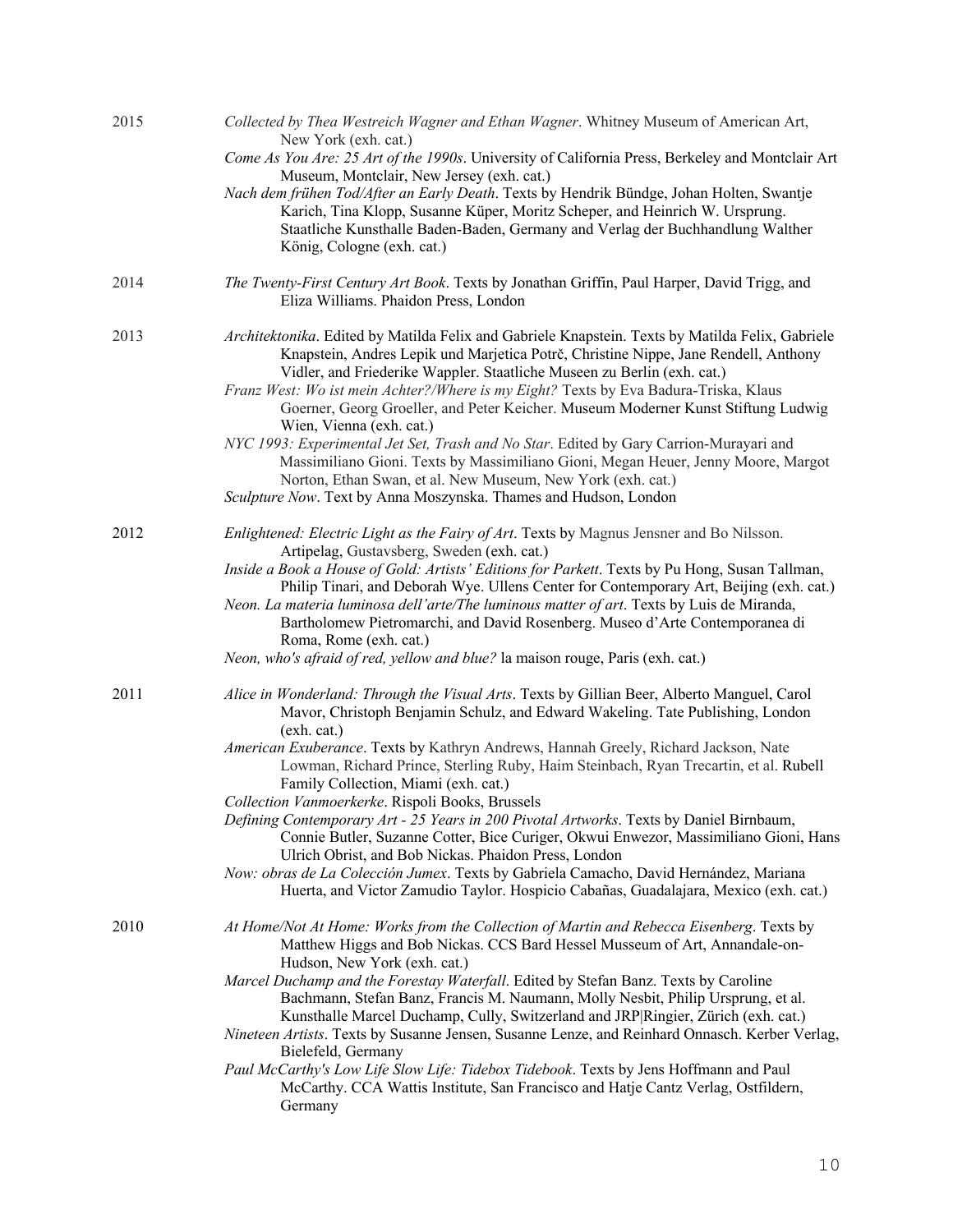| 2009 | Art and Text. Texts by Dan Beech, Charles Harrison, and Will Hill. Black Dog Publishing,<br>London                                                                                                                                                                                                                                                                                                                                                                       |
|------|--------------------------------------------------------------------------------------------------------------------------------------------------------------------------------------------------------------------------------------------------------------------------------------------------------------------------------------------------------------------------------------------------------------------------------------------------------------------------|
|      | Beg Borrow and Steal. Texts by Juan Roselione-Valadez, Heidi Zuckerman Jacobson, David<br>Moos, Karl Haendel, and Thomas Houseago. Rubell Family Collection, Miami (exh. cat.)<br>Compass in Hand: Selections from the Judith Rothschild Foundation Contemporary Drawings<br>Collection. Texts by Cornelia Butler and Christian Rattemeyer. The Museum of Modern<br>Art, New York (exh. cat.)                                                                            |
|      | The Fall of the Studio: Artists at Work. Edited by Wouter Davidts and Kim Paice. Antennae,<br>Amsterdam                                                                                                                                                                                                                                                                                                                                                                  |
|      | Jeff in Venice, death in Varanasi. Novel by Geoff Dyer. Pantheon, New York<br>Walking in my Mind. Texts by Stephanie Rosenthal, Mami Kataoka, and Susan Blackmore.<br>Hayward Publishing, London (exh. cat.)                                                                                                                                                                                                                                                             |
| 2008 | 2008 Whitney Biennial. Texts by Adam D. Weinberg, Henriette Huldisch, Shamim M. Momin,<br>and Rebecca Solnit. Whitney Museum of American Art, New York (exh. cat.)<br>Ad Absurdum: Eneriges of the Absurd from Modernism till Today. Texts by Franziska Brückmann,<br>Michael Kröger, and Roland Nachtigäller. Kerber, Bielefeld, Germany (exh. cat.)<br>Art. Edited by Francesco Manacorda, Lydia Yee, and Corinna Gardner. Barbican Art Gallery,<br>London (exh. cat.) |
|      | Art and Today. Text by Eleanor Heartney. Phaidon Press, New York                                                                                                                                                                                                                                                                                                                                                                                                         |
|      | Forlust: Wanås 2008. Wanås Foundation, Knislinge, Sweden<br>Now's the Time. Text by Lilly Wei. Dublin City Gallery, The Hugh Lane, Dublin (exh. cat.)<br>The Porcelain Workshop: For a New Grammar of Politics. Text by Antonio Negri. Semiotext(e),<br>Los Angeles [cover art]                                                                                                                                                                                          |
|      | Stations: 100 Mesterwerke zeitgenössischer Kunst. DuMont Buchverlag, Cologne<br>This is not to be looked At: Highlights from the Permanent Collection of the Museum of<br>Contemporary Art, Los Angeles. Texts by Ann Goldstein, Rebecca Morse, and Paul<br>Schimmel. The Museum of Contemporary Art, Los Angeles (exh. cat.)                                                                                                                                            |
| 2007 | 52nd Venice Biennale: Think with the Senses - Feel with the Mind: Art in the Present Tense. Text<br>by Robert Storr et al. Marsilio Editori, Venice (exh. cat.) [two volumes]<br>Bodycheck. Edited by Christa Linsenmaier-Wolf. Snoeck, Cologne (exh. cat.)                                                                                                                                                                                                              |
|      | Collection Art Contemporain. Texts by Alfred Pacquement, Sophie Duplaix, et al. Centre Georges<br>Pompidou, Paris                                                                                                                                                                                                                                                                                                                                                        |
|      | Eden's Edge: Fifteen LA Artists. Text by Gary Garrels. Hammer Museum, Los Angeles (exh. cat.)<br>Exhibitionism: An Exhibition of Exhibitions of Works from the Marieluise Hessel Collection. Text<br>by Matthew Higgs. CCS Bard Hessel Museum of Art, Annandale-on-Hudson, New York<br>(exh. cat.)                                                                                                                                                                       |
|      | Franz West: Souffle, a mass exhibition. Edited by Stefan Bidner. Verlag der Buchhandlung<br>Walther König, Cologne (exh. cat.)                                                                                                                                                                                                                                                                                                                                           |
|      | Red Eye: L.A. Artists from the Rubell Family Collection. Texts by Michael Darling and Michael<br>Holte. Rubell Family Collection, Miami (exh. cat.)                                                                                                                                                                                                                                                                                                                      |
|      | Sympathy for the Devil: Art and Rock and Roll Since 1967. Texts by Dominic Molon, Mike<br>Kelley, Dan Graham, Richard Hell, and Jan Tumlir. Museum of Contemporary Art<br>Chicago (exh. cat.)                                                                                                                                                                                                                                                                            |
|      | There is never a stop and never a finish: In Memoriam of Jason Rhoades. Texts by Dirk Dobke,<br>Knut Ebeling, Melanie Franke, Joachim Jäger, Gabriele Knapstein, Thomas Mießgang,<br>Robert Ohrt, Thomas Pynchon, and Björn Roth. DuMont, Cologne (exh. cat.)                                                                                                                                                                                                            |
| 2006 | Artists: Photographs by Jason Schmidt. Edited by Alix Browne and Christopher Bollen. Steidl,<br>Göttingen, Germany                                                                                                                                                                                                                                                                                                                                                       |
|      | Contemporary Sculpture. Text by Eleanor Heartney. Zwirner & Wirth, New York (exh. cat.)<br>FASTER! BIGGER! BETTER!. Texts by Gregor Jansen, Andreas Beitin, Anne Däuper, and<br>Yvonne Ziegler. ZKM   Zentrum für Kunst und Medientechnologie, Karlsruhe, Germany<br>(exh. cat.)                                                                                                                                                                                         |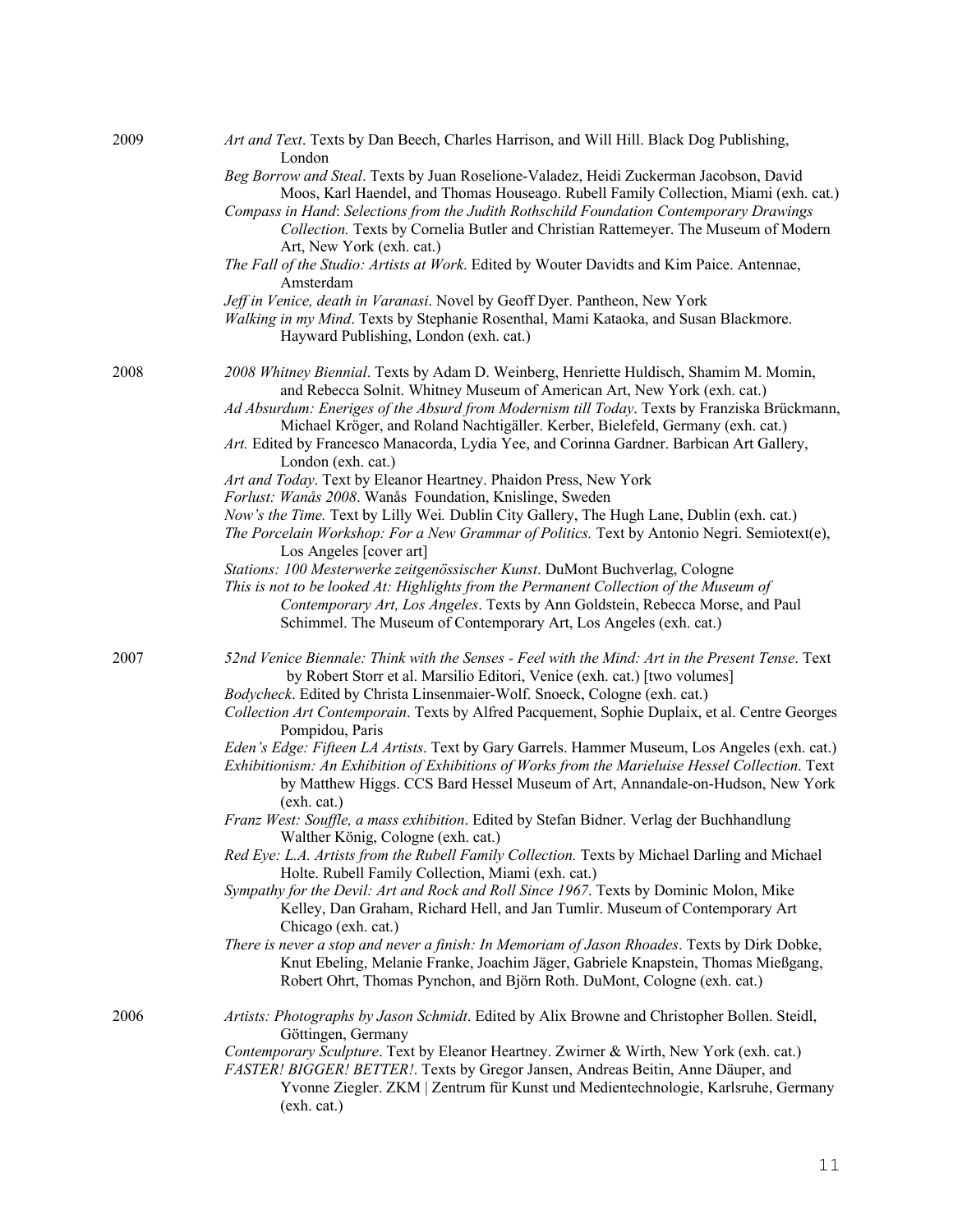|      | Irritation des Gleichgewichts. Text by Tilman Osterwold. Snoeck, Cologne (exh. cat.)<br>Wanås 2006: Insight Out. Wanås Foundation, Knislinge, Sweden<br>Wrestle. Texts by Tom Eccles, Trevor Smith, and Ivo Mesquita. CCS Bard Hessel Museum of Art,<br>Annandale-on-Hudson, New York (exh. cat.)                |
|------|------------------------------------------------------------------------------------------------------------------------------------------------------------------------------------------------------------------------------------------------------------------------------------------------------------------|
| 2005 | Art Now 2. Edited by Uta Grosenick and Burkhard Riemenschneider. Taschen, Cologne<br>Bidibidobidiboo: Works from the Sandretto Re Rebaudengo Collection. Text by Francesco<br>Bonami. Skira, Milan (exh. cat.)<br>Dionysiac. Texts by Christine Macel and Barbara Stiegler. Centre Georges Pompidou, Paris (exh. |
|      | cat.)<br>LA Artland: Contemporary Art from Los Angeles. Texts by Chris Kraus, Jan Tumlir, and Jane<br>McFadden. Black Dog Publishing, London                                                                                                                                                                     |
|      | Les Grands Spectacles. Edited by Agnes Husslein-Arco. Hatje Cantz, Ostfildern, Germany (exh.<br>cat.)                                                                                                                                                                                                            |
|      | Lichtkunst aus Kunstlicht. Texts by Vito Acconci, Gregor Jansen, and Peter Weibel. Hatje Cantz,<br>Ostfildern, Germany (exh. cat.)                                                                                                                                                                               |
|      | Parkett: 20 Years of Artists' Collaborations. Texts by Christoph Becker, Harald Szeemann, and<br>Dieter von Graffenried. Parkett, New York                                                                                                                                                                       |
|      | Plus Ultra: Beyond Modernity? Edited by Stefan Bidner and Thomas Feuerstein. Revolver,<br>Frankfurt (exh. cat.)                                                                                                                                                                                                  |
|      | Private View 1980-2000: Collection Pierre Huber. Edited by Yves Aupetitalot. JRP Ringier,<br>Zürich (exh. cat.)                                                                                                                                                                                                  |
|      | Tomoko Takahashi. Text by Rochelle Steiner. Serpentine Gallery, London                                                                                                                                                                                                                                           |
| 2004 | Bewegliche Teile: Formen des Kinetischen. Texts by Peter Pakesch and Guido Magnaguagno.<br>Verlag der Buchhandlung Walther König, Cologne (exh. cat.)                                                                                                                                                            |
|      | Central Station: Collection Harald Falckenberg. Text by Laurence Dreyfus. La Maison Rouge,<br>Paris (exh. cat.)                                                                                                                                                                                                  |
|      | Das Große Fressen: Von Pop bis Heute. Texts by Thomas Kellein and Angela Lampe. Kunsthalle<br>Bielefeld, Bielefeld, Germany (exh. cat.)                                                                                                                                                                          |
|      | Everything is Connected, he, he, he. Texts by Grete Årbu and Hanne Beate. Astrup Fearnley<br>Museum of Modern Art, Oslo (exh. cat.)                                                                                                                                                                              |
|      | Friedrich Christian Flick Collection im Hamburger Bahnhof. Texts by Eugen Blume, Joachim<br>Jäger, and Gabriele Knapstein. DuMont Literatur und Kunst Verlag, Cologne (exh. cat.)<br>Sample Minds. Edited by Stefan Bidner and Thomas Feuerstein. Verlag der Buchhandlung<br>Walther König, Cologne              |
|      | Turbulenz: Portikus Projekte 2001-2004. Texts by Kirsty Bell, Daniel Birnbaum, Lisette Lagnado,<br>et al. Portikus, Frankfurt                                                                                                                                                                                    |
| 2003 | Gelijk het leven is. Text by Jan Hoet. Stedelijk Museum voor Actuele Kunst (S.M.A.K), Ghent<br>(exh. cat.)                                                                                                                                                                                                       |
|      | Outlook. Edited by Christos M. Joachimides. Text by Daniel Birnbaum. Hellenic Culture<br>Organization, Athens (exh. cat.)                                                                                                                                                                                        |
| 2002 | $2nd Liverpool Binomial$ : International 2002. Texts by Declan McGonagle, Lewis Biggs, Michael<br>Bracewell, and Christoph Grunenberg. Tate Liverpool (exh. cat.)                                                                                                                                                |
|      | Art Now. Edited by Burkhard Riemschneider and Uta Grosenick. Taschen, Cologne                                                                                                                                                                                                                                    |
|      | Comer o no Comer (To Eat or not to Eat). Text by Darío Corbeira. Centro de Arte de Salamanca,<br>Salamanca, Spain (exh. cat.)                                                                                                                                                                                    |
|      | The House of Fiction: Sammlung Hauser und Wirth. Edited by Michaela Unterdörfer. Verlag für<br>moderne Kunst, Nuremburg, Germany (exh. cat.)                                                                                                                                                                     |
|      | Köpfreisen: Jules Verne, Adolf Wölfli und andere Grenzgänger. Edited by Daniel Baumann and                                                                                                                                                                                                                       |
|      | Monika Brunner. Kunstmuseum Bern (exh. cat.)<br>Künstlerküche: Lebensmittel als Kunstmaterial - von Schiele bis Jason Rhoades. Text by Ralf<br>Beil. DuMont Literatur und Kunst Verlag, Cologne                                                                                                                  |
|      | Material Dilemnas. Text by Gaudencio Fidelis. Grafica Editora, Porto Alegre, Spain                                                                                                                                                                                                                               |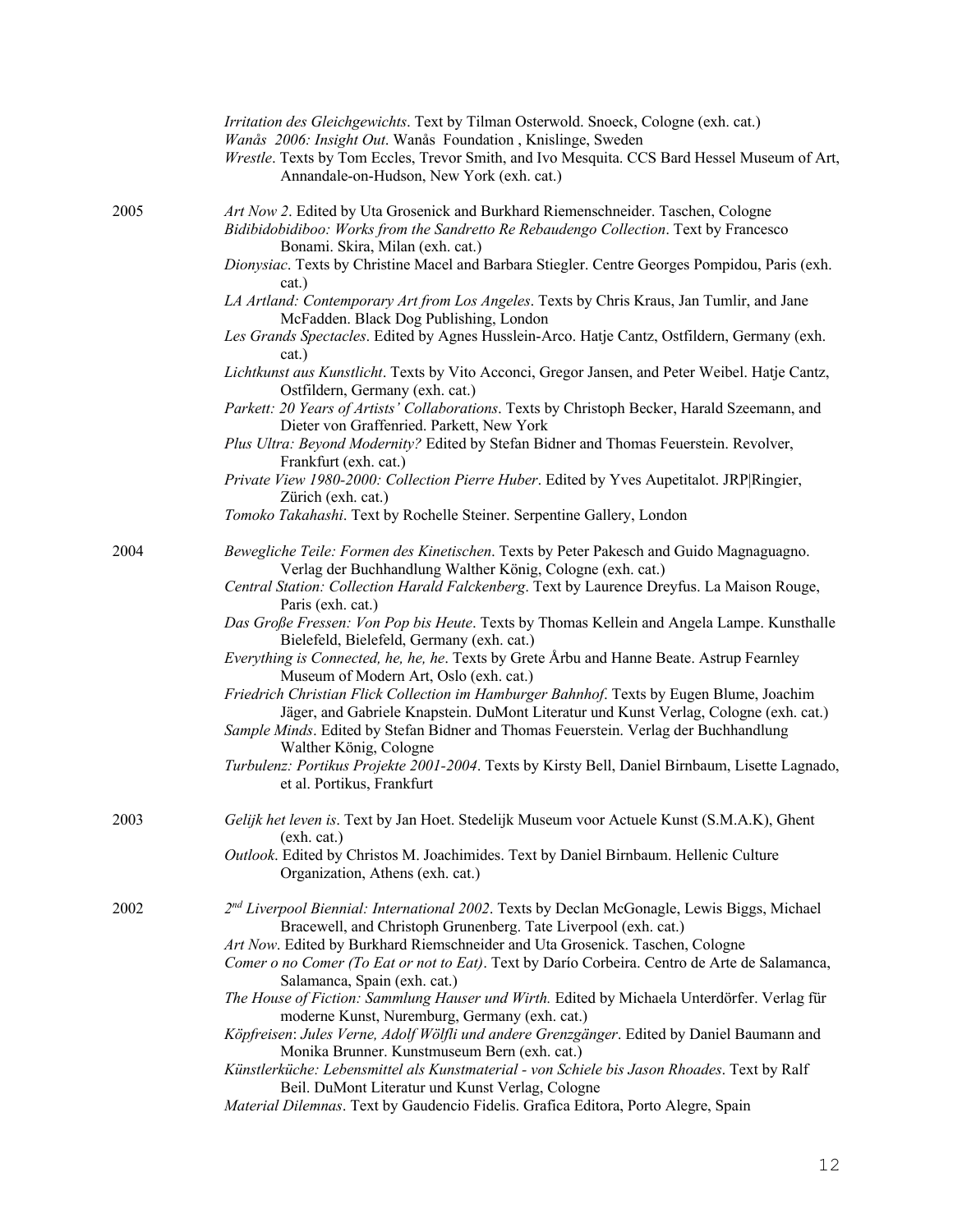|      | Moving Pictures: contemporary photography and video from the Guggenheim Museum<br>collections. Texts by John G. Hanhardt and Nancy Spector. Solomon R. Guggenheim<br>Museum, New York (exh. cat.)<br>Passenger: The Viewer as Participant. Text by Oystein Ustvedt. Astrup Fearnley Museum of<br>Modern Art, Oslo (exh. cat.)<br>Pictures, Patents, Monkeys and More  On Collecting. Texts by Ingrid Schaffner, Fred Wilson,<br>and Werner Muensterberger. Independent Curators International, New York (exh. cat.)<br>Startkapital. Texts by Julian Heynen and Stefanie Kreuzer. Hatje Cantz, Ostfildern, Germany<br>(exh. cat.) |
|------|-----------------------------------------------------------------------------------------------------------------------------------------------------------------------------------------------------------------------------------------------------------------------------------------------------------------------------------------------------------------------------------------------------------------------------------------------------------------------------------------------------------------------------------------------------------------------------------------------------------------------------------|
| 2001 | Ich bin mein Auto: die maschinalen Ebenbilder des Menschen. Edited by Johannes Bilstein and<br>Matthias Winzen. Verlag der Buchhandlung Walther König, Cologne (exh. cat.)<br>Laboratorium. Edited by Hans Ulrich Obrist and Barbara Vanderlinden. DuMont, Cologne (exh.<br>cat.)                                                                                                                                                                                                                                                                                                                                                 |
|      | The Oldest Possible Memory. Edited by Eva Meyer-Hermann. Oktagon Verlag, Cologne (exh.<br>cat.)                                                                                                                                                                                                                                                                                                                                                                                                                                                                                                                                   |
|      | Onnasch: Aspects of Contemporary Art. Texts by Boris Groys and Petra Kipphoff. Museu d'Art<br>Contemporani, Barcelona and Museu Serralves, Porto (exh. cat.)<br>Parkett: Collaborations and Editions since 1984. Texts by Susan Tallman and Deborah Wye.                                                                                                                                                                                                                                                                                                                                                                          |
|      | Parkett, New York (exh. cat.)<br>Public Offerings. Edited by Howard Singerman. Texts by Yilmaz Dziewor, Midori Matsui, Lane<br>Relyea, Paul Schimmel, Katy Siegel, Howard Singerman, and Jon Thompson. Museum<br>of Contemporary Art, Los Angeles and Thames & Hudson, London (exh. cat.)<br>Wechselstrom. Edited by Michaela Unterdorfer. Sammlung Hauser & Wirth in der Lokremise St.                                                                                                                                                                                                                                           |
|      | Gallen, Switzerland (exh. cat.)<br>1st International Triennale of Contemporary Art - Yokohama 2001: MEGA-WAVE Towards a New<br>Synthesis. Edited by Makabe Kaori and Mikami Yutaka. Organizing Committee for<br>Yokohama Triennale, Yokohama, Japan (exh. cat.)                                                                                                                                                                                                                                                                                                                                                                   |
| 2002 | Soft White. Text by Regina Coppola. University Gallery, University of Massachusetts-Amherst,<br>Amherst, Massachusetts (exh. cat.)<br>Thinking Space: Selections from the Ann & Marshall Webb Collection. Text by Shirley Madill and<br>Loretta Yarlow. Art Gallery of Hamilton, Hamilton, Canada (exh. cat.)                                                                                                                                                                                                                                                                                                                     |
| 1999 | Am Horizont. Texts by Gerhard Storck and Julian Heynen. Kaiser Wilhelm Museum, Krefeld,                                                                                                                                                                                                                                                                                                                                                                                                                                                                                                                                           |
|      | Germany (exh. cat.)<br>The American Century: Art and Culture 1950-2000. Text by Lisa Phillips. Whitney Museum of                                                                                                                                                                                                                                                                                                                                                                                                                                                                                                                  |
|      | American Art, New York (exh. cat.)<br>dAPERTutto. Edited by Harald Szeeman and Celia Liveriero Lavelli. Marsilio, Venice<br>Dreams: 48th Venice Biennale. Texts by Francesco Bonami and Hans Ulrich Obrist. Fondazione<br>Sandretto Re Rebaudengo, Turin (exh. cat.)<br>Get Together. Kunsthalle Wien, Vienna (exh. cat.)                                                                                                                                                                                                                                                                                                         |
|      | Hommage à Dieter Roth. Text by Heinz Holtmann. Galerie Heinz Holtmann, Cologne (exh. cat.)<br>LIFE/BOAT. Verlag der Buchhandlung Walther König, Cologne (exh. cat.)                                                                                                                                                                                                                                                                                                                                                                                                                                                               |
| 1998 | Arkipelag (Lebensraum: or IKEA at the end of metaphysics). Texts by Daniel Birnbaum,<br>Francesco Bonami, Ronald Jones, Tone O. Nielsen, Bo Nilsson, Michael Tarantino, et al.<br>Nordiska Museet, Stockholm (exh. cat.)<br>Auf der Spur. Kunst der 90er Jahre im Spiegel von Schweizer Sammlungen. Text by Bernhard<br>Bürgi. Kunsthalle Zürich (exh. cat.)<br>Cream (10 Curators, 10 Writers, 100 Artists: Contemporary Art in Culture). Phaidon Press,<br>London                                                                                                                                                               |
|      | Deep Storage. Texts by Ingrid Schaffner, Matthias Winzen, et al. Prestel Verlag, Munich (exh.<br>cat.)                                                                                                                                                                                                                                                                                                                                                                                                                                                                                                                            |
|      | L.A. Times. Text by Francesco Bonami. Fondazione Sandretto Re Rebaudengo, Turin (exh. cat.)<br>Wahlverwandtschaften. Art & Appenzell, Appenzell, Switzerland (exh. cat.)                                                                                                                                                                                                                                                                                                                                                                                                                                                          |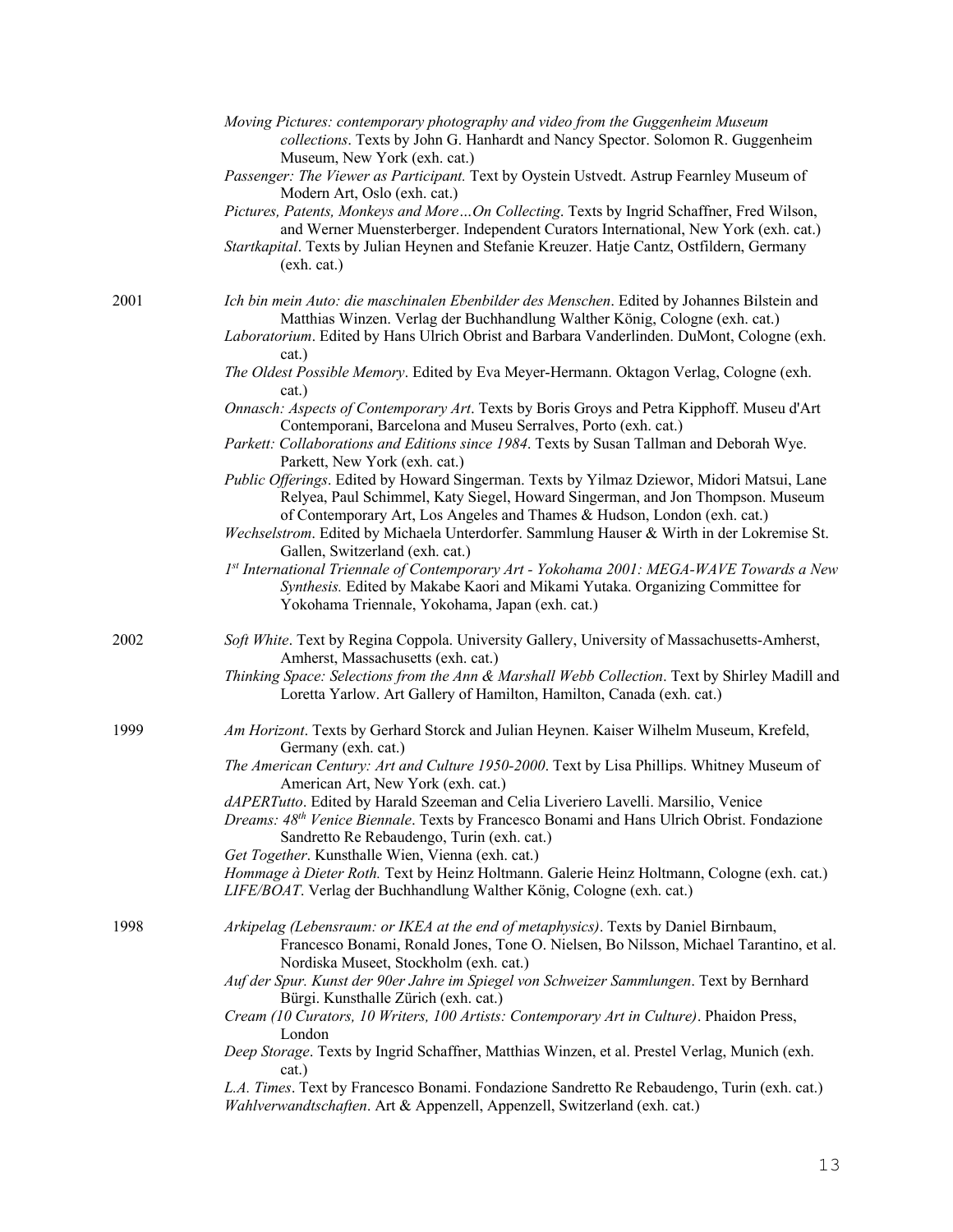| 1997 | $4th Lyon Biennial$ : L'Autre/Other. Texts by Harald Szeemann, Raymond Barre, et al. Réunion des<br>Musées Nationaux, Lyon, France (exh. cat.)                                                                                       |
|------|--------------------------------------------------------------------------------------------------------------------------------------------------------------------------------------------------------------------------------------|
|      | 1997 Whitney Biennial. Edited by Lisa Phillips and Louise Neri. Texts by Douglas Blau, Lisa<br>Phillips, and Louise Neri. Whitney Museum of American Art, New York (exh. cat.)                                                       |
|      | Connexions Implicités. Texts by Jean de Loisy, Hans Ulrich Obrist, Nicolas Bourriaud, Eric<br>Troncy, and Pierre Lamaison. École Nationale Supérieure des Beaux-Arts, Paris (exh.                                                    |
|      | cat.)<br>Cruising LA. Text by Jose Alvaro Perdices Torres. Galeria Soledad Lorenzo, Madrid (exh. cat.)<br>Do It. Texts by Hans Ulrich Obrist, Bruce Althusser, et al. Independent Curators Incorporated,                             |
|      | New York (exh. cat.)<br>Epicenter Ljubljana. Text by Harald Szeemann. Moderna Galerija Ljubljana, Slovenia (exh. cat.)                                                                                                               |
|      | Future, Present, and Past. Text by Germano Celant. Skira, Milan (exh. cat.)                                                                                                                                                          |
|      | Multiple Identity: American Art 1975-1995, from the Whitney Museum of American Art. Text by<br>Johanna Drucker, and Donald Kuspit. Edizioni Charta, Milan (exh. cat.)                                                                |
|      | New Art. Texts by Roxana Marcoci, Diana Murphy, and Eve Sinaiko. Harry N. Abrams, Inc., New<br>York                                                                                                                                  |
|      | Projects.doc. Weston Art Gallery, Cincinnati, Ohio (exh. cat.)                                                                                                                                                                       |
|      | Sunshine & Noir: Art in Los Angeles 1960-1997. Texts by Lars Nittve, William R. Hackman,<br>Mike Davis, Peter Schjeldahl, Laura Cottingham, Terry R. Myers, et al. Louisiana<br>Museum of Modern Art, Humlebaek, Denmark (exh. cat.) |
|      | Unbuilt Roads: 107 Unrealized Projects. Edited by Hans Ulrich Obrist and Guy Tortosa. Hatje<br>Cantz Verlag, Ostfildern, Germany                                                                                                     |
| 1996 | a/drift: Scenes from the Penetrable Culture. Edited by Joshua Decter. CCS Bard Hessel Museum                                                                                                                                         |
|      | of Art, Annandale-on-Hudson, New York (exh. cat.)<br>Art at the End of the 20th Century: Selections from the Whitney Museum of American Art. Text by<br>Johanna Drucker. Whitney Museum of American Art, New York (exh. cat.)        |
|      | Das Ende der Avantgarde: Kunst als Dienstleistung. Text by Katharina Hegewisch. Richter<br>Verlag, Düsseldorf (exh. cat.)                                                                                                            |
|      | Defining the Nineties: Consensus-Making in New York, Miami, and Los Angeles. Texts by Bonnie<br>Clearwater, Michael Duncan, and Allan Schwartzman. Museum of Contemporary Art<br>North Miami, Miami (exh. cat.)                      |
|      | Nach Weimar. Texts by Klaus Biesenbach and Nicolaus Schafhausen. Kunstsammlungen zu<br>Weimar, Weimar, Germany (exh. cat.)                                                                                                           |
|      | Traffic. Text by Nicolas Bourriaud. CAPC Musée d'Art Contemporain Entrepôt, Bordeaux,<br>France (exh. cat.)                                                                                                                          |
|      | Wanås 1996: Outdoor Sculpture Project. Texts by Marika Wachtmeister, Kay C. Pallister, and<br>Barry Schwabsky. Wanås Foundation, Knislinge, Sweden (exh. cat.)                                                                       |
| 1995 | 1995 Whitney Biennial. Texts by Klaus Kertess, John Ashbery, Gerald M. Edelman, John G.                                                                                                                                              |
|      | Hanhardt, and Lynne Tillman. Whitney Museum of American Art, New York (exh. cat.)                                                                                                                                                    |
|      | Les Rencontres d'Arles Photographie. Arles, France (exh. cat.)                                                                                                                                                                       |
|      | Ripple Across the Water. Watari Museum of Contemporary Art, Tokyo (exh. cat.)<br>Self-Made. Texts by Eva Maria Stadler, Collier Schorr, Thomas Trummer, et al. Grazer                                                                |
|      | Kunstverein, Graz (exh. cat.)<br>Urban Structures. Text by Raphael Rubinstein. Kulturreferat Munchen, Munich (exh. cat.)                                                                                                             |
| 1994 | Don't Look Now. Text by Joshua Decter. Thread Waxing Space, New York (exh. cat.)                                                                                                                                                     |
|      | Temporary Translation(s): Kunst der Gegenwart und Fotografie, Sammlung Schürmann. Text by<br>Zdenek Felix. Deichtorhallen Hamburg (exh. cat.)                                                                                        |
|      | This is the Show and the Show is Many Things. Museum van Hedendaagse Kunst, Ghent (exh.<br>cat.)                                                                                                                                     |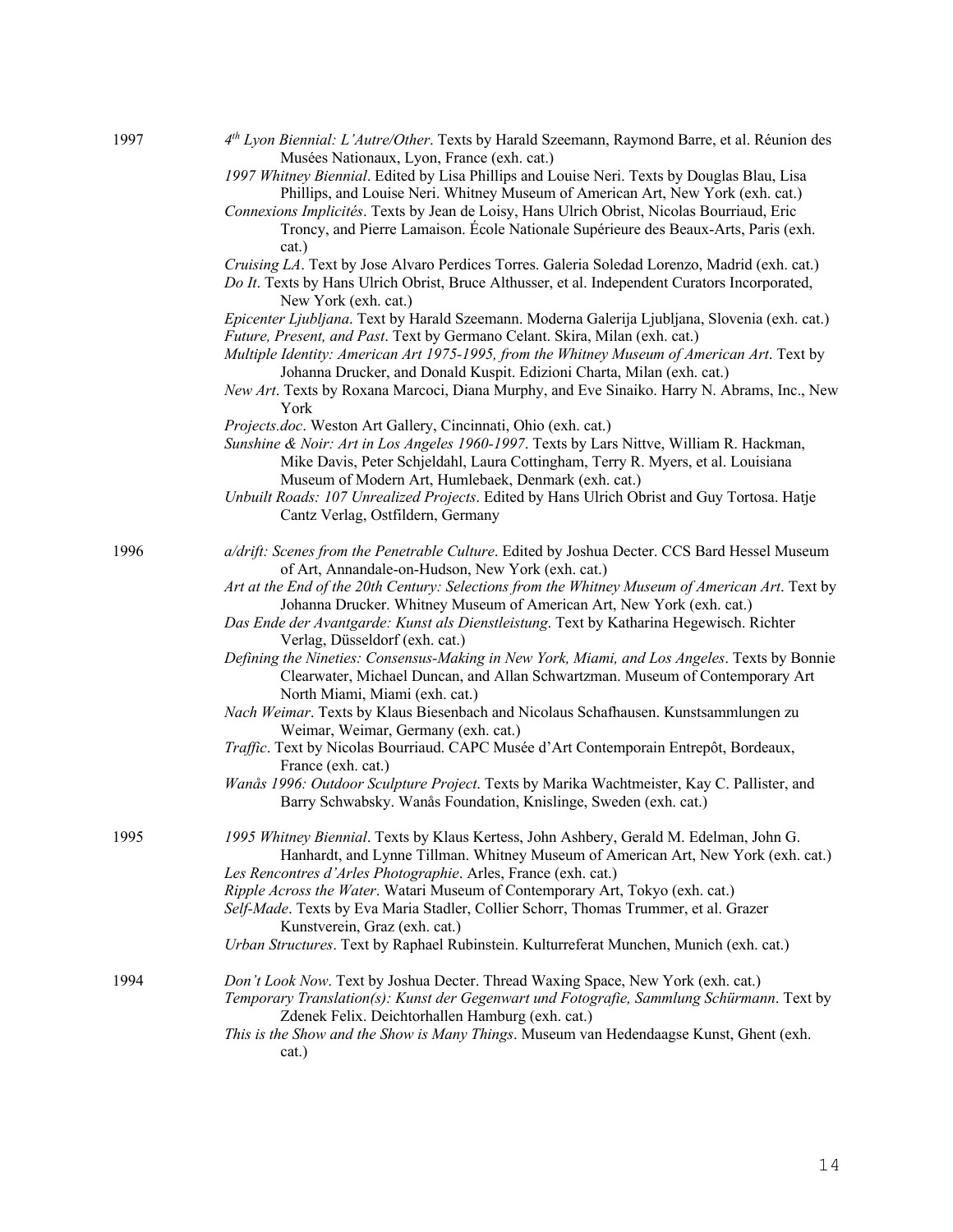# *SELECTED BIBLIOGRAPHY*

| 2020 | Lescaze, Zoë. "Jason Rhoades." Artforum (January 2020): 208 [ill.]                                                                                                                                                                                                                                                                                                                                                                                                                                                                                                                                                                                                                                                                                                                                                                                                                                                                                                      |
|------|-------------------------------------------------------------------------------------------------------------------------------------------------------------------------------------------------------------------------------------------------------------------------------------------------------------------------------------------------------------------------------------------------------------------------------------------------------------------------------------------------------------------------------------------------------------------------------------------------------------------------------------------------------------------------------------------------------------------------------------------------------------------------------------------------------------------------------------------------------------------------------------------------------------------------------------------------------------------------|
| 2019 | Dodd, Lucy. "Lucy Dodd's Elegy To Jason Rhoades." Cultured (December 30, 2019) [ill.]<br>[online]<br>Fontaine, Pearl. "Betye Saar, Hans Haacke, and More Must See New York Shows." Whitewall<br>(October 30, 2019) [ill.] [online]<br>"Jason Rhoades At David Zwirner Gallery." Behind The Scenes NYC (November 13, 2019) [ill.]<br>[online]                                                                                                                                                                                                                                                                                                                                                                                                                                                                                                                                                                                                                            |
| 2018 | McLean-Ferris, Laura. "Jason Rhoades Brant Foundation." Artforum (March 2018): 223-224 [ill.]                                                                                                                                                                                                                                                                                                                                                                                                                                                                                                                                                                                                                                                                                                                                                                                                                                                                           |
| 2017 | Goodyear, Dana. "An L.A. Artist Who Anticipated Our Trumpian Moment." newyorker.com<br>(February 24, 2017) [ill.] [online]<br>Herriman, Kat et al. "The Twenty Five." Cultured (February-March 2017): 77 [ill.]<br>Jansen, Charlotte. "Capitalist chaos: a major survey of Jason Rhoades takes Los Angeles by<br>storm." wallpaper.com (February 24, 2017) [ill.] [online]<br>Mizota, Sharon. "Of doughnuts and power tools: Jason Rhoades' art of the American man."<br>latimes.com (March 14, 2017) [ill.] [online]<br>Perry, Barlo. "Jason Rhoades at Hauser & Wirth." paris-la.com (March 16, 2017) [ill.] [online]<br>Tarasoff, Sabrina. "Jason Rhoades: Installations, 1994-2006." Mousse no. 58 (April-May 2017):<br>216-218 [ill.]<br>Zwirner, Lucas. "The World We Think We Know So Well." miamirail.org (June 24, 2017) [ill.]                                                                                                                                |
| 2016 | Battaglia, Giovanna. "High Art." W Magazine (March 2016): 132 [ill.]<br>Binlot, Ann. "Print's not dead: this year's music-themed LA Art Book Fair hit all the right notes."<br>wallpaper.com (February 29, 2016) [ill.] [online]                                                                                                                                                                                                                                                                                                                                                                                                                                                                                                                                                                                                                                                                                                                                        |
| 2015 | Lee, Nathaniel. "Critics' Picks: Jason Rhoades, Rose Art Museum." artforum.com (September 27,<br>2015) [ill.] [online]<br>Roberts, Nina. "Elephant Dung, Chewing Gum and Human Hair: The Life of a Contemporary Art<br>Restorer." theguardian.com (May 23, 2015) [ill.] [online]<br>Searle, Adrian. "Fast cars and lumber shacks: how Jason Rhoades became the all-American bad<br>boy of art." <i>theguardian.com</i> (March 9, 2015) [ill.] [online]<br>Whetstone, David. "BALTIC in Gateshead to stage first UK exhibition by Jason Rhoades."<br>thejournal.co.uk (January 6, 2015) [ill.] [online]<br>Wright, Karen. "Rhoades' Map of Anarchic Imagination." The Independent (March 30, 2015): 41<br>$\lceil$ ill.]<br>Wullschlager, Jackie. "Jason Rhoades, Four Roads, Baltic, Gateshead." The Financial Times<br>(February 27, 2015): 17 [ill.]<br>"Zwirner prodigy turns to in-house publishing." <i>theartnewspaper.com</i> (July 24, 2015) [ill.]<br>[online] |
| 2014 | Bosetti, Petra. "Riesig und veränderbar." Art das Kunstmagazin (September 2014): 118 [ill.]<br>Epstein, Edward. "Jason Rhoades: Institute of Contemporary Art." Art in America (February<br>2014): 98-99 [ill.]<br>Farago, Jason. "Critics' Picks: Jason Rhoades." artforum.com (September 2014) [ill.] [online]<br>Grunenberg, Christoph. "US-Künstler spielt mit Tabus in Bremen." nwzonline.de (September 15,<br>2014) [ill.] [online]<br>Komm, Sabine. "Kunsthalle inszeniert Werke von Künstler Rhoades." welt.de (September 15,<br>2014) [ill.] [online]<br>Mahany, Alexander. "Zwirner Promises to 'Further Rhoades Work' at Press Preview."<br>artnews.com (September 11, 2014) [ill.] [online]<br>Rosenberg, Karen. "Jason Rhoades: 'PeaRoeFoam.' The New York Times (October 3, 2014): C23<br>"Jason Rhoades, PeaRoeFoam." timeoutnewyork.com (August 21, 2014) [online]                                                                                      |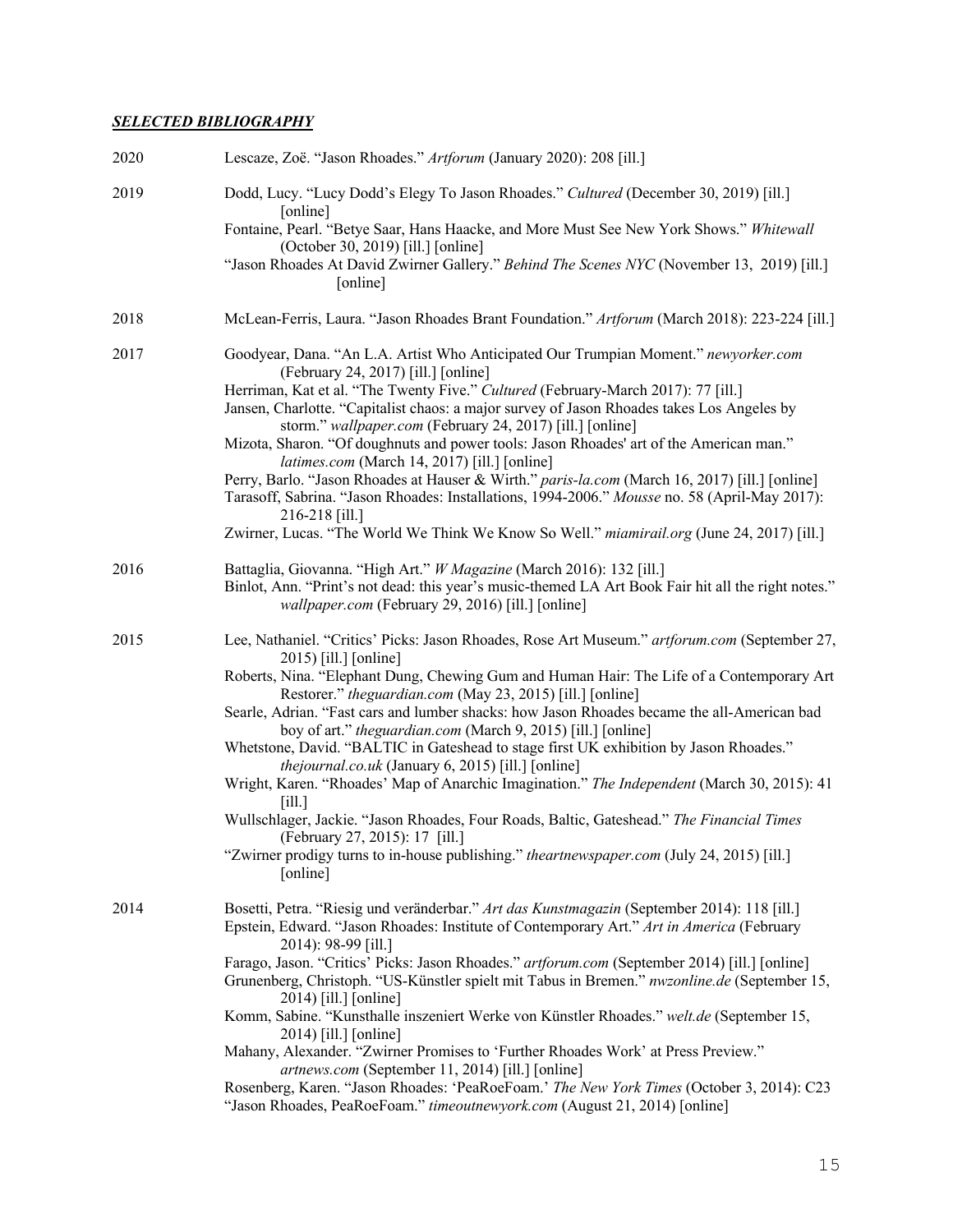|      | "Jason Rhoades in Bremen: Keine Zeit für Partys." monopol-magazin.de (September 16, 2014)<br>[ill.] [online]<br>"Kunsthalle inszeniert Rhoades' Materialschlacht." augsburger-allgemeine.de (September 14,<br>2014) [ill.] [online]                                                        |
|------|--------------------------------------------------------------------------------------------------------------------------------------------------------------------------------------------------------------------------------------------------------------------------------------------|
| 2013 | Bankowsky, Jack. "The Best of 2013: Jason Rhoades." Artforum (December 2013): 214 [ill.]<br>Boucher, Brian. "Riding the Steer." Art in America (September 2013): 57 [ill.]<br>Dawson, Jessica. "The Rhoades Less Traveled." artinamericamagazine.com (September 9, 2013)<br>$[i]$ [online] |
|      | Gerwin, Daniel. "Jason Rhoades, Four Roads." title-magazine.com (October 16, 2013) [ill.]<br>[online]<br>Halperin, Julia. "What happens when the lights go out?" The Art Newspaper 247 (June 2013): 5                                                                                      |
|      | $\lceil$ ill.]<br>Holte, Michael Ned. "Jason Rhoades, Four Roads." Artforum (September 2013): 186<br>Kennedy, Randy. "Sublime Jumbles, Reverently Reassembled." The New York Times (September                                                                                              |
|      | 14, 2013): C1, 5 [ill.]<br>McClemont, Doug. "The Gang's All Here." Art + Auction (February 2013): 36<br>Milliard, Coline. "David Zwirner's Upper Room Opens in London." artinfo.com (January 15,<br>2013): [ill.] [online]                                                                 |
|      | Newhall, Edith. "Jason Rhoades: Institute of Contemporary Art." ARTnews (December 2013): 101<br>$\lceil$ ill.]                                                                                                                                                                             |
|      | Pollack, Maika. "'Jason Rhoades, Four Roads': Institute of Contemporary Art, University of<br>Pennsylvania." The New York Observer (November 11, 2013): B4 [ill.]                                                                                                                          |
|      | Rosenberg, Karen. "The Obsessions of a Straight American Guy." The New York Times<br>(December 20, 2013): C28 [ill.]<br>Slenske, Michael. "Jason Rhoades: Four Roads - The American artist gets his first museum survey                                                                    |
|      | stateside." wmagazine.com (September 17, 2013) [ill.] [online]<br>Sozanski, Edward. "Art: Jason Rhoades' art demands your attention." philly.com (October 6,<br>2013) [ill.] [online]                                                                                                      |
|      | Vitarelli, Claudia. "Jason Rhoades, Four Roads." grey-magazine.com (November 14, 2013) [ill.]<br>[online]                                                                                                                                                                                  |
|      | "Beyond Art Basel." New York Magazine (April 1, 2013): 47 [ill.]<br>"Jason Rhoades." Art in America (August 2013): 40<br>"Wordplay." Time (September 6, 2013): 54 [ill.]                                                                                                                   |
| 2012 | Cohen, Patricia. "An Art World Gathering, Divided by Money." The New York Times (December<br>8, 2012): C7 [ill.]                                                                                                                                                                           |
|      | Slenske, Michael. "Fever Dream." Modern Painters (September 2012): 64-71<br>Völzke, Daniel. "'Haltet uns auf!'" Monopol (December 2012): 110-112 [ill.]                                                                                                                                    |
| 2011 | Aikens, Nick. "Jason Rhoades: Hauser & Wirth." Frieze (May 2011) [ill.]<br>Bryant, Eric. "Norman Rockwell and Jason Rhoades Start in a New Play, Kinda: Director Anne<br>Bogart on Her Experimental 'Under Construction." artinfo.com (May 6, 2011) [online]                               |
|      | Grant, Daniel. "Art Market Watch: Piece by Piece." artnet.com (May 20, 2011) [ill.] [online]                                                                                                                                                                                               |
| 2010 | Braat, Manon. "Wat maakt een kunstenaar succesvol? Het juiste werk, de juiste tijd, de juiste<br>plaats." Kunstbeeld no. 2 (February 2010): 23-29 [ill.]                                                                                                                                   |
|      | Wirth, Iwan. "Collecting is Like a Disease- You Can Only Stop When You Die." The Art<br>Newspaper (February 2010): 48 [ill.]                                                                                                                                                               |
| 2009 | Adam, Georgina, Charlotte Burns, Gareth Harris, and Brook S. Mason. "The going is tough: but<br>stronger." The Art Newspaper: Art Basel Miami Beach Weekend Edition (December 5-6,<br>2009): 1-2                                                                                           |
|      | Colman, David. "Arty Like it's 1973." The New York Times Style Magazine (Spring 2009)<br>Reginato, James. "Carl's Court." W Magazine (July 2009): 92-99<br>"Walking in my Mind." Art Review (Summer 2009): 26-27                                                                           |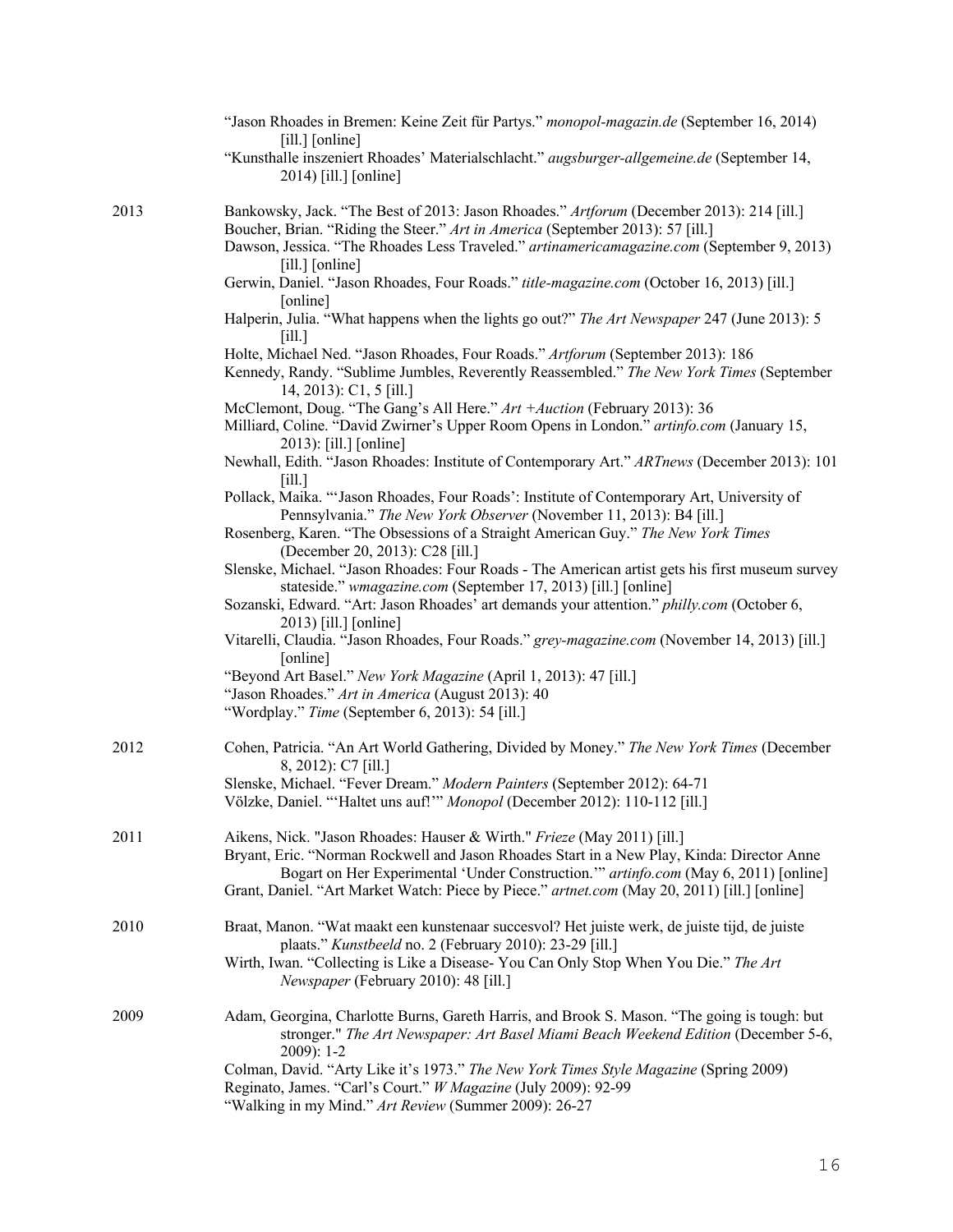| 2008 | Beshty, Walead. "On American Ingenuity (and the failure of the readymade)." Afterall (Spring<br>2008): 21-34 [ill.]            |
|------|--------------------------------------------------------------------------------------------------------------------------------|
|      | Copeland, Huey. "The Blackness of Blackness." Artforum (October 2008): 151-154                                                 |
|      | Dambrot, Shana Nys. "The Ghost of Jason Rhoades." Art Ltd. (July 2008): 22 [ill.]                                              |
|      | Doan, Pamela. "The Armory Show's Evolution." Whitewall (Spring 2008): 56-57 [ill.]                                             |
|      | Esterow, Milton. "The ARTnews Top 100 Collectors." ARTnews (Summer 2008): 121-135 [ill.]                                       |
|      | Lacayo, Richard. "The Simple Life." Time (March 24, 2008): 71-73 [ill.]                                                        |
|      | Levin, Kim. "Reviews: Whitney Biennial." ARTnews (May 2008): 142-143                                                           |
|      | Loubier, Patrtice. "Dedales, fatras, depouilles: quelques trajets dans la 52e Biennale de Venise."                             |
|      | <i>Esse</i> (Winter 2008): 60-65 [ill.]                                                                                        |
|      | Matsui, Midori. "Human, All too Human." Le Journal (February 29, 2008): 26 [ill.]                                              |
|      | Montreuil, Gregory. "After the Soirée." Gay City News (January 3-9, 2008): 13 [ill.]                                           |
|      | Schröer, Carl Friedrich. "Von Eisbergen und Tropenhäusern." Kunstzeitung no. 141 (May 2008):<br>29 [ill.]                      |
|      | Smith, Roberta. "Jason Rhoades." The New York Times (January 25, 2008): E29                                                    |
|      | West, Kevin. "Public Offering." W Magazine (May 10, 2008): 134-140                                                             |
|      | "1724." Le Journal (February 29, 2008): 21 [ill.]                                                                              |
|      | "Coffee-table book." 10 Magazine (March 1, 2008): 50 [ill.]                                                                    |
|      | "Reported Sales." The Art Newspaper (December 4, 2008): 1                                                                      |
|      |                                                                                                                                |
| 2007 | Azimi, Roxana. "Un nouveau lieu privé pour Bruxelles." Le Journal des Arts no. 263 (2007): 7<br>[i]                            |
|      | Bankowsky, Jack. "Best of 2007: Jack Bankowsky." Artforum (December 2007): 334-335 [ill.]                                      |
|      | Bankowsky, Jack. "There's a Party in My Sculpture." Artforum (November 2007): 111-116, 400<br><b>Fill.1</b>                    |
|      | Bousteau, Fabrice, and Isabelle De Wavrin. "Biennale de Venise." Beaux Arts (July 2007): 102<br>[i]                            |
|      | Carnevale, Fulvia and John Kelsey. "Art of the Possible." Artforum (March 2007): 256-264                                       |
|      | Casavecchia, Barbara. "Bello, chi l'ha portato?" D La Repubblica delle Donna 12, no. 554 (June<br>23, 2007): 98-99 [ill.]      |
|      | Christie, Tom. "The Newcomer." LA Weekly (May 23, 2007)                                                                        |
|      | Cotter, Holland. "Art." The New York Times (June 10, 2007): 3                                                                  |
|      | Dambrot, Shana Nys. "Eden's Edge at the UCLA Armand Hammer Museum." Whitehot (Summer<br>2007)                                  |
|      | Danilowics, Nathan. "The Occidental Death of Jason Rhoades." art US (May/June 2007): 33-43<br>[i]                              |
|      | Davis, Nicole. "Gallery." Paper (November 2007): 121                                                                           |
|      | Ebeling, Knut. "To Kill Death. Eine Ästhetik der Überbietung des Todes." Museum für Gegenwart                                  |
|      | no. 8 (May 2007): 12-21 [ill.]                                                                                                 |
|      | Epstein, Rebecca. "A Selection of Sensuous Affection." The Los Angeles Times (June 7, 2007)                                    |
|      | Farquharson, Alex. "Venice Biennale: The Edge of the World." Frieze (September 2007): 128-131<br>$\lceil$ ill.]                |
|      | Furness, Rosalind. "A Posthumous Presence at the Venice Biennale." The New York Times (June<br>7, 2007): A1 [ill.]             |
|      | Harvey, Doug. "Personal Choices: 15 L.A. artists in 'Eden's Edge." LA Weekly (May 23, 2007)<br>$\lceil$ ill.]                  |
|      | Heuer, Megan. "Jason Roades at El Sourdog Hex." ARTnews (October 2007): 225-226 [ill.]                                         |
|      | Holte, Michael Ned. "Eden's Edge: Fifteen L.A. Artists." Artforum (May 2007): 164                                              |
|      | Jäger, Joachim. "Fucking Real. Jason Rhoades' Vermächtnis." Museum für Gegenwart no. 8 (May<br>2007): 22-29 [ill.]             |
|      | Jensen, Lars. "Der Junge Wilde und Sein Letzer Wille." Frankfurter Allemeine Sonntags Zeitung<br>(December 2, 2007): 25 [ill.] |
|      | Khadivi, Jesi. "There is Never a Stop and Never a Finish." Whitehot Magazine (May 2007)                                        |
|      | Knight, Christopher. "A City of Earthly Delights." The Los Angeles Times (May 23, 2007): E1,<br>$E10$ [ill.]                   |
|      |                                                                                                                                |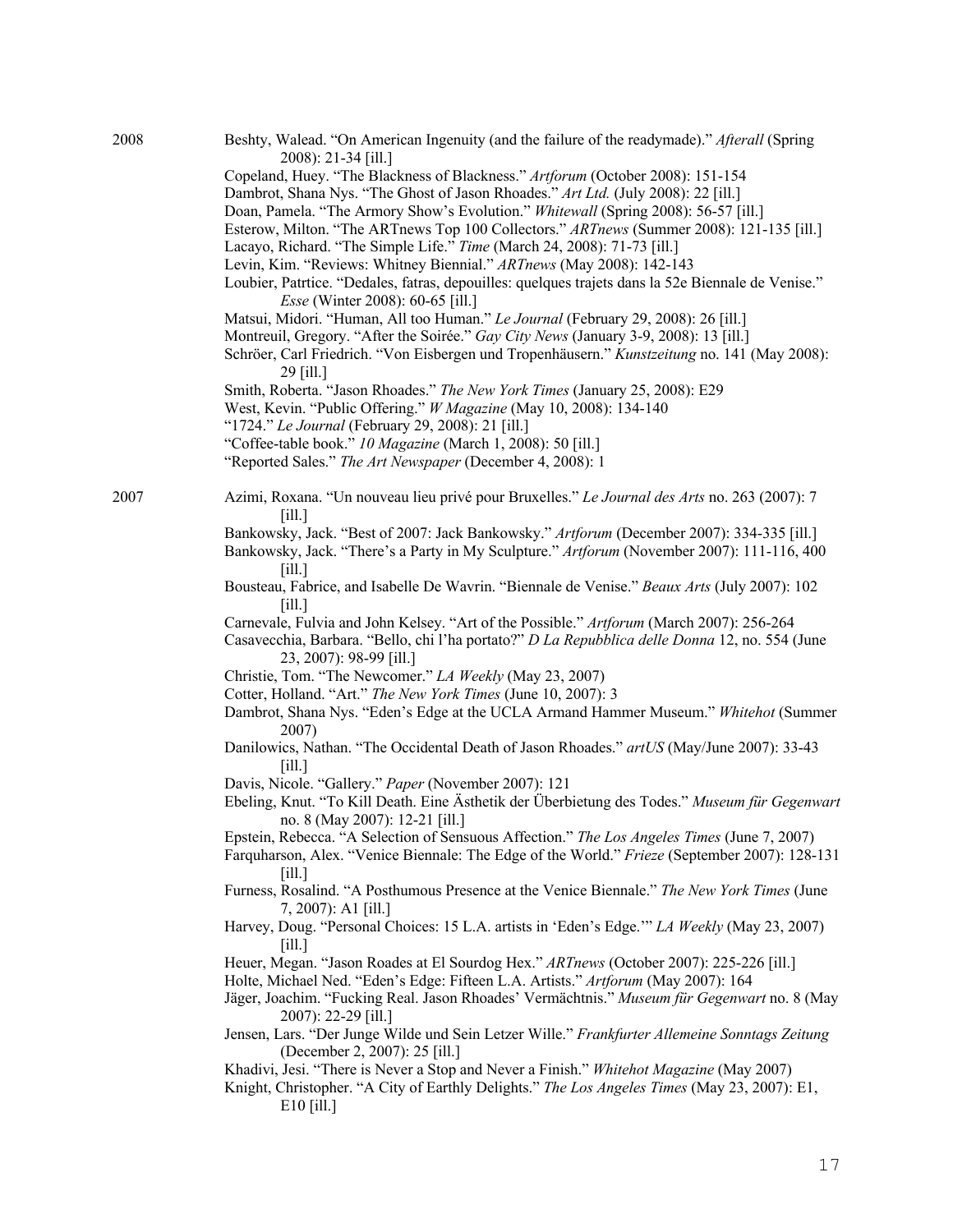|      | Lee, Sun-hwa. "Venice Biennale: Director Interview." Art in Culture (July 2007): 99-103 [ill.]<br>Lipsky-Karasz, Elisa. "Art Happening." Women's Wear Daily (November 9, 2007): 14<br>Masters, H. G. "Jason Rhoades." flavorpill.com (November 13, 2007) [online]<br>Morgan, Jessica. "Categorical Imperatives." Artforum (September 2007): 391-397<br>Rich, Nathaniel. "Anatomically Incorrect." Men's Vogue (December 2007/January 2008): 100<br>Sansone, Valentina. "Reviews: Jason Rhoades." Flash Art (January/February 2007): 124<br>Schmid, Karlheinz. "Mal ehrlich; reden Sie noch über Kunst, über Inhalte nämlich?" Kunstzeitung<br>no. 127 (March 2007): 5 [ill.]<br>Smith, Roberta. "Jason Rhoades." The New York Times (December 21, 2007): E37 [ill.]<br>Storr, Robert and Simona Vendrame. "The 52 <sup>nd</sup> International Art Exhibition of La Biennale di<br>Venezia." tema celeste (May/June 2007): 92-94 [ill.]<br>Vetrocq, Marcia E. "A Well-Tempered Collection." Art in America (February 2007): 70-73 [ill.]<br>Vetrocq, Marcia E. "The Venice Biennale, all'americana." Art in America (September 2007): 136-<br>147, 179 [ill.]<br>"Bücher." Art das Kunstmagazin (March 2007): 128-129<br>"What's On." The Art Newspaper (November 2007): 86                                                                                                                                                                                                                                                                                                                                                                                                                                                                                                                                                                                                                                                                                 |
|------|------------------------------------------------------------------------------------------------------------------------------------------------------------------------------------------------------------------------------------------------------------------------------------------------------------------------------------------------------------------------------------------------------------------------------------------------------------------------------------------------------------------------------------------------------------------------------------------------------------------------------------------------------------------------------------------------------------------------------------------------------------------------------------------------------------------------------------------------------------------------------------------------------------------------------------------------------------------------------------------------------------------------------------------------------------------------------------------------------------------------------------------------------------------------------------------------------------------------------------------------------------------------------------------------------------------------------------------------------------------------------------------------------------------------------------------------------------------------------------------------------------------------------------------------------------------------------------------------------------------------------------------------------------------------------------------------------------------------------------------------------------------------------------------------------------------------------------------------------------------------------------------------------------------------------------------------------------|
| 2006 | Basting, Barbara. "Ein Künstler der Exzesse." Tages Anzeiger (August 4, 2006): 39 [ill.]<br>Bellet, Harry. "Jason Rhoades." Le Monde (August 7, 2006): 20<br>Berwick, Carly. "L.A. Pop-Installation Artist Jason Rhoades Dies Suddenly at 41."<br>bloomberg.com (August 3, 2006) [online]<br>Cash, Stephanie. "Jason Rhoades 1965-2006." Art in America no. 9 (October 2006): 232 [ill.]<br>Cohen, David. "A Chorus of 'Yes' in Homage To the King of 'No, No, No." nysun.com (August<br>24, 2006) [online]<br>Douglas, Sarah. "Foreign Aid." $Art + Auction$ (September 2006): 66-68 [ill.]<br>Falckenberg, Harald. "Chaos als Chance." Kunstzeitung no. 121 (September 1, 2006): 34 [ill.]<br>Fineman, Mia. "Looks Brilliant on Paper. But Who, Exactly, is Going to Make It?" The New York<br>Times (May 7, 2006)<br>Guillén, A. "Rhoades recompila léxico de la vagina en el CAC Màlaga." Luces (June 9, 2006): 46<br>[i]                                                                                                                                                                                                                                                                                                                                                                                                                                                                                                                                                                                                                                                                                                                                                                                                                                                                                                                                                                                                                              |
|      | Hafner, Hans-Jürgen. "Jason Rhoades." Spike (Autumn 2006): 5<br>Hainley, Bruce. "Artquake." The New York Times Magazine (October 1, 2006): 78-85<br>Haithman, Diane. "He left behind one last puzzle." The Los Angeles Times (August 18, 2006): E1,<br>24<br>Haithman, Diane. "Jason Rhoades, 41: Artist combined Humor, Poignancy." The Los Angeles<br>Times (August 3, 2006): B11<br>Harvey, Doug. "To Live and Die (but not Show) in LA." LA Weekly (August 11-17, 2006): 62-63<br>Herzog, Samuel. "Als Fräse durch die Couch von Freud." Neue Zürcher Zeitung (August 4, 2006):<br>40 [ill.]<br>Johnson, Ken. "Jason Rhoades, 41, Maker of Transgressive Installations, Is Dead." The New York<br>Times (August 5, 2006)<br>Khuri, Elizabeth. "Provocation in Neon, Noise." The Los Angeles Times (February 14, 2006)<br>Kushner, Rachel. "Los Angeles." Artforum no. 4 (December 2006): 252-255 [ill.]<br>Maak, Niklas. "Der Weltverstärker." Frankfurter Allgemeine (August 3, 2006): 34 [ill.]<br>Nicholas, Jonathan. "Is Portland Ready for CAM/P?" The Oregonian (July 7, 2006)<br>Norden, Linda, Richard Jackson, Paul McCarthy, and Daniel Birnbaum. "Constructed Reality."<br>Artforum (October 2006): 61-66, 286 [ill.]<br>Ohrt, Robert and Michel Würthle. "Die Leute wollen es zwar nicht hören, aber Kunst ist masslos."<br>Spike (Autumn 2006): 24-28<br>Robecchi, Michele. "Jason Rhoades." Contemporary no. 81 (2006): 42-45 [ill.]<br>Saltz, Jerry. "Jason Rhoades." The Guardian (August 12, 2006) [ill.]<br>Sanders, Mark. "Artist Jason Rhoades Turns His Studio into a Giant Artistic Think Tank."<br>Another Magazine (Autumn/Winter 2006): 116 [ill.]<br>Schmid, Karlheinz. "Kapital oder Kunst?" Kunstzeitung no. 124 (December 2006): 3 [ill.]<br>Schmidt, Jason. "Rhoades Rules." V Magazine no. 41 (Summer 2006): 58-59 [ill.]<br>Schulte, Hendrike. "Jason Rhoades 1965-2006: Männer, Mythen & Motoren." artnet.com (August |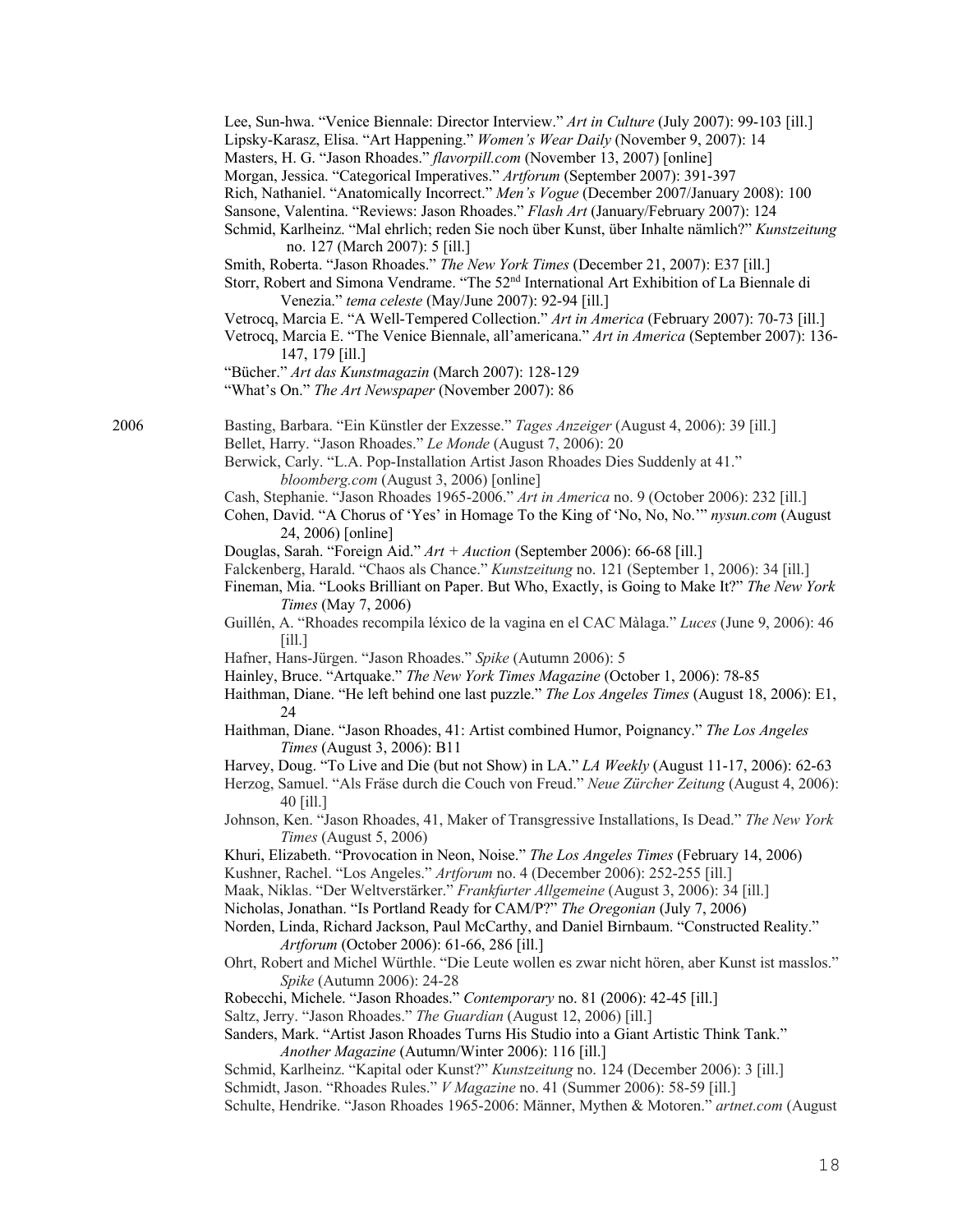|  | 3, 2006) [ill.] [online] |  |
|--|--------------------------|--|
|  |                          |  |

- Smith, Roberta. "Art Review: The Body, Electric: Text and, Yes, Videotape." *The New York Times* (August 4, 2006)
- Walde, Gabriela. "Apokalypse aus Müll." *Die Welt* (August 4, 2006): 24 [ill.]
- Wendland, Johannes. "Kunstjahr-Chronik der vergangenen zwölf Monate." *Kunstjahr 2006* no. 6 (2006): 66-67
- Wernenburg, Brigitte. "Zurück in den Heimwerkehrhimmel." *Die Tageszeitung* (August 4, 2006): 16 [ill.]
- Wollinsky, Bettina. "Der letzte Transfer." *tagblatt.ch* (August 4, 2006) [online]
- Wright, Karen. "Art costs, and here's where you pay." *Observer* (December 17, 2006): 17 [ill.]
- "Jason Rhoades." *FYI* (2006): 59
- "Jason Rhoades, 1965-2006." *Art Monthly* (October 2006): 25
- "Jason Rhoades, 1965-2006." *artnet.com* (August 2, 2006) [online]
- "Jason Rhoades: Tijuanatanjierchandelier." *Modern Painters* (October 2006): 127 [ill.]
- "Language Barrier." *W Magazine* (August 2006): 100 [ill.]
- "Milestones." *Time* (August 14, 2006): 21
- "Obituaries." *ARTnews* (October 2006): 76
- "Unchecked." *W Magazine* (August 2006): 100
- 2005 Azimi, Roxana. "Californie: des affreux jojos aux radicaux." *L'oeil* no. 571 (July/August 2005): 108-111 [ill.]
	- Azimi, Roxana. "French Collectors boost sales." *The Art Newspaper* (November 1, 2005): 57 [ill.]
	- Bellet, Harry and Benjamin Roure. "Les vedettes de l'art trash au Centre Pompidou." *Le Monde* (February 20-21, 2005): 18
	- Coomer, Martin. "Jason Rhoades." *Time Out London* (October 12, 2005): 39 [ill.]
	- Cooper, Emmanuel. "Temple of diversity, perplexity and purchase." *Tribune* (October 28, 2005): 24 [ill.]
	- Darwent, Charles. "A Load of Naughty Old Rubbish." *The Independent on Sunday* (September 29-October 1, 2005): 7
	- Denet, Muriel. "Dionysiac." *paris-art.com* (March 2005) [ill.] [online]
	- Drück, Patricia. "Die Sammlung der Galeristen." *Weltkunst* no. 13 (November 2005): 36 [ill.]
	- Duponchelle, Valérie and Béatrice De Rochebouët. "Le nouveau Paris de la Fiac." *Le Figaro* (October 7, 2005): 34 [ill.]
	- Ebner, Jörn. "Die Entdeckung der Langsamkeit in der Frith Street." *Frankfurter Allgemeine Zeitung* (October 15, 2005): 50 [ill.]
	- Falconer, Morgan. "Another Fine Mess." *Art Review* (September/October 2005): 39 [ill.]
	- Filipovic, Elena. "Dionysiac: Art in Flux." *Frieze* (September 2005): 140 [ill.]

Furness, Rosalind. "Jason Rhoades." *Modern Painters* (December 2005/January 2006): 125 [ill.] Gauthier, Michel. "Dionysiac." *Art Press* (May 2005): 78-79

- Guggenheimer, Michael. "Von Nasa Timer bis Arten Mais." *Ostschweizer Tagblatt* (July 25, 2005): 32-33 [ill.]
- Harb, Karl. "Masse, Macht und Medium." *Salzburger Nachrichten* (June 18, 2005): 11
- Harris, Lucian. "What's On: United Kingdom, London." *The Art Newspaper* no. 159 (June 2005): 6
- Henry, Max. "Dionysus in Paris." *artnet.com* (March 2005) [ill.] [online]
- Hettig, Frank-Alexander. "Thing." *Kunstforum* 175 (April/May 2005): 357-358 [ill.]
- Karcher, Eva. "Come into My Muschi Moschee." *Sleek* (February 2005): 64-71
- Lack, Jessica. "Jason Rhoades." *i-D* (October 1, 2005): 62 [ill.]
- Lavrador, Judicael. "californicréation." *Les inrockuptibles* (February 23-March 1, 2005) [ill.] [interview]
- Lunardelli, Chiara. "On Now, On Soon. Museum and Gallery Shows Around the World." *Flash Art* no. 244 (October 2005): 62-64 [ill.]
- Mack, Joshua. "Thing: New Sculpture from Los Angeles." *Modern Painters* (April 2005): 104 105

Mayer, Mariano. "El mundo como escenario Instalaciones." *NEO2* (March 2005): 92, 95 Montesano, Gian Marco. "L'Arte della Moltitudine." *Work: Art in Progress* (Summer 2005): 8-13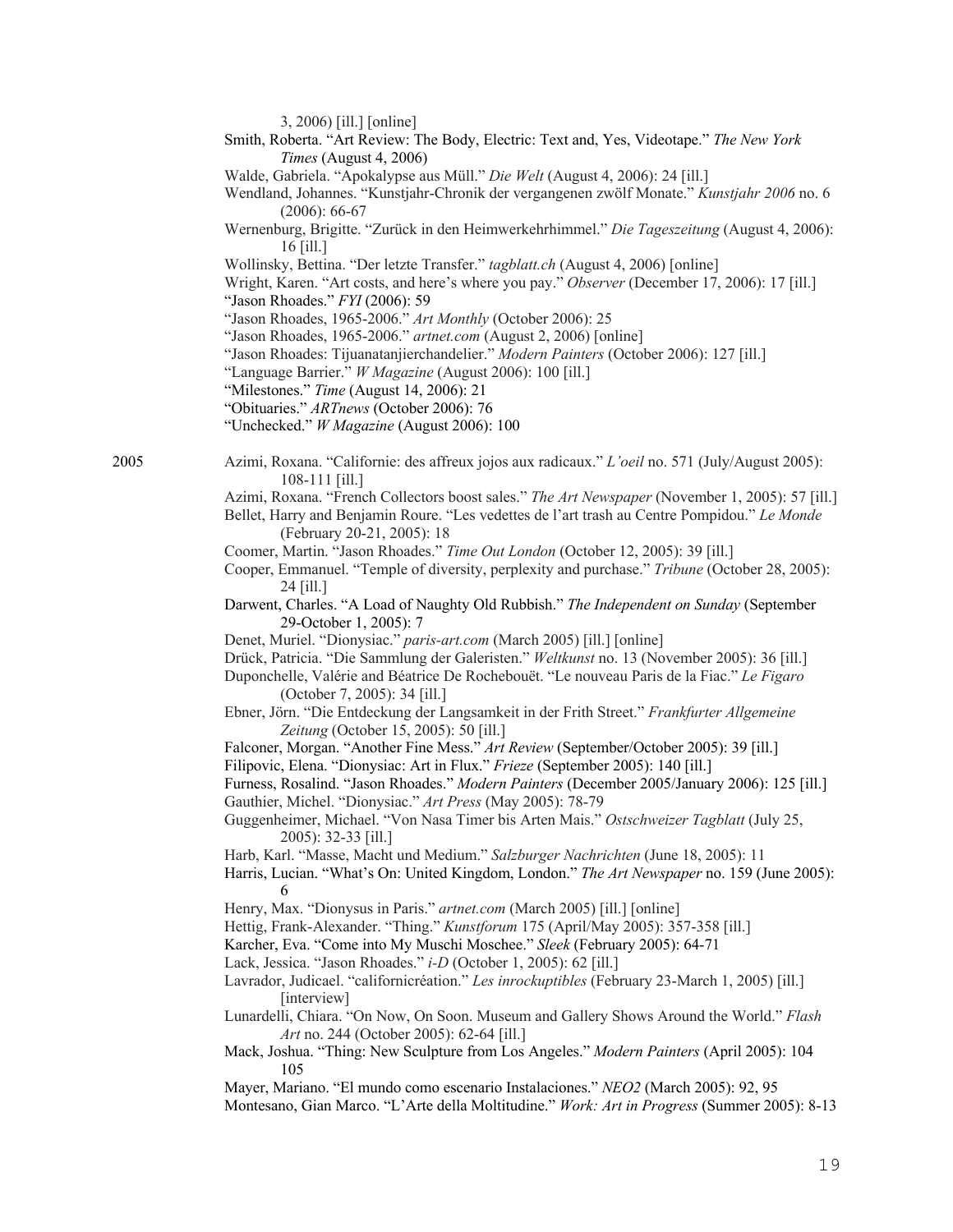[ill.]

Pabinger, Daniele. "Grands Spectacles." *Salzburger Nachrichten* (July 23, 2005): 32 [ill.]

- Saltz, Jerry. "Clusterfuck Aesthetics." *The Village Voice* (December 2, 2005)
- Schmied, Wieland. "Gescheiterte Ehrenrettung." *Kunstjahr 2005* no. 5 (November 2005): 160-163 [ill.]
- Searle, Adrian. "Sex Gods." *The Guardian* (September 20, 2005): 18-20

Seidl, Walter. "Puppets and Heavenly Creatures." *Contemporary* no. 75 (2005): 30-33 [ill.]

- Sennewald, Jens E. "Nietzsche mit Luftgitarre." *diepresse.com* (February 17, 2005) [online]
- Skar, Brian. "Jason Rhoades. My Madinah: Pupp Tent/Puss Tent." *In Madrid* 10, no. 5 (May 2005): 2

Spears, Dorothy. "Collected Works." *Surface* no. 54 (Summer 2005): 94

- Stech, Fabian. "Sex and Drugs and Rock'n Roll." *Kunstforum* 176 (June-August 2005): 380-382 [ill.]
- Thély, Nicolas. "Dream Team Déchaînée." *Enville* no. 4 (February 2005)
- von Hase, Bettina. "Beyond the fringe." *Art + Auction* (October 2005): 102-106 [ill.]
- Zweifel, Stefan. "Ja, die haben ihr Glück erfunden." *Die Weltwoche* no. 8 (February 24, 2005): 77- 79
- "200,000 Dollar. Jason Rhoades: 'The Bulgarian Wall.'" *Basler Zeitung* (June 17, 2005): 73 [ill.]
- "Artworker of the Week #53, Jason Rhoades." *kultureflash.net* (October 19, 2005) [ill.] [online] "Dionysiac." *Modern Painters* (June 2005): 112-113 [ill.]
- "Exhibitions: Pick of the Week." *The Guardian* (October 1, 2005): 46
- "Grit and glam at Criterion." *The Art Newspaper* (November 1, 2005): 43 [ill.]
- "The Guide-Jason Rhoades: London." *The Guardian* (September 17-23, 2005): 36
- "Harald Szeemann 1933-2005." *Frieze* 91 (May 2005): 80-81 [ill.]
- "Jason Rhoades: Black Pussy...and the Pagan Idol Workshop." *Modern Painters* (December 2005/January 2006): 125
- "Neues aus den Galerien." *Informationsdienst Kunst* no. 322 (August 11, 2005): 10-11
- "Report: FIAC, Paris: French collectors boost sales." *The Art Newspaper* no. 163 (November 2005): 57
- "Zwischen dem Elend des Alltäglichen und der Hölle einer glamurösen Welt." *portalkunstgeschichte.de* (June 23, 2005) [ill.] [online]
- 2004 Badrutt Schoch, Ursula. "Der Traumfänger." *St. Gallen Tagblatt* (June 12, 2004) [ill.]
	- Badrutt Schoch, Ursula. "Jason Rhoades in der Lokremise." *Kunst-Bulletin* (August 19, 2004): 52 [ill.]
	- Baier, Uta and Gabriela Walde. "Aggressiv, zerrissen, betäubend." *Die Welt* (September 22, 2004): 27
	- Bastian, Heiner. "Jetzt sprechen die Bilder: Ein Gang durch die Sammlung Flick." *Die Welt am Sonntag* (September 19, 2004): 70-71
	- Basting, Barbara. "Die Evangelisierung der Museums." *Tages Anzeiger* (September 23, 2004): 61
	- Bezzola, Tobia. "Californication. Jason Rhoades, My Madinah." *Kunsthaus Magazin* no. 4 (2004): 33 [ill.]
	- Birnbaum, Daniel. "My Pop: Jason Rhoades." *Artforum* (October 2004): 90 [ill.]
	- Birnbaum, Daniel. "Sampling the Globe." *Artforum* (October 2004): 241-244, 296, 298 [ill.]
	- Buchholz, Elke Linda. "Geisterbahn der Gegenwart." *Stuttgarter Zeitung* (September 26, 2004): 25
	- Czöppan, Gabi. "Schlachtfeld Museum." *Focus* no. 39 (September 20, 2004): 86-90 [ill.]
	- Deitcher, David. "Spiritual America." *Artforum* no. 10 (October 2004): 89-90 [ill.]
	- Flynn, Barbara. "Exhibition Round-Up: New York." *Art & Australia* (June-August 2004): 544- 547

Franke, Renate. "Aufstand gegen das Museale." *Weltkunst* no. 13 (November 2004): 54-55 Fuhr, Eckhard. "Schröders Vertrauen." *Die Welt* (September 22, 2004) [cover] Gessler, Philipp. "Die Kunst der Ausbeutung." *Die Tageszeitung* (September 22, 2004): 4 Graw, Isabelle. "Berlin." *Artforum* (December 2004)

Grieshaber, Susanne. "Bestes aus der Gegenwart." *Handelsblatt* (September 22, 2004): 2 [ill.] Hannula, Mika. "Some Like it Big." *Framework* (February 2004): 117-118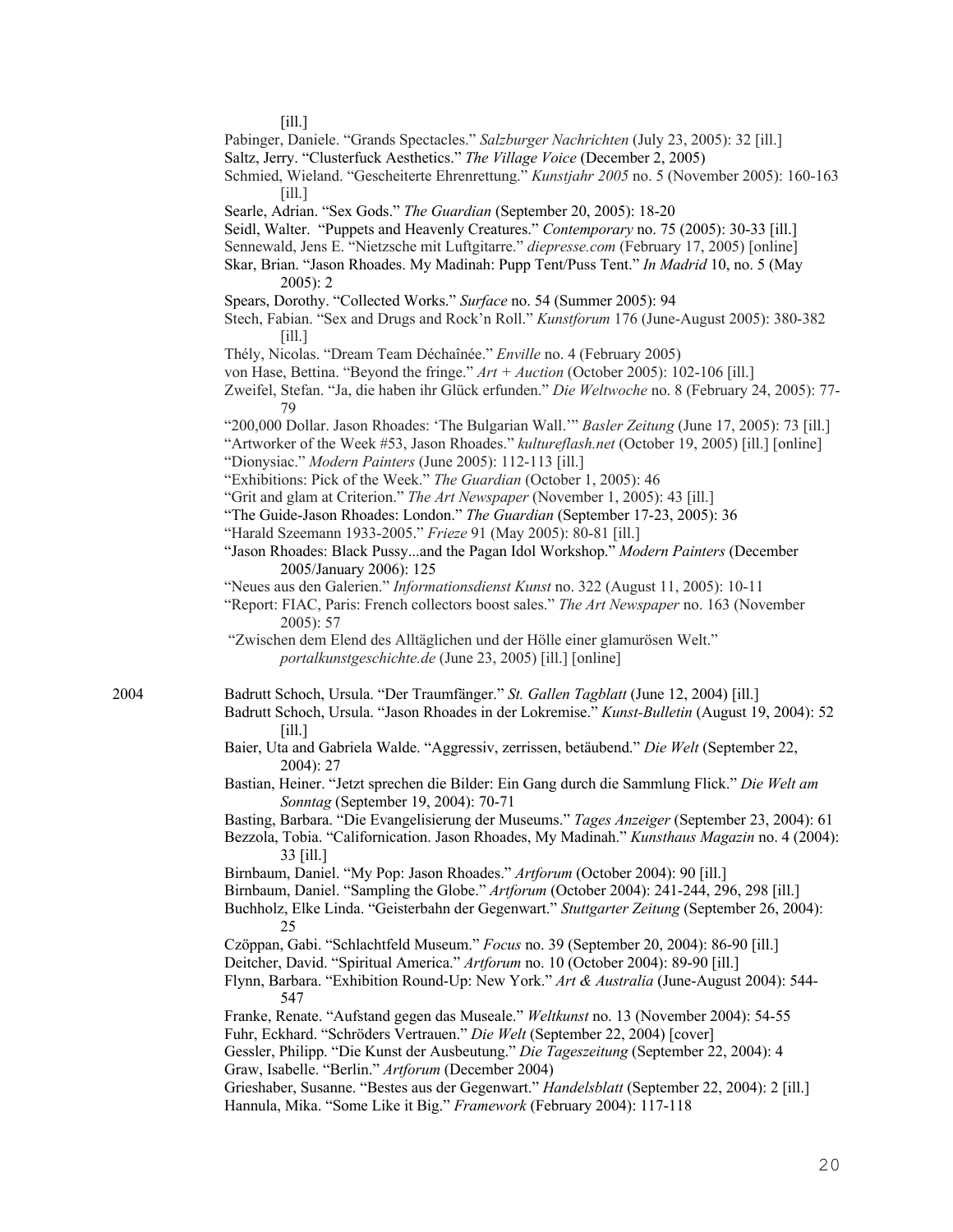- Herchenröder, Christian. "Debüt mit Stärken und Schwächen." *Handelsblatt* (September 24, 2004): 43 [ill.]
- Herzog, Samuel. "Fragen: doch keine Experimente." *Neue Zürcher Zeitung* (September 22, 2004): 45
- Hilgenstock, Andrea. "Berliner Bahnhof." *Kunstzeitung* no. 97 (September 2004) [cover]
- Jaunin, Françoise. "Le souk amoureux de Jason Rhoades." *24 heures* (September 3, 2004): 14 [ill.]
- Karcher, Eva. "Existenzangst, als Klamauk verkleidet." *Süddeutsche Zeitung* no. 137 (June 18, 2004): 17
- Klingenberg, Daniel. "Bald wird es Licht." *St.Galler Tagblatt* (June 3, 2004) [ill.]
- Klingenberg, David. "Zwei Amerikaner in St. Gallen." *St. Galler Tagblatt* (June 15, 2004) [ill.]
- Kneubühler, Andreas. "Jason, Kevin und Emmanuelle." *Saiten* (July/August 2004)
- Knöfel, Ulrike. "Kunst des Erbens." *Der Spiegel* no. 39 (September 20, 2004): 166, 168
- Kuhn, Nicola. "Die grosse Überwältigung." *Der Tagesspiegel* (September 22, 2004): 25 [ill.]
- Lautenschläger, Rolf. "Der Kanzler gibt Flick die Ehre." *Die Tageszeitung* (September 22, 2004): 3
- Liebs, Holger. "Vom Flüstern zum Schrei." *Süddeutsche Zeitung* (October 18, 2004): 17
- Lunn, Felicity. "Jason Rhoades." *Artforum* no. 3 (November 2004): 235 [ill.]
- Mack, Gerhard. "Kunst taugt nicht für Moral." *Neue Zürcher Zeitung am Sonntag* (September 19, 2004): 69 [ill.]
- Mack, Gerhard. "Moschee oder Muschi: Teeniespässe und Kunst von Jason Rhoades." *Neue Zürcher Zeitung am Sonntag* (August 15, 2004): 52 [ill.]
- Meltzer, Burkhard. "Kultpriester Jason Rhoades sucht neue Gläubige." *Tages Anzeiger* (August 12, 2004): 42 [ill.]
- Müller, Hans-Joachim. "Gigantische Profillosigkeit." *Baz Kulturmagazin* (September 23, 2004): 2-3
- Oberholzer, Niklaus. "Kunst als ein bitterer Zeitkommentar." *Neue Luzerner Zeitung* (October 2, 2004): 39
- Ohm, Martina. "Ein Beitrag zum moralischen Wiederaufbau." *Mitteldeutsche Zeitung* (September 22, 2004): 33
- Poschardt, Ulf. "Die Ideal-Lösung." *Die Welt am Sonntag* (September 26, 2004): 67
- Princenthal, Nancy. "Jason Rhoades." *artUS* no. 1 (January/February 2004): 41
- Ramge, Thomas. "Weil mich das Leben interessiert." *Die Welt* (September 20, 2004): 27
- Rebhandl, Bert. "Eröffnung im Schatten Hitlers." *Der Standard* (September 22, 2004): 23
- Runólfsson, Halldór Björn. "Paul McCarthy and Jason Rhoades." *Flash Art* 37 no. 28 (October 2004): 134-135
- Schindler, Anna. "Muschi-Moschee." *Kunstzeitung* (September 2004) [ill.]
- Schindler, Magdalena. "Klee wirft Wellen des Erstaunens." *Der Bund* (September 15, 2004): 15
- Schmid, Karlheinz. "Auf Nummer Sicher." *Kunstzeitung* (November 2004): 13 [ill]
- Sholis, Brian. "Jason Rhoades." *Untitled* no. 31 (Spring 2004): 66 [ill.]
- Spiegler, Mark. "History's Shadow." *Art + Auction* (September 2004): 38
- Spinelli, Claudia. "Pubertärer Koitus." *Die Weltwoche* (August 19, 2004): 81 [ill.]
- Stock, Andreas. "Licht aus-Vorhang auf?" *St. Galler Tagblatt* (August 25, 2004) [ill.]
- Thibaut, Matthias. "Mehr los in London als in Basel." *Handelsblatt* (October 15, 2004): 46
- Tobler, Konrad. "Kunst-Konglomerat der Gegenwart." *Berner Zeitung* (September 23, 2004): 10
- Ullrich, Wolfgang. "Die Muschi-Moschee." *Die Zeit* no. 34 (August 2004): 43
- Wagner, Thomas. "Emmanuelle Kant und die Moschee." *Die Zeit* no. 200 (August 2004): 37
- Werbeburg, Brigitte. "Die Ausbeutung der Kunst." *Die Tageszeitung* (September 22, 2004): 5 Wollinsky, Bettina. "Endstation Mekka." *Saiten* (July/August 2004) [ill.]
- Wolmer, Bruce. "Mick Flick has rightly said that the art he collects and his family history are completely different issues." *Art + Auction* (November 2004): 14
- "2000 Neonlichtkörper." *Handelszeitung* (July 14, 2004): 32 [ill.]
- "Alles wächst und alles wuchert." *Art das Kunstmagazin* (September 2004) [ill.]
- "Auf dem Gang nach Mekka." *Neue Zürcher Zeitung* (July 24, 2004): 46 [ill.]
- "Berliner Bahnhof." *St. Galler Tagblatt* (September 13, 2004) [ill.]
- "Friedrich Christian Flick Collection." *Architectural Digest* (October 2004): 268-277 [ill.] [cover]
- "Hauser & Wirth, St. Gallen: Jason Rhoades." *Basler Zeitung* (June 19-20, 2004) [ill.]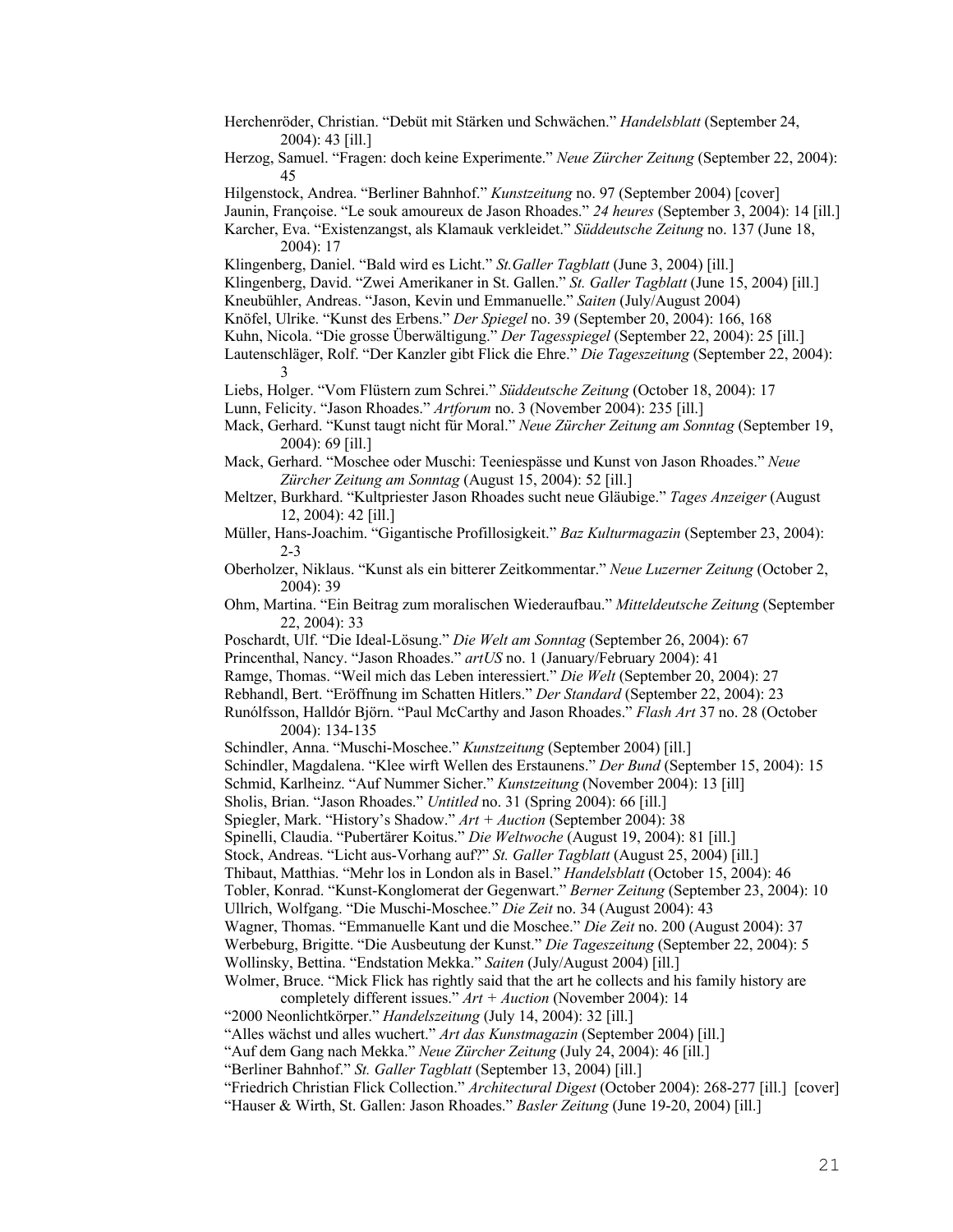| "Hot Frieze in London." Art in America (December 2004): 37 |  |  |  |
|------------------------------------------------------------|--|--|--|
|------------------------------------------------------------|--|--|--|

"Jason Rhoades." *Leben & Glauben* (June 10, 2004) [ill.]

"Schröder eröffnet die Flick Collection: Wir wollen die Kunst feiern." *Die Welt* (September 22, 2004) [cover]

"Spektakuläre Rauminstallation." *St. Galler Nachrichten* (June 17, 2004) [ill.]

2003 Baird, Daniel. "Allegories of Debris." *The Brooklyn Rail* (October 2003): 17 [ill.]

Berwick, Carly. "A Right Kind of Wrong." *ARTnews* (January 2003): 25

- Heinick, Angelika. "Ganz vorn, wenn es um die Gegenwart geht: Die Art Brussels 2003 kann auf ihre konsequent aktiven Sammler zählen." *Frankfurter Allgemeine Zeitung* (April 5, 2003)
- Kerr, Merrily. "Jason Rhoades. David Zwirner. New York." *tema celeste* (November/December 2003): 101-102 [ill.]
- Kimmelman, Michael. "Jason Rhoades." *The New York Times* (October 10, 2003): E32
- Macel, Christine. "Dada et moi." *Les Cahiers du Musée National d'Art Moderne* no. 85 (Fall 2003): 39-40

Montreuil, Gregory. "Jason Rhoades." *Flash Art* no. 233 (November-December 2003): 56 Pollack, Barbara. "Jason Rhoades." *ARTnews* (December 2003): 117 [ill.]

Reed, John. "Critics' Picks: Jason Rhoades." *artforum.com* (September 19, 2003) [online]

Sanders, Mark, Reeves, Emma, and Wakefield, Neville. "The American Dollar Bill." *Another Magazine* (Spring/Summer 2003): 7 [ill.]

- Searle, Adrian. "The Van Abbemuseum: the best Gallery in Europe?" *The Guardian* (January 28, 2003) [ill.]
- Smith, Roberta. "The Art and Artists of the Year." *The New York Times* (December 28, 2003): 37

Sundell, Margaret. "Pussy Pilgrimage." *Time Out New York* no. 419 (October 9-16, 2003): 63 [ill.]

Turner, Ellisa. "Breaking Ground." *Art + Auction* (December 2003): 60-63 [ill.]

Vincent, Steven. "Jason Rhoades." *Art Review* 1, no. 12 (November 2003): 103

Wei, Lilly. "Rhoades Abroad." *Art in America* no. 12 (December 2003): 98-99, 127 [ill.]

Wilson, Michael. "Jason Rhoades." *Artforum* (December 2003): 145-146 [ill.]

"Galleries-Chelsea." *The New Yorker* (October 20, 2003): 47

- 2002 Angus, Denis. "Figures Contemporaines: 43 artists from the new generation, the big mess." *Beaux Arts* (2002): 192-195 [ill.]
	- Baldrutt Schoch, Ursula. "Im Banne der Sphinx. 'The House of Fiction' im Haus von Hauser und Wirth." *Stuttgarter Tagblatt* (May 5, 2002)

Beatty, Emma. "Liverpool banks on art." *The Art Newspaper* (September 2002): [ill.]

Braun, Alexander. "Sammeln als intellektuelle Notwendigkeit." *Kunstforum* (January-March 2002): 414-421

Brown, Chris. "Inflatable Dogs, a giant liver and a map of stains – but is the Liverpool Biennial art?" *Daily Post* (September 2002) [ill.]

Burnett, Craig. "Dry Ice and Madness." *Modern Painters* (Winter 2002): 50-51 [ill.]

 Burton, Johanna. "Jason Rhoades, PeaRoeFoam, The Impetuous Process, and from the Costner Complex." *Time Out New York* no. 348 (May 30-June 6, 2002): 62

Engler, Katja. "Basis für männlichen Eroberertrieb." *Welt am Sonntag* (May 5, 2002): 93 [ill.] Floréz, Fernando Castro. "En Costrucción." *ABC Cultural* no. 536 (May 4, 2002): 27 [ill.] Frei, Christine. "Plus Ultra." *Tip* (December 13, 2002): 29

<sup>&</sup>quot;Jason Rhoades: Durch die Kunst pilgern." *Schweizer Illustrierte* (August 30, 2004): 72 [ill.]

<sup>&</sup>quot;Kino hinter den sieben Gleisen." *Surprise. Das Strassenmagazin* (July 5, 2004): 27

<sup>&</sup>quot;Mehr Flexibilität am neue Ort, Die Sammlung Hauser und Wirth zieht um." *Informationsdienst Kunst* no. 297 (March 18, 2004): 10

<sup>&</sup>quot;Nebenrolle für die Kunst: Die Friedrich Christian Flick Collection in Berlin." *Das Kunstjahr 2004* no. 4 (2004): 8-9 [ill.]

<sup>&</sup>quot;Schmunzeln zum Knistern." *St. Galler Tagblatt* (July 19, 2004): 32 [ill.]

Bianchi, Paolo. "Die Gerümpelhaftigkeit der Kunst." *Kunstforum* (2003): 65-81 [ill.]

Drühl, Sven and Oliver Zybok. "Identität der Nichtidentität." *Kunstforum* (November/December 2003): 372-379 [ill.]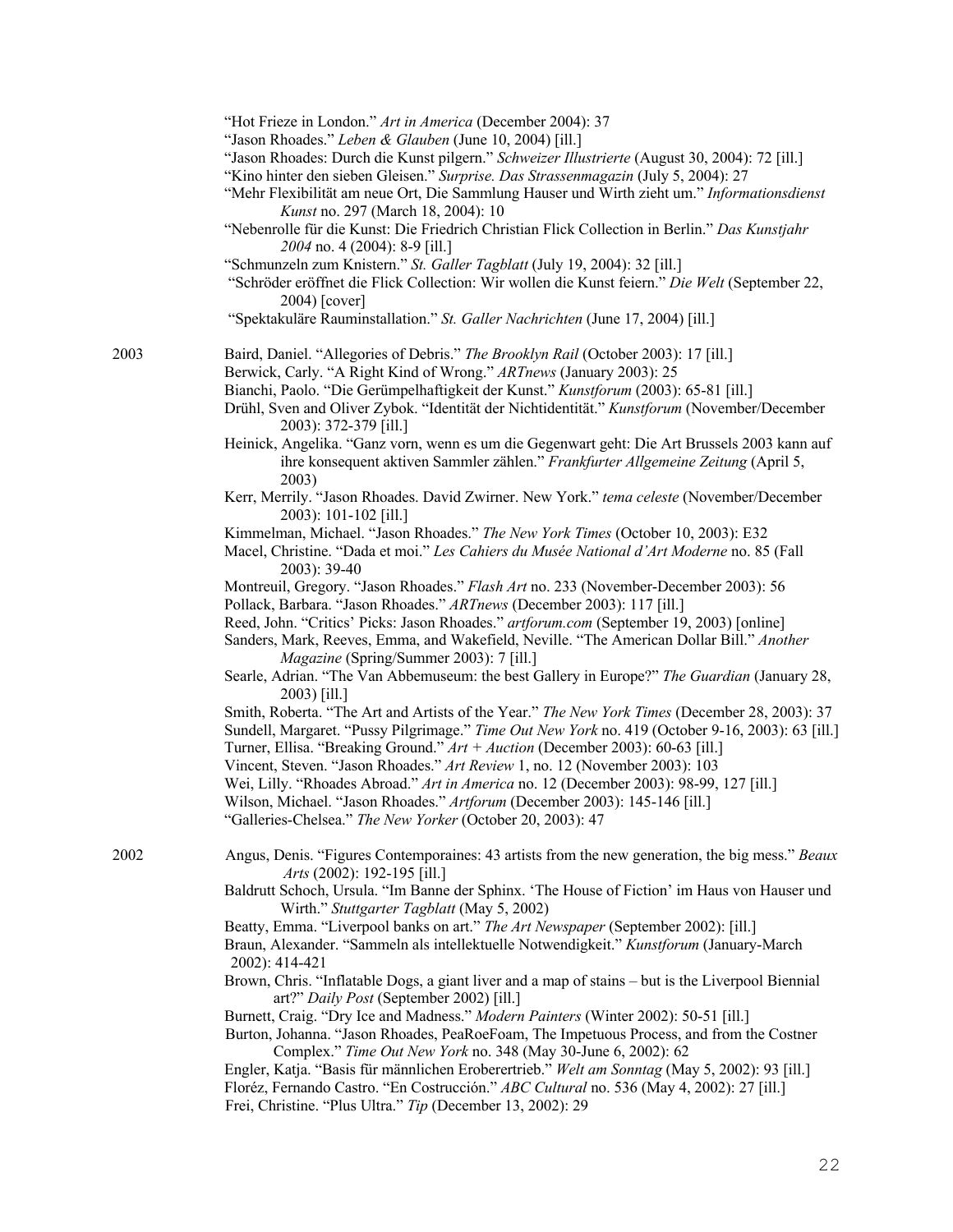|      | Girst, Thomas. "Extremist! Rhoades-Ausstellung in New York." Frankfurter Allgemeine<br>Sonntagszeitung (May 12, 2002): 24 [ill.]                                                              |
|------|-----------------------------------------------------------------------------------------------------------------------------------------------------------------------------------------------|
|      | Hontoria, J. "Jason Rhoades." El Cultural, El Mundo (May 2002): 32                                                                                                                            |
|      | Landi, Ann. "Interior Motives." ARTnews 101, no. 1 (January 2002): 94-95 [ill.]<br>Llorca, Pablo. "Ordenar el desván." El Periodico del Arte (April 19, 2002) [ill.]                          |
|      | Mack, Gerhard. "Das subversive Schöne." Neue Zürcher Zeitung (December 22, 2002)                                                                                                              |
|      | Massey, Diane. "Art in your face for the next two months." Daily Post (September 2002)                                                                                                        |
|      | Mittringer, Markus. "Letzte Hoffnung Erbsen." Der Standard (September 12, 2002)                                                                                                               |
|      | Morton, Tom. "Liverpool Biennial." Frieze (November/December 2002): 94-95                                                                                                                     |
|      | Rapp, Jürgen. "Abendmahl." Kunstforum (June-July 2002): 227 [ill.]                                                                                                                            |
|      | Reichart, Helga. "Mit Vollgas durch die Wand." Dolomiten (December 10, 2002)                                                                                                                  |
|      | Scheyerer, Nicole. "Stoff für Legenden." Falter no. 37 (2002)                                                                                                                                 |
|      | Schindler, Anna. "Fäkalien bei Hauser & Wirth." Kunstzeitung no. 75 (November 2002)                                                                                                           |
|      | Schindler, Anna. "Shit Plug." Artforum (December 2002) [ill.]                                                                                                                                 |
|      | Schlocker, E. "Ironische Grenzüberschreitungen." Tiroler Tageszeitung (October 11, 2002): 15<br>$[i$ ll.]                                                                                     |
|      | Searle, Adrian. "Spin City." The Guardian (September 2002)                                                                                                                                    |
|      | Vogel B. Sabine. "Jason Rhoades im Museum Moderner Kunst." Kunst-Bulletin (November<br>2002): 56 [ill.]                                                                                       |
|      | Wallnöfer, Julia. "Das Nonplusultra der Kunst." artmagazine.cc (November 4, 2002) [ill.] [online]<br>Weintraub, Linda. "Jason Rhoades." tema celeste (October 2002): 86-87                    |
|      | Zwerger, Isolde. "Aufbrechen in ein neues Universum." Kurier (October 11, 2002)                                                                                                               |
|      | "El Estudio Helga de Alvear musera el 'mundo perfecto' de Jason Rhoades." ArtNews Digital no.<br>485 (April 23, 2002)                                                                         |
|      | "Hacia lo desconocido." Gias La Netro (April 2002): 133 [ill.]                                                                                                                                |
|      | "Mersey Beat." Art Review (September 2002): 41                                                                                                                                                |
|      | "Plus Ultra." Econova (2002): 143                                                                                                                                                             |
|      | "Uno momento. Jason Rhoades 1996." Art das Kunstmagazin no. 12 (December 2002): 36 [ill.]<br>"Verewigter Shit." Schweizer Illustrierte no. 48 (November 2002): 69 [ill.]                      |
| 2001 | Avgikos, Jan. "Jason Rhoades at David Zwirner." Artforum (February 2001): 151<br>Baldon, Diana. "Jason Rhoades." tema celeste (November/December 2001): 91                                    |
|      | Bowles, John P. "Blinded by the White: Art & History at the Limits of Whiteness." Art Journal<br>60, no. 4 (Winter 2001): 36-41 [ill.]                                                        |
|      | Goddard, Dan R. "Installation pays tribute to car culture." San Antonio Express-News (January 5,<br>2001)                                                                                     |
|      | Princenthal, Nancy. "Jason Rhoades: Pipe Dreams." Art in America (January 2001): 98-101, 141<br>$\lceil$ ill.]                                                                                |
|      | Reidemeister, Johann C. "Die Kunst am Steuer." Süddeutsche Zeitung (March 1, 2001) [ill.]                                                                                                     |
|      | Tumlir, Jan. "Tenth reunion." Artforum (February 2001): 120-123 [ill.]                                                                                                                        |
|      | Vendrame, Simona. "Harald Szeemann." tema celeste (March/April 2001): 48-53<br>"Biennalen im Sommer 2001." Art Spezial (2001): 28-29                                                          |
| 2000 | Elms, Anthony. "Reshelved." New Art Examiner (April 2000): 28-31                                                                                                                              |
|      | Ferguson, Russell. "Given: 1. The Caprice, 2. The Ferrari." Parkett no. 58 (2000): 122-125 [ill.]                                                                                             |
|      | Herzog, Samuel. "Dasein als Wurm, Archivar, Modell oder Nomade. Rhoades, Darboven, van<br>Lamsweerde und Zittel in Hamburg." Neue Zürcher Zeitung no. 18 (January 22-23,<br>$2000$ : 65       |
|      | Johnson, Ken. "Art Guide." The New York Times (November 3, 2000)                                                                                                                              |
|      | Johnson, Ken. "Jason Rhoades." The New York Times (October 27, 2000)                                                                                                                          |
|      | Kistenmacher, Holger. "Jason Rhoades: Perfect World." Kunstforum no. 149<br>(January-March 2000): 339-340 [ill.]                                                                              |
|      | Kraft, Martin. "Ein Banhof für internationale Gegenwartskunst." Der Landbote (May 26, 2000):<br>21                                                                                            |
|      | Kraft, Martin. "Ein Klima, sehr unterschiedliche Positionen." Linth Zeitung (May 31, 2000): 25<br>Meyer-Hermann, Eva and Scheidemann, Christian. "Tangential Talk on Rhoades." Parkett no. 58 |

23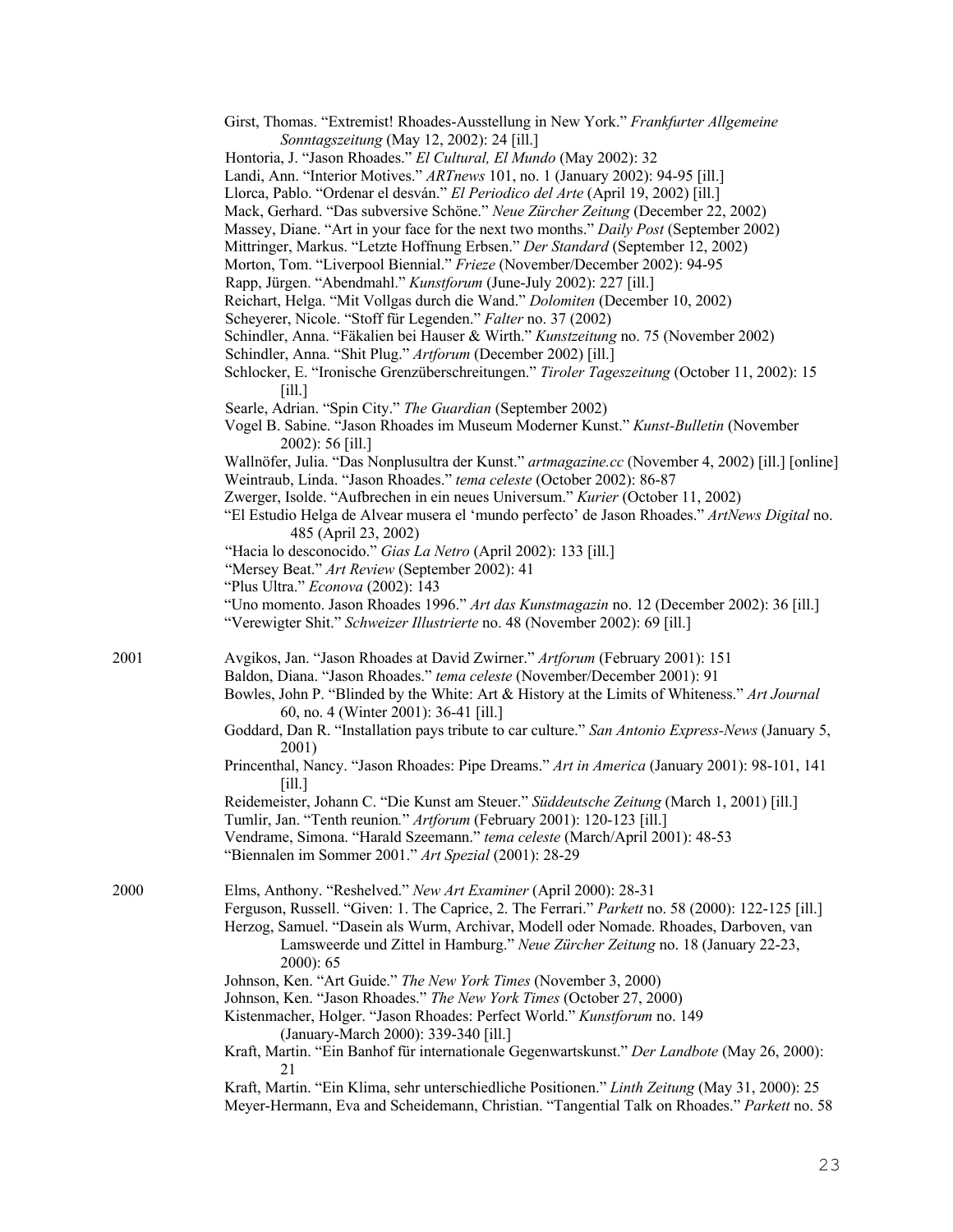|      | $(2000): 142-147$<br>Oberholzer, Niklaus. "Lokremise als Ort der Kunst." Neue Luzerner Zeitung (May 26, 2000): 59<br>[i]<br>Ohrt, Roberto. "The Soluble Fish Is Better Off on the Beach." Parkett no. 58 (2000): 154-160<br>Schiff, Hajo. "Hajo Schiff über Jason Rhoades." Artist no. 43 (May-July 2000): 46-49 [ill.]<br>Schmid, Karlheinz. "Hamburg: Baustelle Paradies." Kunstzeitung no. 41 (January 2000) [ill.]<br>Von Lowtzow, Dirk. "Chasing Roads." Texte zur Kunst 10, no. 37 (March 2000): 274-277 [ill.]<br>"Die älteste Erinnerung: Erster Teil der Sammlung Hauser und Wirth in St. Gallen." Thurgauer<br>Tagblatt (May 17, 2000): 25<br>"Jason Rhoades." Bijutsu Techo 52, no. 782 (January 2000): 37-40 [ill.]<br>"Kunst nebenan." Schweizer Illustrierte (July 10, 2000): 67 [ill.]<br>"Momente der Erinnerung." Neue Zürcher Zeitung (May 26, 2000): 66                                                                                                                                    |
|------|---------------------------------------------------------------------------------------------------------------------------------------------------------------------------------------------------------------------------------------------------------------------------------------------------------------------------------------------------------------------------------------------------------------------------------------------------------------------------------------------------------------------------------------------------------------------------------------------------------------------------------------------------------------------------------------------------------------------------------------------------------------------------------------------------------------------------------------------------------------------------------------------------------------------------------------------------------------------------------------------------------------|
| 1999 | Anderegg, Roger. "Ein Grinsen am Abgrund. Das Kunsthaus Zürich feiert einen Weltuntergang<br>der gehobenen Art." SonntagsZeitung (August 29, 1999): 17<br>Auping, Michael. "Web Master." ARTnews (May 1999): 146 [ill.]<br>Birnbaum, Daniel. "Practice in Theory." Artforum (September 1999): 154<br>Blase, Christoph. "Neue Frische. Die Biennale von Venedig." Kunst-Bulletin no. 7/8 (July/August<br>1999): 10-15 [ill.]                                                                                                                                                                                                                                                                                                                                                                                                                                                                                                                                                                                   |
|      | Brennecke, Ernst. "Mit dem Fahrstuhl in das Paradies." Bergedorfer Zeitung (November 10, 1999)<br>$\lceil$ ill.]<br>Briegleb, Till. "Baustelle Kunst." Die Woche (November 25, 1999) [ill.]<br>Burrow, David. "Dunkin' Donuts." Art Monthly (March 1999): 6-10<br>Büsing, Nicole and Klaas, Heiko. "Das Leben als Baustelle." Weser-Kurier (November 15, 1999)                                                                                                                                                                                                                                                                                                                                                                                                                                                                                                                                                                                                                                                |
|      | $\lceil$ ill.]<br>Cohen, Michael. "Jason Rhoades-Mean Metal Machine." Flash Art (Summer 1999): 110-113<br>Cotter, Holland. "Propposition." The New York Times (February 5, 1999): E37<br>DeBord, Matthew. "Paul McCarthy/Jason Rhoades." Art/Text (May-July 1999): 80 [ill.]<br>Dürkoop, Wilfried. "Digitalisierte Bohnen. Jason Rhoades' Skulptur 'Perfect World' in<br>Hamburg." Frankfurter Rundschau (December 30, 1999)<br>Ermen, Reinhard. "Weltuntergang & Prinzip Hoffnung." Kunstforum (December<br>1999/January 2000): 378-380                                                                                                                                                                                                                                                                                                                                                                                                                                                                      |
|      | Gellatly, Andrew. "Just Add Water." Frieze (September-October 1999)<br>Gilewe, Gert. "Absturzgefahr im Paradies." Abendzeitung (November 24, 1999) [ill.]<br>Halle, Howard. "Paul McCarthy & Jason Rhoades: Propposition." Time Out New York (February<br>4-11, 1999): 57 [ill.]                                                                                                                                                                                                                                                                                                                                                                                                                                                                                                                                                                                                                                                                                                                              |
|      | Haubner, Stefan. "Kampf mit der Oberfläche." Hamburger Rundschau (December 2, 1999) [ill.]<br>Herbert, Martin. "Chaos Theory." Contemporary Visual Arts no. 26 (1999): 23-27 [ill.]<br>Herstatt, Claudia. "Paradiesgarten mit Tücken." Handelsblatt (December 10-11, 1999): G2 [ill.]<br>Hettig, Frank-Alexander. "'Life/Boat,' Raymond Pettibon, Jason Rhoades, Hans Weigand."<br>Kunstforum no. 147 (September-November 1999): 452-453 [ill.]<br>Hofmann, Isabelle. "Die Tat. Hamburg: Rhoades baut die grösste Innenskulptur der Welt."<br>Hannoversche Allgemeine Zeitung (November 10, 1999)<br>Hofmann, Isabelle. "Im Dickicht der Interpretationen." Hamburger Morgenpost (November 10,<br>1999) [ill.]                                                                                                                                                                                                                                                                                                |
|      | Hohmeyer, Jürgen. "Ein Paradies mit Abgründen." Der Spiegel (November 15, 1999): 320 [ill.]<br>Jahn, Wolf. "Einladung zur Himmelfahrt." Hamburger Abendblatt (November 10, 1999) [ill.]<br>Jahn, Wolf. "Jason, Hanne und die anderen." Hamburger Abendblatt (September 6, 1999) [ill.]<br>Kuhn, Nicola. "Sinnsuche im Röhrenwald." Der Tagesspiegel (December 13, 1999) [ill.]<br>Levin, Kim. "Paul McCarthy and Jason Rhoades." The Village Voice (February 2, 1999): 80<br>Linde-Lembke, H. "Zukunft und Rückschau. Neue Werkgruppen und Rauminstallationen in den<br>Hamburger Deichtorhallen." Lübecker Nachrichten (November 21, 1999)<br>Lubelsky. "Jason Rhoades-Perfect World." New York Arts Magazine (December 1, 1999)<br>Maak, Niklas. "Das Monster-Projekt." Süddeutsche Zeitung (November 24, 1999): 18 [ill.]<br>Madoff, Steven Henry. "All's Fair." Artforum (September 1999): 145-154, 184, 190 [ill.]<br>Mummenhoff, Julia. "Warten auf Eva." Szene Hamburg (November 1999): 100-101 [ill.] |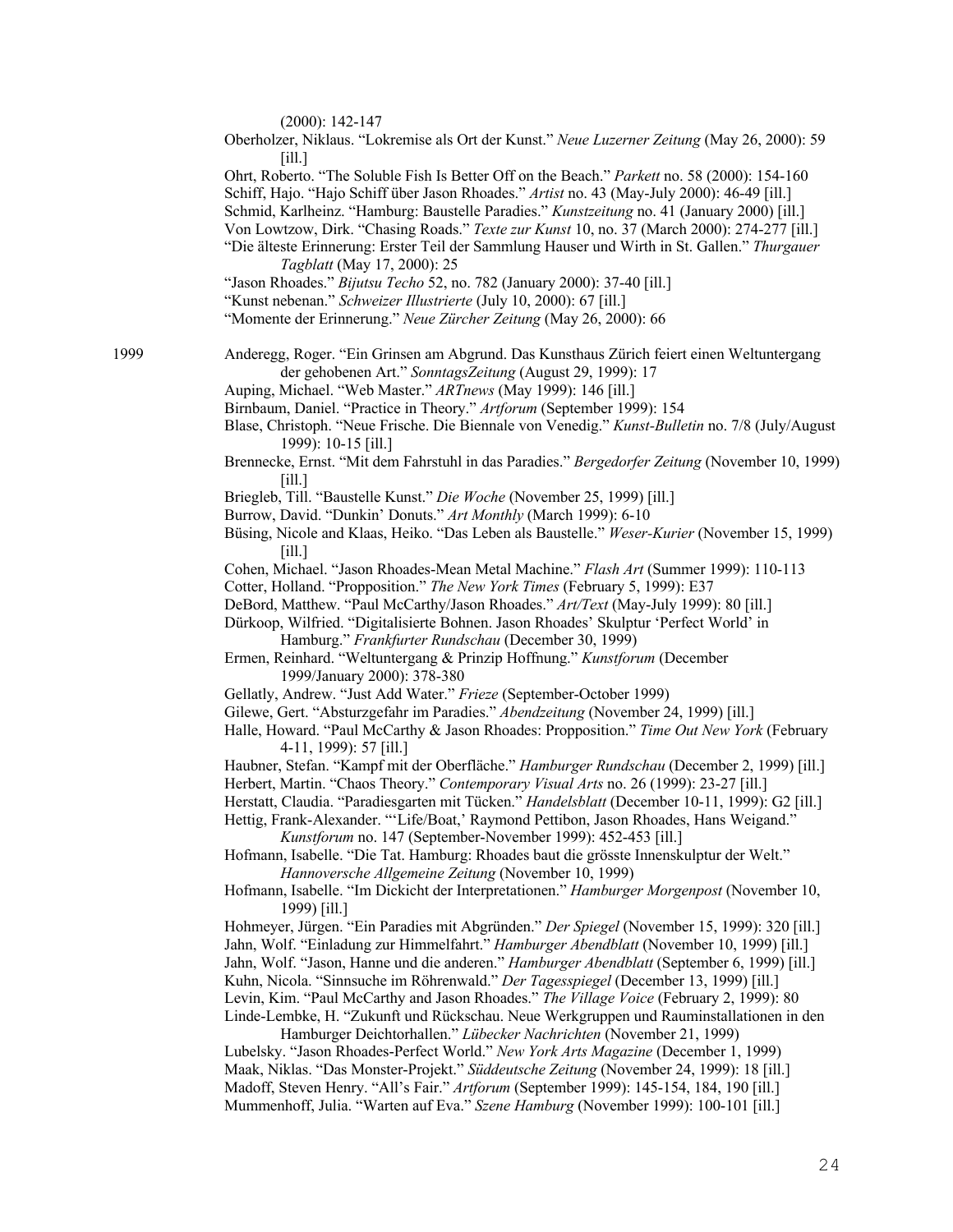Paulat, Julia. "Kunst-volles Rohr." *Lübecker Nachrichten* (November 19, 1999) [ill.]

Puvogel, Renate. "The Purple Penis and the Venus..." *EIKON* no. 26/27 (Spring 1999): 94-95

Rhoades, Jason. "Verwirrender Kunstwald aus polierten Alurohren." *Oldenburgische Volkszeitung* (November 10, 1999) [ill.]

- Schiff, Hajo. "Vaters Gurken, 1:1." *Die Tageszeitung* (November 22, 1999) [ill.]
- Schjeldahl, Peter. "Festivalism." *The New Yorker* (July 1999): 85-86
- Schwabsky, Barry. "Report 48th Venice Biennale." *Art/Text* no. 67 (November 1999): 40-41
- Storr, Robert. "Prince of Tides." *Artforum* (May 1999): 160-165 [ill.]
- Subotnick, Ali. "Bucking for Trouble." *ARTnews* (March 1999): 31
- Thea, Carolee. "Jason Rhoades and Paul McCarthy." *Sculpture* (May 1999): 77-78 [ill.]
- von Radziewsky, Elke. "Der Künstler als Etapensieger." *Die Zeit* (November 18, 1999): 58
- Wagner, Anselm. "Venezianischer Kunstsupermarkt." *Noema Art Journal* no. 52 (August-October 1999): 88-103 [ill.]
- Wagner, Thomas. "Die Zukunft im Schlaf gewinnen." *Frankfurter Allgemeine Zeitung* (June 12, 1999): 41
- Wettig, Christiane. "Deichtorhallen: Unser Jahrhundert bis zur bitteren Neige." *Die Welt* (November 19, 1999)
- Wettig, Christiane. "Himmlischer Blick auf das künstliche Paradies." *Die Welt* (November 10, 1999) [ill.]
- "Art Umfrage Skulptur, Jason Rhoades." *Art das Kunstmagazin* no. 11 (November 1999): 58-59 [ill.]
- "Begehbare Skulptur." *Oranienburger Generalanzeiger* (November 10, 1999) [ill.]

"Chaos und Ordnung. Jason Rhoades' Riesenskulptur 'Perfect World' in den Hamburger Deichtorhallen." *Kreiszeitung Syker Zeitung* (November 11, 1999) [ill.]

- "Die perfekte Welt." *Landeszeitung für die Lüneburger Heide* (November 20-21, 1999) [ill.]
- "Jason Rhoades: Mean Metal Machine." *Flash Art* (Summer 1999): 110-113 [ill.]
- "Jason Rhoades: Perfect World." *Hamburg Mobil* (November 25, 1999) [ill.]
- "Jason Rhoades: Sperrmüll?" *Allegra* (November 1999) [ill.]
- "Konst for alla sinnen." *Femina* (September 1999): 178
- "Perfekte Welt aus leichtem Metall*.*" *Oldenburgische Volkszeitung* (November 10, 1999)

"Raum nach individuellem Mass. Perfekte Welten und persönliche Programme von Jason Rhoades

und Andrea Zittel in Hamburg." *Kreiszeitung Syker Zeitung* (December 22, 1999) [ill.]

"Skulptur mit eigenem Lift." *Berliner Morgenpost* (November 10, 1999)

1998 Angus, Denis. "Jason Rhoades. L'Esprit pionier." *Omnibus* no. 23 (January 1998): 16-17 [ill.] Becker, Michael. "Arsenal des alltäglichen Aberwitzes." *Nürnberger Nachrichten* (July 1, 1998): 23

Beil, Ralf. "Metaphysischer Heimwerker." *Neue Züricher Zeitung* (September 1, 1998)

Blättner, Martin. "Zuviel Verständnis für die Kunst?" *Plarrer* (September 1998): 7

- Broder, F.J. "Der Mythos der Schöpfung." *Nordbayerischer Kurier* (July 3, 1998): 8
- Bröder, F.J. "Die ganze Welt ein Supermarkt." *General-Anseiger* (August 5, 1998): 14
- Broder, F.J. "Eine Augenweide als Herausforderung." *Fränkischer Tag* (July 3, 1998): W2

Broder, F.J. "Kosmos der Warenwelt." *Donau Kurier* (July 8, 1998)

- Bröder, F.J. "Sperrmull und Videos." *Maiu-Echo* (July 19, 1998)
- Conti, Tiziana. "Sunshine & Noir." *tema celeste* (July-September 1998): 76

Dziewor, Yilmaz. "Jason Rhoades: Kunsthalle Nurnberg." *Artforum* (May 1998): 62 [ill.]

- Elsmere, Bernard and Mark Sanders. "Metal Guru." *Dazed & Confused* (August 1998): 68-71 [ill.]
- Erfle, Anne. "Jason Rhoades. The Inner Child." *neue bildende kunst* (April 1998): 50-55
- Frady, F. F. "Go east, Mann." *Cosmopolitan* (August 1998)
- Francblin, Catherine. "Biennale de Venise, Pavillon Danois: Jason Rhoades et Peter Bonde." *Beaux Arts* no. 181 (June 19, 1998): 92 [ill.]
- Halle, Howard. "Out of the Closet." *Time Out New York* (August 13-20, 1998): 56
- Heiser, Jörg. "Untidy Minds." *Frieze* (November/December 1998): 72-77
- Herzog, Samuel. "Art & Appenzell mit Wahlverwandschaften." *Kunstbulletin* (October 1998): 30
- Kimmelman, Michael. "Installation Art Moves In, Moves On." *The New York Times* (August 9, 1998): E1, E32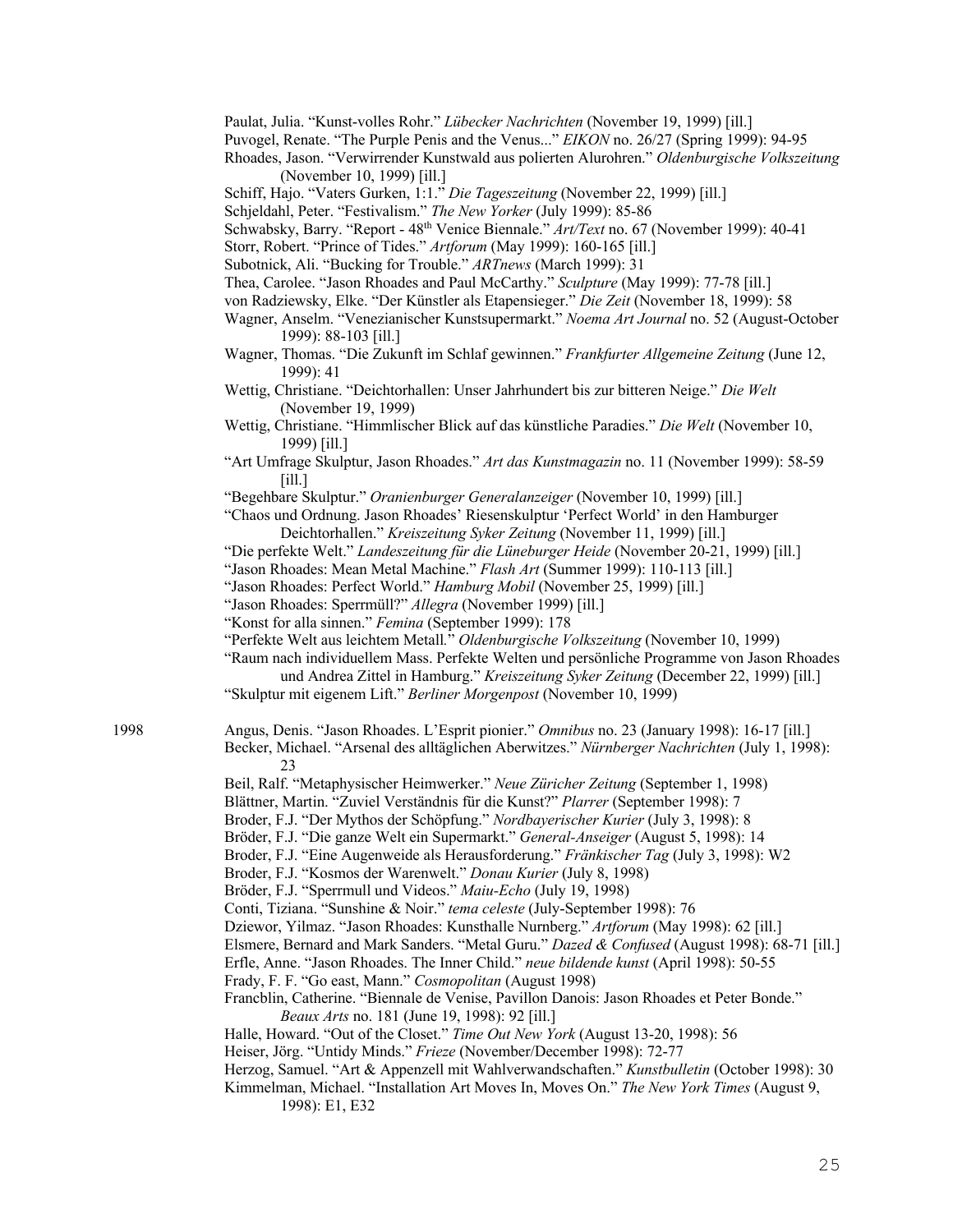Mack, Gerhard. "Hohe Kunst aus dem Hobbyraum." *Cash* (February 13, 1998) Maler, Oskar Koller. "Kiste sind noch keine Kunst." *Nürnberger Nachrichten* (August 4, 1998): 20 Maucher, Ute. "Mit freundlichen Flüchen." *Abendzeitung* (August 11, 1998): 17 Maurer, Simon. "Apercu." *Tages Anzeiger* (February 19, 1998): S61 Neumann, Bruno. "Akribie der gestylten Unordnung." *Der Neue Tag* (July 7, 1998) Ostrow, Saul. "Jason Rhoades: In a Field of Signs." *Bomb* (Winter 1998): 104-106 Polzer, Brita. "Kunst." *Annabelle Zürich* no. 4 (1998): 19 Radmaier, Andreas. "Der Reißwolf und die sieben Mägen." *Abendzeitung* (July 1, 1998): 10 Rhoades, Jason and Daniel Birnbaum. "A Thousand Words: Jason Rhoades Talks About His Impala Project." *Artforum* (September 1998): 135 Rian, Jeff. "Sunshine & Noir." *Flash Art* (October 1998): 61, 67 [ill.] Riesbeck, Gerhard. "Gegen Intoleranz." *Nürnberger Nachrichten* (August 13, 1998) Ritchie, Matthew. "Love, Sweat, and Tears." *Flash Art* (November/December 1998): 78-81 Rut, Birgit. "Die sieben Mägen von Nürnberg." *Nürnberg Zeitung* (July 1, 1998): 23 Schmoldt, Jochen. "Kunst=Muse oder Muse." *Plärrer* (August 1998): 31-34 Senne, Thomas. "Innereien, USA." *Der Tagesspiegel* (July 26, 1998): 26 Smith, Roberta. "In the Eye of the Collector: Seeking the Innate Order or Chaos." *The New York Times* (July 31, 1998): E33 Steinmeyer, Erika. "Nachdenken über die Zeit." *Nürnberger Nachrichten* (August 29-30, 1998): 6 Wallach, Amei. "Vision of the Void Behind the California Sun." *The New York Times* (November 29, 1998): 43-44 "Ausstellung." *Abendzeitung* (September 9, 1998): 4 "Darf Kunst sich selbst genügen oder hat sie auch eine soziale Aufgabe?" *Nürnberger Nachrichten* (August 22, 1998): 20 "Die Schlange liegt im Magen." *Frankfurter Allgemeine Zeitung* (August 26, 1998): 38 "Höllische Eingebungen." *Süddeutsche Münchner* (August 6, 1998): 12 "Jason Rhoades." *Neue bildende Kunst* (August-September 1998): 50-55 [ill.] "Jason Rhoades: eine Retrospektive." *Duriers Club Magazine* (July 1998) "Jason Rhoades: The Purple Penis and the Venus." *Europa Magazine* no. 455 (June 1998): 88 "Jason Rhoades – Train of Thoughts." *Art Spezial* (January 1998): 16 "Kataloge und mehr." *Kunstzeitung* (February 1998) "Maurer in Schweinegestalt: Eine Nürnberger Ausstellung präsentiert den Bildhauer Jason Rhoades." *suddeustche.de* (August 6, 1998) [online] "Mittwoch." *Abendzeitung* (September 4, 1998): 6 "Mythos. Nürnberg: Jason Rhoades." *Kunstzeitung* no. 23 (July 1998): 9 [ill.] "Netzwerk." *Zürichsee-Zeitung* (February 13, 1998) "Nürnberg: Hier und Jetzt." *Woku! Desigu* (March 1998): 12 "Nürnbergs Kunst-Szene mit 'Sommer-Sprossen.'" *Abendzeitung* (June 22, 1998): 12 "NZ-Aktion: Leser als Kunstkritiker." *Nürnberger Zeitung* (September 9, 1998): 19 "Trennt die Spreu vom Weizen." *Nürnberger Nachrichten* (August 29, 1998): 29 "Verschobene Kunst." *Nürnberger Nachrichten* (September 4, 1998): 21 "Vom Brennen der Träume. Jason Rhoades und Marcel Broodthaers in der Galerie Hauser & Wirth." *Neue Zürcher Zeitung* (April 15, 1998): 54 "Wirrkopf oder genialer Analytiker, Pro/Contra." *Art das Kunstmagazin* (September 1998): 80-83 [ill.] "Zärtlichkeit und Bettgeflüster." *Abendzeitung* (September 2, 1998): 8 "Zürich." *Le Journal des Arts* (February 27, 1998): 9 [ill.] 1997 Adams, Brooks. "Report from New York. Turtle Derby." *Art in America* (June/July 1997): 34-39 [ill.] Aupetitallot, Yves and Xavier Douroux. "A propos Harald Szeemann tentative d'épuisement de l'autre. The Other, Every Which Way." *Art Press* no. 226 (1997): 26-31 [ill.] Blasé, Christoph. "L'autre." *Artforum* (October 1997): 94-95 Czoppan, Gabi. "Leben in Ferrari." *Focus* no. 46 (November 10, 1997): 201 [ill.] Decter, Joshua. "Elastic Realities." *Flash Art* (Summer 1997): 110-113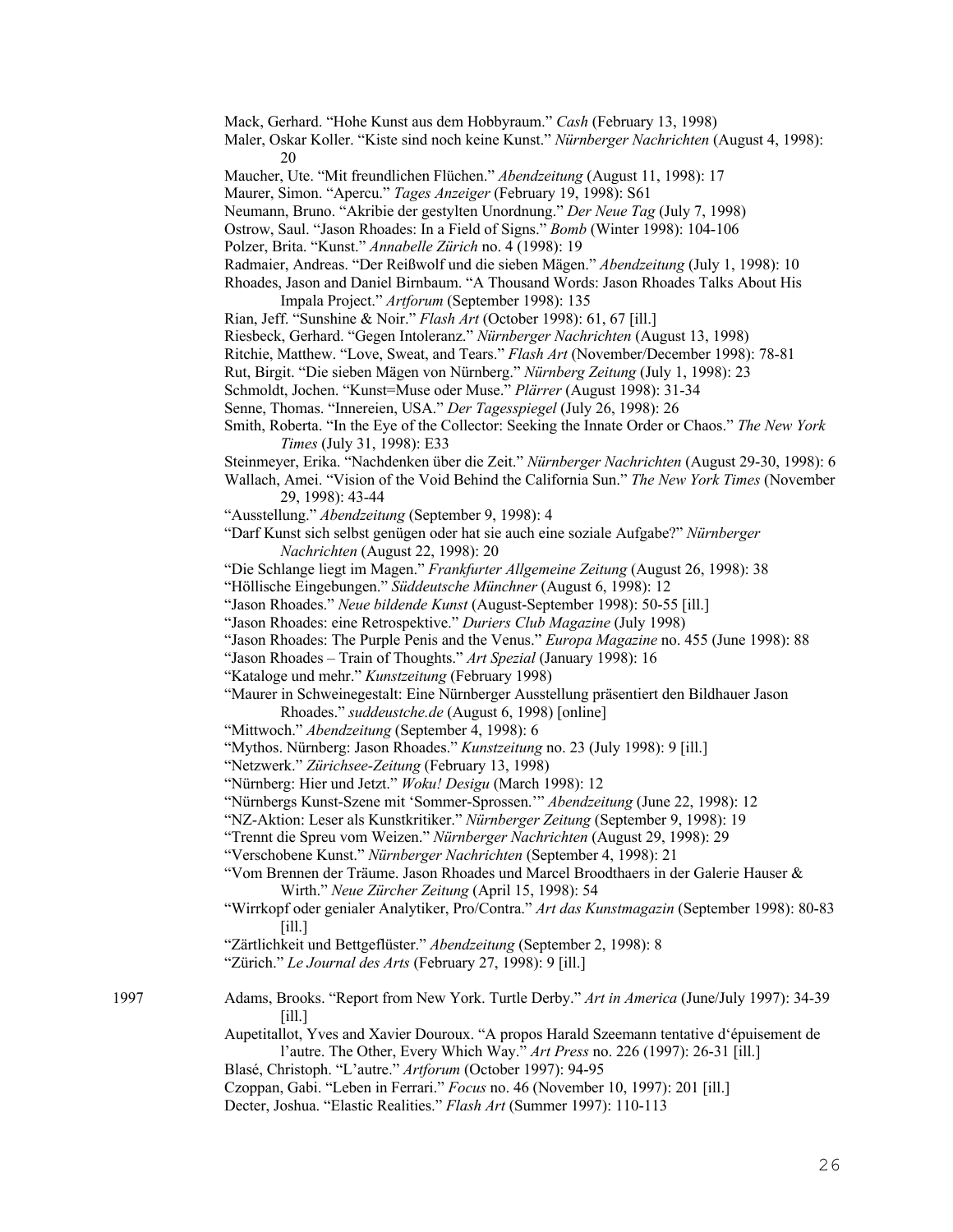|      | Fleck, Robert. "Starkes Statement zu aktuellen Kunst." Art das Kunstmagazin (September 1997):<br>96                                                                                                                                                                                                                                                                           |
|------|-------------------------------------------------------------------------------------------------------------------------------------------------------------------------------------------------------------------------------------------------------------------------------------------------------------------------------------------------------------------------------|
|      | Höpker, Thomas. "Szene Los Angeles." Art das Kunstmagazin no. 12 (December 1997): 30-41<br>Kalina, Richard. "Jason Rhoades at David Zwirner." Art in America (September 1997): 102-103<br>Karcher, Eva. "Aus der Hölle nach Hollywood und zurück. Los Angeles im Gegenlicht der Kunst:<br>die Ausstellung Sunshine & Noir in Wolfsburg." Süddeutsche Zeitung (November 29-30, |
|      | 1997)                                                                                                                                                                                                                                                                                                                                                                         |
|      | Lavelli, Cecilia Liveriero and Franklin Sirmans. "Harald Szeemann." Flash Art (Summer 1997):<br>89                                                                                                                                                                                                                                                                            |
|      | Levin, Kim. "Jason Rhoades." The Village Voice (April 8, 1997): 13 [ill.]<br>Perreau, David. "Jason Rhoades; déviations dans l'espace." Art Press no. 230 (December 1997):<br>26-30 [ill.]                                                                                                                                                                                    |
|      | Rhoades, Jason. "Astrocap by V'Ketah." Casco Issues no. 2 (1997): 35-59<br>Rimanelli, David. "1997 Biennial Exhibition. Whitney Museum of American Art." Artforum (May<br>1997): 100-102 [ill.]                                                                                                                                                                               |
|      | Saltz, Jerry. "Jason Rhoades." Time Out New York (April 17, 1997): 42<br>Salvioni, Daniela. "The Whitney Biennial." Flash Art (Summer 1997): 114-117<br>Schmid, Karlheinz. "Karlheinz Schmid über Jason Rhoades." Kunstzeitung (September 1997): 5<br>Schulze, Karin. "Jason Rhoades." Der Spiegel no. 11 (November 1997): 20                                                 |
|      | Smith, Roberta. "Jason Rhoades." The New York Times (April 18, 1997): C28<br>Weil, Benjamin. "Le Realisme operatoire." Parachute no. 85 (January-March 1997): 8-11 [ill.]<br>"The Cutting Edge." Art News Special Issue (1997): 54                                                                                                                                            |
|      | "Epicenter Osebnostnih Energij." Delo (April 9, 1997): 13<br>"Navigation: A Portfolio." Grand Street no. 61 (1997): 210 [ill.]                                                                                                                                                                                                                                                |
|      | Review: The Critical State of Visual Art in New York (April 15, 1997): 35                                                                                                                                                                                                                                                                                                     |
| 1996 | Birnbaum, Daniel. "IKEA at the End of Metaphysics." Frieze (November/December 1996): 33-36<br>[i]                                                                                                                                                                                                                                                                             |
|      | Blasé, Christopher. "Virtually the Best." Artforum (December 1996): 103 [ill.]<br>Schorr, Collier. "Der Lauf der Dinge, When They Don't Really Go." Kunst-Bulletin (June<br>1996): 8-15 [ill.]                                                                                                                                                                                |
|      | Steiner, Juri. "Im Westen was Neues. Jason Rhoades 'meets' Franz West in Basel." Neue Zürcher<br>Zeitung (July 16, 1996)                                                                                                                                                                                                                                                      |
|      | "Americans at Wanås Park." Flash Art (Summer 1996): 73 [ill.]<br>Kunst & Museumjournaal 7, no. 1-3 (1996): 40 [ill.]                                                                                                                                                                                                                                                          |
| 1995 | Hoving, Thomas. "Art for the Ages." Cigar Aficionado (Summer 1995): 214-226<br>Kimmelman, Michael. "A Quirky Whitney Biennial." The New York Times (March 24, 1995)<br>Knight, Christopher. "Toning It Down at the Whitney." The Los Angeles Times (April 16, 1995):<br>53-54                                                                                                 |
|      | Larson, Kay. "Sex, Politics, and Business as Usual at the Whitney Biennial." Atelier no. 819 (July<br>1995): 8-18                                                                                                                                                                                                                                                             |
|      | Rugoff, Ralph. "The Show of Shows." Harper's Bazaar (March 1995): 336<br>Schaffner, Ingrid. "Deep Storage." Frieze (Summer 1995): 58-61 [ill.]                                                                                                                                                                                                                                |
|      | Selwyn, Marc. "Report from Los Angeles." Flash Art (May/June 1995): 96-99<br>Spector, Nancy. "Back to the Future: Utopia Revisited." Guggenheim Magazine (Winter 1995-<br>1996): 11                                                                                                                                                                                           |
|      | "Brain Multiples: An Interview with Brian Butler." Artland International 2, no. 2 (1995)<br>"Potato Shooter." New Observations no. 105 (March/April 1995): 5                                                                                                                                                                                                                  |
| 1994 | Bourriaud, Nicolas. "Jason Rhoades." Documents no. 5 (February 1994) [ill.]                                                                                                                                                                                                                                                                                                   |
|      | Duncan, Michael. "L.A. Rising." Art in America (December 1994): 72-82<br>Greene, David. "I'm Just Mad About Saffron." Los Angeles Reader (April 1, 1994): 17                                                                                                                                                                                                                  |
|      | Kandel, Susan. "Rhoades' Works Overwhelm-On Purpose." The Los Angeles Times (March 26,<br>1994): F7                                                                                                                                                                                                                                                                           |
|      | Lingemann, Susanne. "Neunziger Jahre: Künstler als Forscher." ART (July 1994): 55                                                                                                                                                                                                                                                                                             |